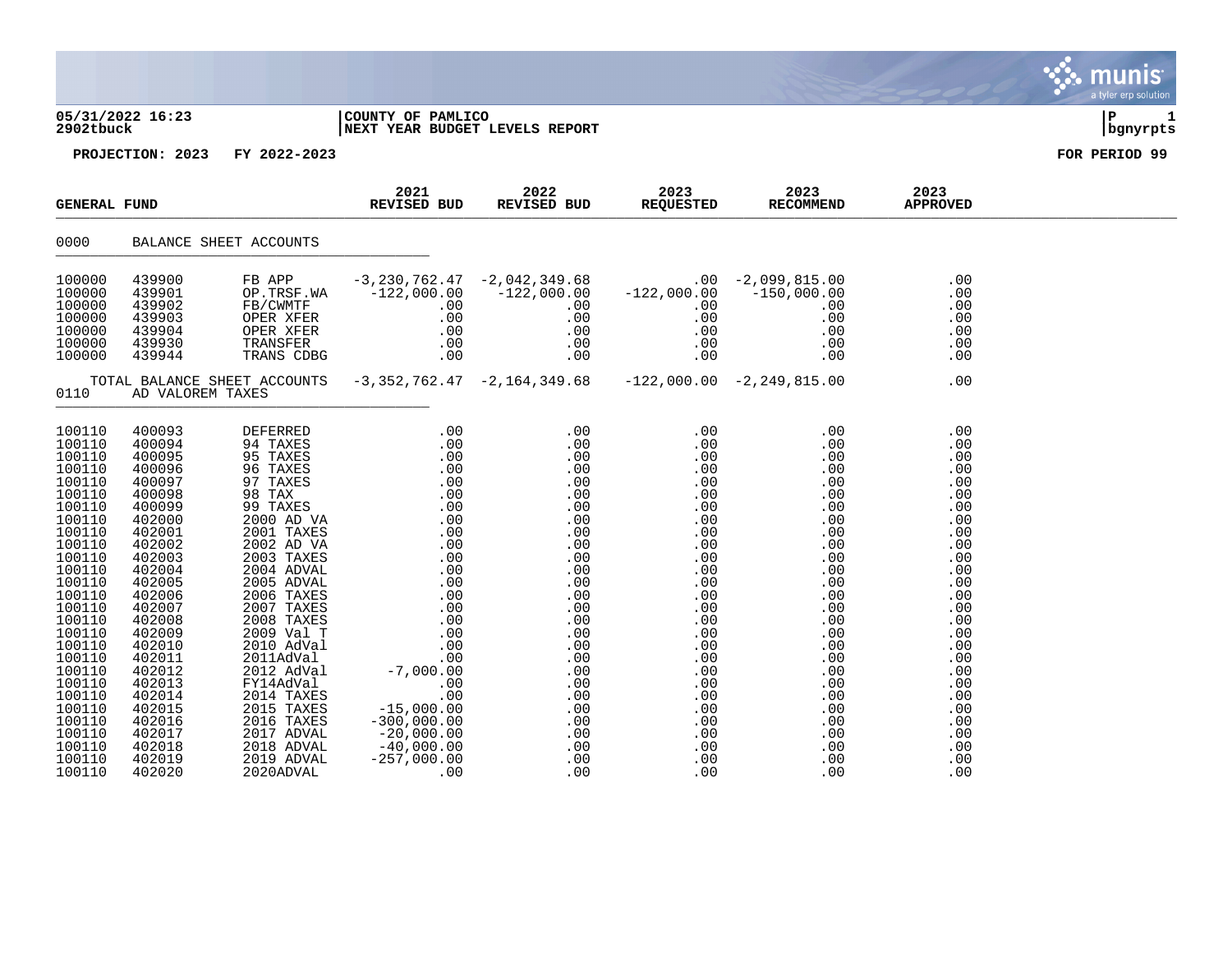

### **05/31/2022 16:23 |COUNTY OF PAMLICO |P 2 2902tbuck |NEXT YEAR BUDGET LEVELS REPORT |bgnyrpts**

| GENERAL FUND                                                       |                                                                    |                                                                                             | 2021<br><b>REVISED BUD</b>                                                                                      |                               | 2022<br>REVISED BUD                                                                                                                                                       | 2023<br><b>REQUESTED</b>                                                                                              | 2023<br><b>RECOMMEND</b>                                                                                            | 2023<br><b>APPROVED</b>                       |  |
|--------------------------------------------------------------------|--------------------------------------------------------------------|---------------------------------------------------------------------------------------------|-----------------------------------------------------------------------------------------------------------------|-------------------------------|---------------------------------------------------------------------------------------------------------------------------------------------------------------------------|-----------------------------------------------------------------------------------------------------------------------|---------------------------------------------------------------------------------------------------------------------|-----------------------------------------------|--|
| 100110<br>100110<br>100110<br>100110<br>100110<br>100110           | 402021<br>403220<br>405000<br>417000<br>418000<br>433310           | 2021ADVAL<br>INTAN PRO<br><b>DMV</b><br>TAX PEN<br>TAX GARN<br>PYMTLIEUTX                   | $-855,000.00$<br>$-135,000.00$<br>$-30,000.00$                                                                  | .00<br>$.00 \,$               | $-400,000.00$<br>$-10,432,871.00 -10,441,698.00 -10,687,321.00 -10,745,000.00$<br>$-1,000,000.00$ $-1,050,000.00$ $-1,065,000.00$<br>$-120,000.00$<br>$-25,000.00$<br>.00 | $-400,000.00$<br>$-115,000.00$<br>$-17,000.00$<br>$.00 \,$                                                            | $-400,000.00$<br>$-130,000.00$<br>$-19,000.00$<br>.00                                                               | .00<br>.00<br>.00<br>.00<br>.00<br>.00        |  |
| 0120                                                               | TOTAL AD VALOREM TAXES<br>SUPPLEMENTAL TAXES-BRD. OF ED.           |                                                                                             |                                                                                                                 |                               |                                                                                                                                                                           |                                                                                                                       | $-12$ ,091,871.00 $-11$ ,986,698.00 $-12$ ,269,321.00 $-12$ ,359,000.00                                             | .00                                           |  |
| 100120                                                             | 402001                                                             | 2001 TAXES                                                                                  |                                                                                                                 | .00                           | .00                                                                                                                                                                       | .00                                                                                                                   | .00                                                                                                                 | .00                                           |  |
| 0150                                                               | TOTAL SUPPLEMENTAL TAXES-BRD<br>SALES TAX                          |                                                                                             |                                                                                                                 | .00                           | .00                                                                                                                                                                       | .00                                                                                                                   | .00                                                                                                                 | .00                                           |  |
| 100150<br>100150<br>100150<br>100150<br>100150<br>100150<br>100150 | 400000<br>403231<br>403232<br>403233<br>403234<br>403235<br>403236 | Mcaid HH<br>SALES TAX<br>40 SALESTX<br>40R SALEST<br>ADD SALES<br>ADD R SALE<br>ART. 44 TAX | $-314,500.00$<br>$-1,280,000.00$<br>-699,000.00<br>$-295,000.00$<br>–268,000.00<br>–400,000.00<br>$-385,000.00$ |                               | $-100,000.00$<br>$-1$ ,270,000.00<br>$-692,000.00$<br>$-293,000.00$<br>$-266,000.00$<br>$-400,000.00$<br>$-390,000.00$                                                    | $-100.000.00$<br>$-1,420,000.00$<br>$-770,000.00$<br>$-312,000.00$<br>$-285,000.00$<br>$-430,000.00$<br>$-420,000.00$ | $-235,000.00$<br>$-1,420,000.00$<br>$-780,000.00$<br>$-312,000.00$<br>-290,000.00<br>$-430,000.00$<br>$-430,000.00$ | .00<br>.00<br>.00<br>.00<br>.00<br>.00<br>.00 |  |
| 0180                                                               | TOTAL SALES TAX<br>OTHER TAXES AND LICENSES                        |                                                                                             |                                                                                                                 |                               | $-3,641,500.00 -3,411,000.00 -3,737,000.00 -3,897,000.00$                                                                                                                 |                                                                                                                       |                                                                                                                     | .00                                           |  |
| 100180<br>100180<br>100180<br>100180<br>100180                     | 403240<br>434710<br>434720<br>434725<br>434735                     | REVENUE ST<br>SCRAP TIRE<br>WHITE GDTX<br>Utilities<br>Solid Wast                           | $-98,000.00$<br>$-18,000.00$<br>$-5,500.00$<br>$-10,500.00$<br>$-6,400.00$                                      |                               | $-70,000.00$<br>$-18,000.00$<br>$-5,500.00$<br>$-7,000.00$<br>$-6,400.00$                                                                                                 | $-100,000.00$<br>$-18,000.00$<br>-5,500.00<br>-7,000.00<br>$-6,400.00$                                                | $-100,000.00$<br>$-20,000.00$<br>-6,500.00<br>-7,000.00<br>$-7,500.00$                                              | .00<br>.00<br>.00<br>.00<br>.00               |  |
| 0200                                                               | TOTAL OTHER TAXES AND LICENS<br>UNRESTRICTED INTERGOVERNMENT       |                                                                                             | $-138, 400.00$                                                                                                  |                               | $-106,900.00$                                                                                                                                                             | $-136,900.00$                                                                                                         | $-141,000.00$                                                                                                       | .00                                           |  |
| 100200<br>100200<br>100200<br>100200<br>100200                     | 403251<br>403256<br>432311<br>432312<br>432601                     | ABC NETREV<br>PRI.ABC RE<br>INV TAX 80<br>INV TAX 20<br>BEER & WIN                          | $-84,000.00$                                                                                                    | $.00 \,$<br>.00<br>.00<br>.00 | $-85,000.00$<br>.00<br>$.00 \,$<br>.00<br>.00                                                                                                                             | $-85,000.00$<br>.00<br>.00<br>.00<br>.00                                                                              | $-90,000.00$<br>$.00 \,$<br>.00<br>.00<br>.00                                                                       | .00<br>.00<br>.00<br>.00<br>.00               |  |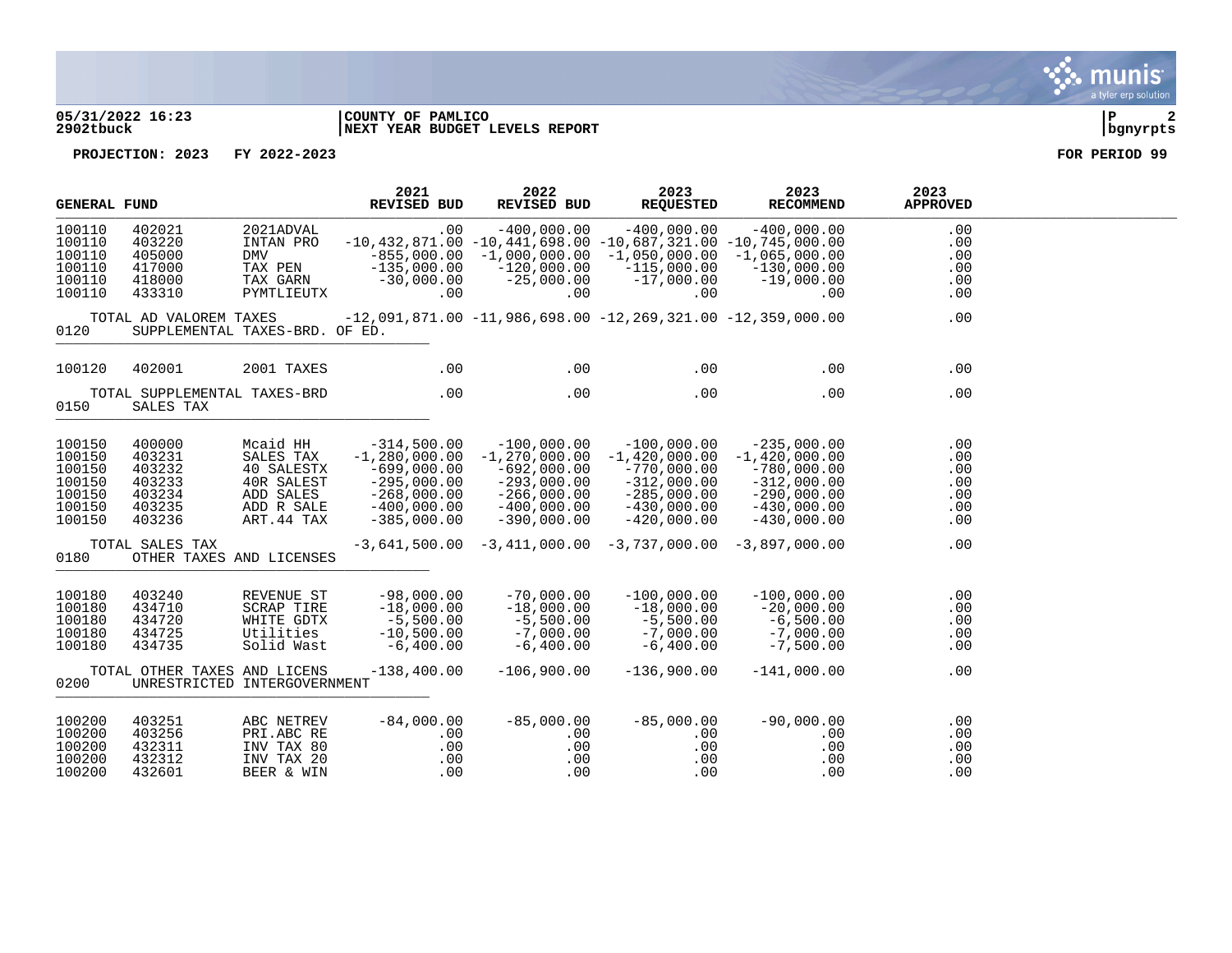### **05/31/2022 16:23 |COUNTY OF PAMLICO |P 3 2902tbuck |NEXT YEAR BUDGET LEVELS REPORT |bgnyrpts**

| <b>GENERAL FUND</b>                                                                                                                                                                                                                          |                                                                                                            |                        | 2021<br>REVISED BUD | 2022 | 2023 | 2023<br>REVISED BUD REQUESTED RECOMMEND                                                                                                                                                                                                      | 2023<br><b>APPROVED</b>                                                                                                                                              |  |
|----------------------------------------------------------------------------------------------------------------------------------------------------------------------------------------------------------------------------------------------|------------------------------------------------------------------------------------------------------------|------------------------|---------------------|------|------|----------------------------------------------------------------------------------------------------------------------------------------------------------------------------------------------------------------------------------------------|----------------------------------------------------------------------------------------------------------------------------------------------------------------------|--|
| 100200<br>100200<br>100200<br>100200<br>100200<br>100200<br>100200<br>100200<br>100200<br>100200<br>100200<br>100200<br>100200<br>100200<br>100200<br>100200<br>100200<br>100200<br>100200<br>100200<br>100200<br>100200<br>100200<br>100200 |                                                                                                            |                        |                     |      |      |                                                                                                                                                                                                                                              | .00<br>.00<br>.00<br>.00<br>.00<br>.00<br>.00<br>.00<br>.00<br>.00<br>.00<br>.00<br>.00<br>.00<br>.00<br>.00<br>.00<br>.00<br>.00<br>.00<br>.00<br>.00<br>.00<br>.00 |  |
| 100200<br>100200<br>100200                                                                                                                                                                                                                   |                                                                                                            |                        |                     |      |      |                                                                                                                                                                                                                                              | .00<br>.00<br>.00                                                                                                                                                    |  |
| 0211                                                                                                                                                                                                                                         | RESTRICTED-HEALTH                                                                                          |                        |                     |      |      | TOTAL UNRESTRICTED INTERGOVE -1,579,200.00 -1,520,725.00 -1,490,500.00 -1,645,500.00                                                                                                                                                         | .00                                                                                                                                                                  |  |
| 100211<br>100211<br>100211<br>100211<br>100211<br>100211<br>100211<br>100211<br>100211<br>100211<br>100211<br>100211                                                                                                                         | 435000<br>435001<br>435111<br>435114<br>435115<br>435116<br>435117<br>435118<br>435119<br>435120<br>435121 | 435120 Drug TB CONTROL |                     |      |      | HUMAN SVCS $-71,956.00$<br>UNC Grant $0.00$<br>IMPROVEPER $0.00$ 0.00 0.00 0.00<br>MOSQUITO $0.00$ 0.00 0.00 0.00<br>MOSQUITO $0.00$ 0.00 0.00<br>NRUG FEES $0.00$ 0.00 0.00 0.00<br>PAT REIMB 0.00 0.00 0.00 0.00<br>M.C. FLOVD 0.00 0.00 0 | .00<br>.00<br>.00<br>.00<br>.00<br>.00<br>.00<br>.00<br>.00<br>.00<br>.00<br>.00                                                                                     |  |

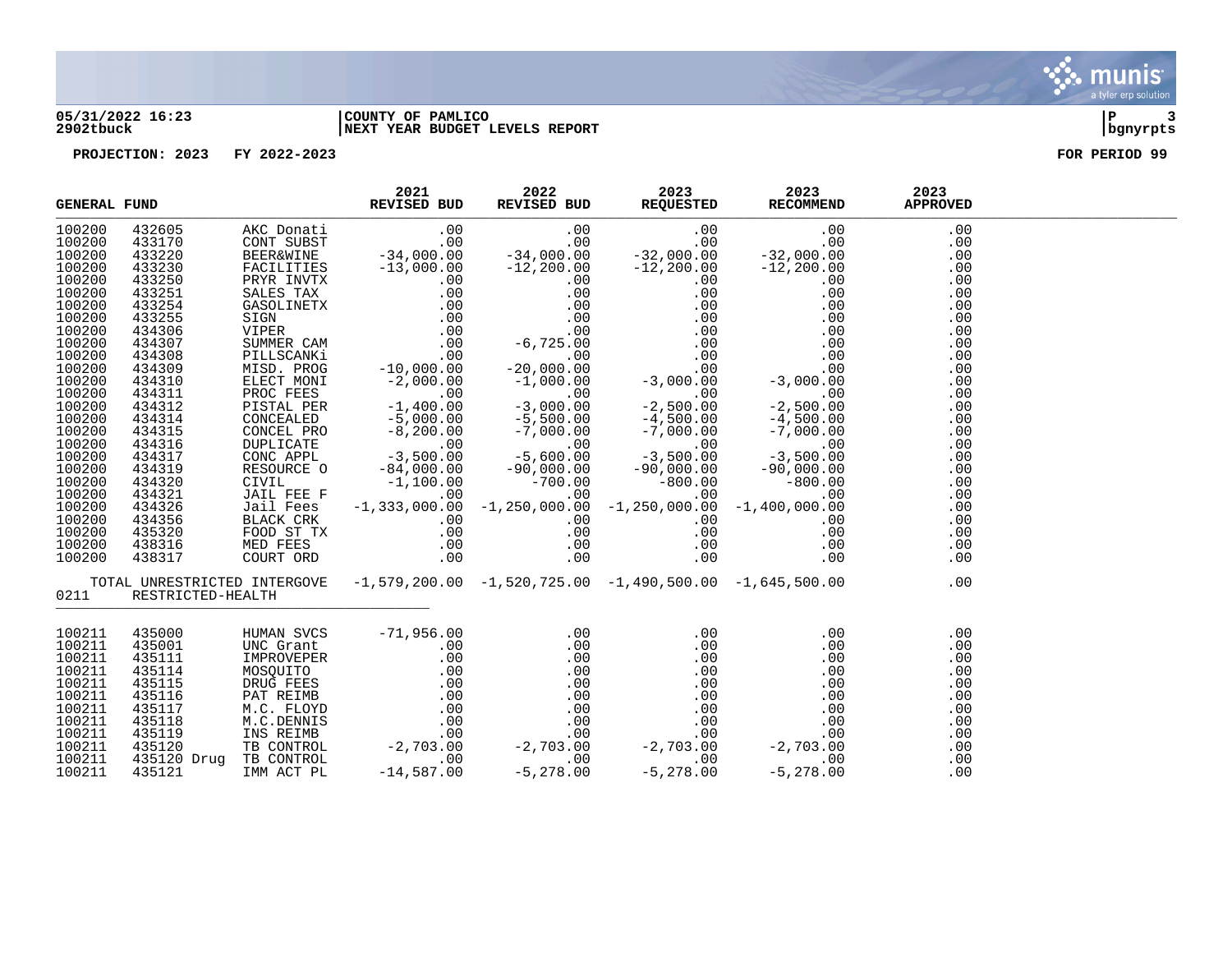

### **05/31/2022 16:23 |COUNTY OF PAMLICO |P 4 2902tbuck |NEXT YEAR BUDGET LEVELS REPORT |bgnyrpts**

| <b>GENERAL FUND</b> |  | 2021<br>REVISED BUD | 2022 | 2023<br>REVISED BUD REQUESTED RECOMMEND | 2023<br>$\begin{tabular}{l c c c c} \hline \textbf{F0AD} & \textbf{REV2B1} & \textbf{REV2B1} & \textbf{REV2B2} & \textbf{REV2B2} & \textbf{F0D} & \textbf{REV2B2} & \textbf{F0D} & \textbf{REV2B2} & \textbf{F0D} & \textbf{REV2B2} & \textbf{F0D} & \textbf{REV2B2} & \textbf{R0D} & \textbf{R0D} & \textbf{R0D} & \textbf{R0D} & \textbf{R0D} & \textbf{R0D} & \textbf{R0D} & \textbf{R$ | 2023<br><b>APPROVED</b> |  |
|---------------------|--|---------------------|------|-----------------------------------------|--------------------------------------------------------------------------------------------------------------------------------------------------------------------------------------------------------------------------------------------------------------------------------------------------------------------------------------------------------------------------------------------|-------------------------|--|
| 100211              |  |                     |      |                                         |                                                                                                                                                                                                                                                                                                                                                                                            | .00                     |  |
| 100211              |  |                     |      |                                         |                                                                                                                                                                                                                                                                                                                                                                                            | .00                     |  |
| 100211              |  |                     |      |                                         |                                                                                                                                                                                                                                                                                                                                                                                            | .00                     |  |
| 100211              |  |                     |      |                                         |                                                                                                                                                                                                                                                                                                                                                                                            | .00                     |  |
| 100211              |  |                     |      |                                         |                                                                                                                                                                                                                                                                                                                                                                                            | .00                     |  |
| 100211              |  |                     |      |                                         |                                                                                                                                                                                                                                                                                                                                                                                            | .00                     |  |
| 100211              |  |                     |      |                                         |                                                                                                                                                                                                                                                                                                                                                                                            | .00                     |  |
| 100211              |  |                     |      |                                         |                                                                                                                                                                                                                                                                                                                                                                                            | .00                     |  |
| 100211              |  |                     |      |                                         |                                                                                                                                                                                                                                                                                                                                                                                            | .00                     |  |
| 100211              |  |                     |      |                                         |                                                                                                                                                                                                                                                                                                                                                                                            | .00                     |  |
| 100211              |  |                     |      |                                         |                                                                                                                                                                                                                                                                                                                                                                                            | .00                     |  |
| 100211              |  |                     |      |                                         |                                                                                                                                                                                                                                                                                                                                                                                            | .00                     |  |
| 100211              |  |                     |      |                                         |                                                                                                                                                                                                                                                                                                                                                                                            | .00                     |  |
| 100211              |  |                     |      |                                         |                                                                                                                                                                                                                                                                                                                                                                                            | .00                     |  |
| 100211              |  |                     |      |                                         |                                                                                                                                                                                                                                                                                                                                                                                            | .00                     |  |
| 100211              |  |                     |      |                                         |                                                                                                                                                                                                                                                                                                                                                                                            | .00                     |  |
| 100211              |  |                     |      |                                         |                                                                                                                                                                                                                                                                                                                                                                                            | .00                     |  |
| 100211              |  |                     |      |                                         |                                                                                                                                                                                                                                                                                                                                                                                            | .00                     |  |
| 100211              |  |                     |      |                                         |                                                                                                                                                                                                                                                                                                                                                                                            | .00                     |  |
| 100211              |  |                     |      |                                         |                                                                                                                                                                                                                                                                                                                                                                                            | .00                     |  |
| 100211              |  |                     |      |                                         |                                                                                                                                                                                                                                                                                                                                                                                            | .00                     |  |
| 100211              |  |                     |      |                                         |                                                                                                                                                                                                                                                                                                                                                                                            | .00                     |  |
| 100211              |  |                     |      |                                         |                                                                                                                                                                                                                                                                                                                                                                                            | .00                     |  |
| 100211              |  |                     |      |                                         |                                                                                                                                                                                                                                                                                                                                                                                            | .00                     |  |
| 100211              |  |                     |      |                                         |                                                                                                                                                                                                                                                                                                                                                                                            | .00                     |  |
| 100211              |  |                     |      |                                         |                                                                                                                                                                                                                                                                                                                                                                                            | .00                     |  |
| 100211              |  |                     |      |                                         |                                                                                                                                                                                                                                                                                                                                                                                            | .00                     |  |
| 100211              |  |                     |      |                                         |                                                                                                                                                                                                                                                                                                                                                                                            | .00                     |  |
| 100211              |  |                     |      |                                         |                                                                                                                                                                                                                                                                                                                                                                                            | .00                     |  |
| 100211              |  |                     |      |                                         |                                                                                                                                                                                                                                                                                                                                                                                            | .00                     |  |
| 100211              |  |                     |      |                                         |                                                                                                                                                                                                                                                                                                                                                                                            | .00                     |  |
| 100211              |  |                     |      |                                         |                                                                                                                                                                                                                                                                                                                                                                                            | .00                     |  |
| 100211              |  |                     |      |                                         |                                                                                                                                                                                                                                                                                                                                                                                            | .00                     |  |
| 100211              |  |                     |      |                                         |                                                                                                                                                                                                                                                                                                                                                                                            | .00                     |  |
| 100211              |  |                     |      |                                         |                                                                                                                                                                                                                                                                                                                                                                                            | .00                     |  |
| 100211              |  |                     |      |                                         |                                                                                                                                                                                                                                                                                                                                                                                            | .00                     |  |
| 100211              |  |                     |      |                                         |                                                                                                                                                                                                                                                                                                                                                                                            | .00                     |  |
| 100211              |  |                     |      |                                         |                                                                                                                                                                                                                                                                                                                                                                                            | .00                     |  |
| 100211              |  |                     |      |                                         |                                                                                                                                                                                                                                                                                                                                                                                            | .00                     |  |
| 100211              |  |                     |      |                                         |                                                                                                                                                                                                                                                                                                                                                                                            |                         |  |
|                     |  |                     |      |                                         |                                                                                                                                                                                                                                                                                                                                                                                            | .00                     |  |
| 100211<br>100211    |  |                     |      |                                         |                                                                                                                                                                                                                                                                                                                                                                                            | .00                     |  |
|                     |  |                     |      |                                         |                                                                                                                                                                                                                                                                                                                                                                                            | .00                     |  |
| 100211              |  |                     |      |                                         |                                                                                                                                                                                                                                                                                                                                                                                            | .00                     |  |
| 100211              |  |                     |      |                                         |                                                                                                                                                                                                                                                                                                                                                                                            | .00                     |  |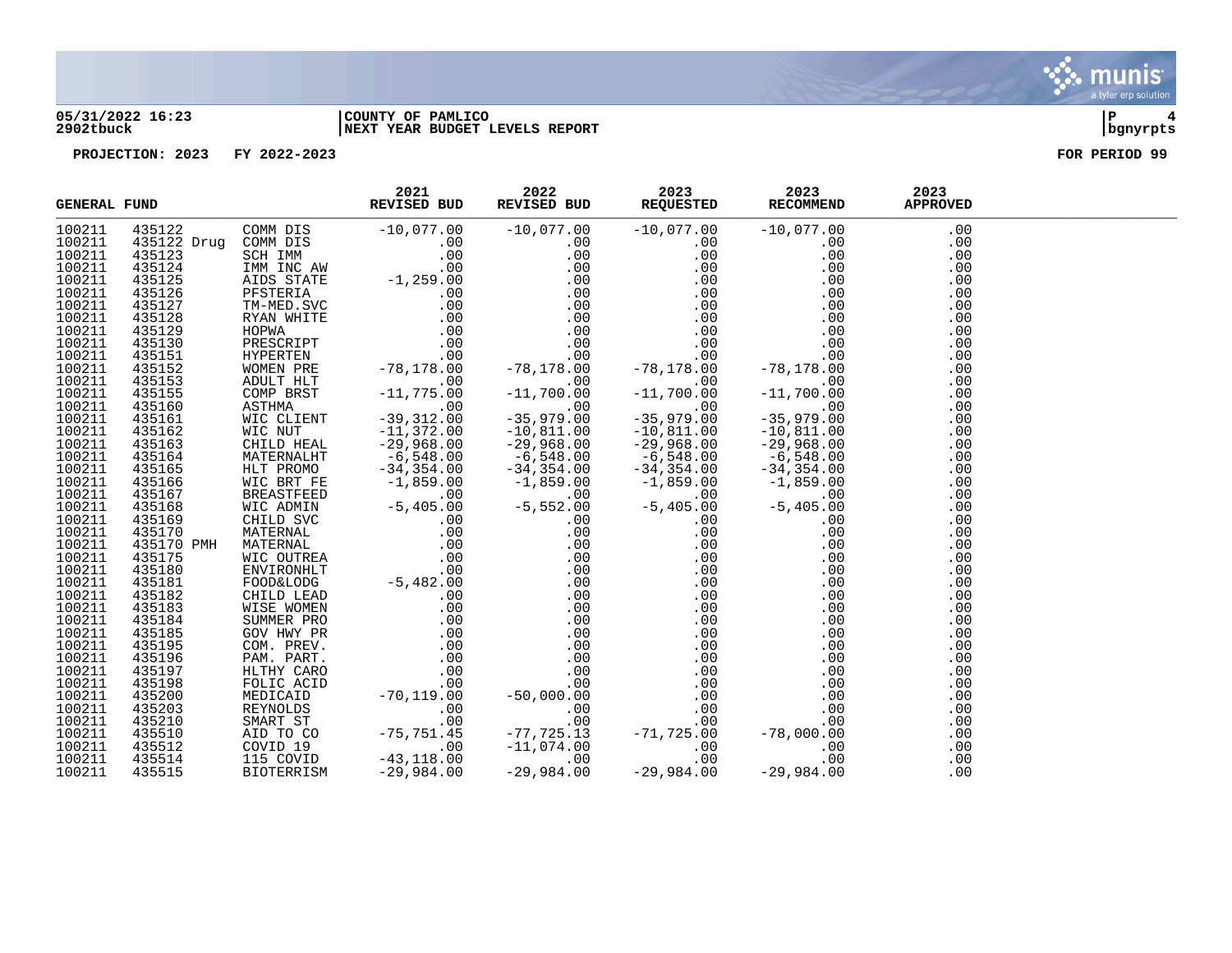

### **05/31/2022 16:23 |COUNTY OF PAMLICO |P 5 2902tbuck |NEXT YEAR BUDGET LEVELS REPORT |bgnyrpts**

|                                                                                                                                                                                                      | <b>GENERAL FUND</b>                                                                                                                                                                                                   |  |  |                                                                                                                                                                                                                                                                                              |  |
|------------------------------------------------------------------------------------------------------------------------------------------------------------------------------------------------------|-----------------------------------------------------------------------------------------------------------------------------------------------------------------------------------------------------------------------|--|--|----------------------------------------------------------------------------------------------------------------------------------------------------------------------------------------------------------------------------------------------------------------------------------------------|--|
| 100211<br>100211<br>100211<br>100211<br>100211<br>100211<br>100211<br>100211<br>100211<br>100211                                                                                                     |                                                                                                                                                                                                                       |  |  | $\begin{tabular}{l c c c c c} \hline \textbf{ERERAL FUND} & \textbf{RUG2021} & 2022 & 2023 & 2023 & 2023 & 2023 & 2023 & 2023 & 2023 & 2023 & 2023 & 2023 & 2023 & 2023 & 2023 & 2023 & 2023 & 2023 & 2023 & 2023 & 2023 & 2023 & 2023 & 2023 & 2023 & 2023 & 2023 & 2023 & 2023 & 2023 & 2$ |  |
| 0212                                                                                                                                                                                                 |                                                                                                                                                                                                                       |  |  |                                                                                                                                                                                                                                                                                              |  |
| 100212<br>100212<br>100212<br>100212<br>100212<br>100212<br>100212<br>100212<br>100212<br>100212<br>100212<br>100212<br>100212<br>100212<br>100212<br>100212<br>100212<br>100212<br>100212<br>100212 | 100212 433541<br>435200<br>435210<br>435211<br>435214<br>435310<br>435311<br>435312<br>435313<br>435329<br>435330<br>435370<br>435380<br>435381<br>435411<br>435412<br>435413<br>435420<br>435430<br>435434<br>435436 |  |  |                                                                                                                                                                                                                                                                                              |  |
| 100212<br>100212<br>100212<br>100212<br>100212<br>100212<br>100212<br>100212                                                                                                                         | 435438<br>435440<br>435448<br>435460<br>435470<br>435474<br>435476<br>435480                                                                                                                                          |  |  |                                                                                                                                                                                                                                                                                              |  |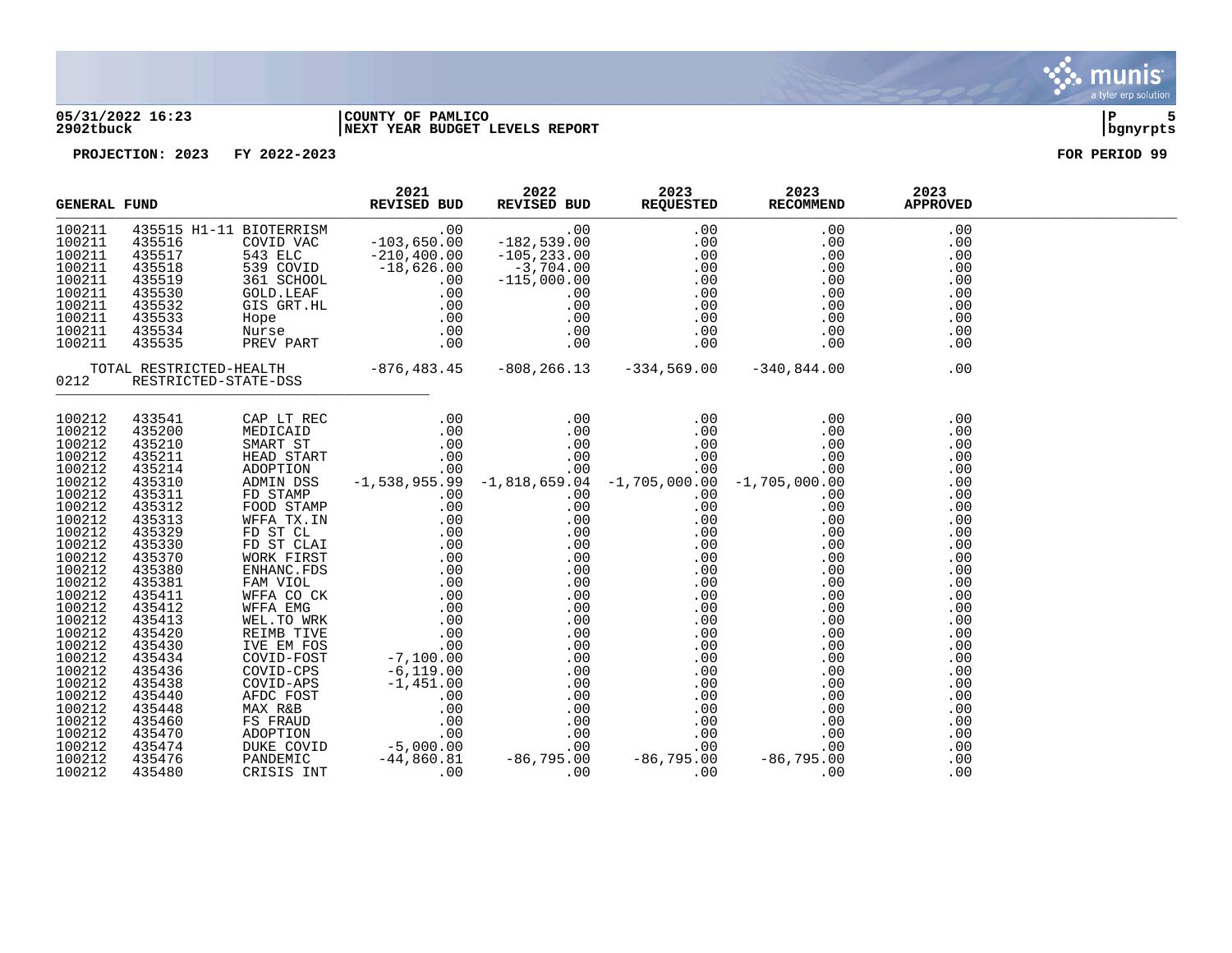

### **05/31/2022 16:23 |COUNTY OF PAMLICO |P 6 2902tbuck |NEXT YEAR BUDGET LEVELS REPORT |bgnyrpts**

| <b>GENERAL FUND</b> |                             | 2021<br>REVISED BUD | 2022 | 2023 | 2023<br>REVISED BUD REQUESTED RECOMMEND                                                                                                                                                                                                                                                                                                            | 2023<br><b>APPROVED</b> |  |
|---------------------|-----------------------------|---------------------|------|------|----------------------------------------------------------------------------------------------------------------------------------------------------------------------------------------------------------------------------------------------------------------------------------------------------------------------------------------------------|-------------------------|--|
| 100212              |                             |                     |      |      |                                                                                                                                                                                                                                                                                                                                                    |                         |  |
| 100212              |                             |                     |      |      |                                                                                                                                                                                                                                                                                                                                                    |                         |  |
| 100212              |                             |                     |      |      |                                                                                                                                                                                                                                                                                                                                                    |                         |  |
| 100212              |                             |                     |      |      |                                                                                                                                                                                                                                                                                                                                                    |                         |  |
| 100212              |                             |                     |      |      |                                                                                                                                                                                                                                                                                                                                                    |                         |  |
| 100212              |                             |                     |      |      |                                                                                                                                                                                                                                                                                                                                                    |                         |  |
| 100212              |                             |                     |      |      |                                                                                                                                                                                                                                                                                                                                                    |                         |  |
| 100212              |                             |                     |      |      |                                                                                                                                                                                                                                                                                                                                                    |                         |  |
| 100212              |                             |                     |      |      |                                                                                                                                                                                                                                                                                                                                                    |                         |  |
| 100212              |                             |                     |      |      |                                                                                                                                                                                                                                                                                                                                                    |                         |  |
| 100212              |                             |                     |      |      |                                                                                                                                                                                                                                                                                                                                                    |                         |  |
| 100212              |                             |                     |      |      |                                                                                                                                                                                                                                                                                                                                                    |                         |  |
| 100212              |                             |                     |      |      |                                                                                                                                                                                                                                                                                                                                                    |                         |  |
| 100212              |                             |                     |      |      |                                                                                                                                                                                                                                                                                                                                                    |                         |  |
| 100212              |                             |                     |      |      |                                                                                                                                                                                                                                                                                                                                                    |                         |  |
| 100212              |                             |                     |      |      |                                                                                                                                                                                                                                                                                                                                                    |                         |  |
| 100212              |                             |                     |      |      |                                                                                                                                                                                                                                                                                                                                                    |                         |  |
| 100212              |                             |                     |      |      |                                                                                                                                                                                                                                                                                                                                                    |                         |  |
| 100212              |                             |                     |      |      |                                                                                                                                                                                                                                                                                                                                                    |                         |  |
| 100212              |                             |                     |      |      |                                                                                                                                                                                                                                                                                                                                                    |                         |  |
| 100212              |                             |                     |      |      |                                                                                                                                                                                                                                                                                                                                                    |                         |  |
| 100212              |                             |                     |      |      | $\begin{tabular}{l cccc} \textbf{FUND} & \textbf{REVISED BUD} & \textbf{REVISED BUD} & \textbf{REVISED BUD} & \textbf{REVUSEFED} & \textbf{RECOMMEND} & \textbf{REVADWEND} \\ \hline 4254812 & \textbf{EINERGY AST} & 0.00 & -12,353.00 & -12,353.00 & -12,353.00 & 0.00 & 0.00 & 0.00 & 0.00 & 0.00 & 0.00 & 0.00 & 0.00 & 0.00 & 0.00 & 0.00 & $ |                         |  |
|                     | 0213 RESTRICTED-STATE-OTHER |                     |      |      | TOTAL RESTRICTED-STATE-DSS -1,953,497.80 -2,277,818.04 -2,163,736.00 -2,163,736.00                                                                                                                                                                                                                                                                 | .00                     |  |
| 100213              |                             |                     |      |      |                                                                                                                                                                                                                                                                                                                                                    | .00                     |  |
| 100213              |                             |                     |      |      |                                                                                                                                                                                                                                                                                                                                                    | .00                     |  |
| 100213              |                             |                     |      |      |                                                                                                                                                                                                                                                                                                                                                    | .00                     |  |
| 100213              |                             |                     |      |      |                                                                                                                                                                                                                                                                                                                                                    | .00                     |  |
| 100213              |                             |                     |      |      |                                                                                                                                                                                                                                                                                                                                                    | .00                     |  |
| 100213              |                             |                     |      |      |                                                                                                                                                                                                                                                                                                                                                    | .00                     |  |
| 100213              |                             |                     |      |      |                                                                                                                                                                                                                                                                                                                                                    | .00                     |  |
| 100213              |                             |                     |      |      |                                                                                                                                                                                                                                                                                                                                                    | .00                     |  |
| 100213              |                             |                     |      |      |                                                                                                                                                                                                                                                                                                                                                    | .00                     |  |
| 100213              |                             |                     |      |      |                                                                                                                                                                                                                                                                                                                                                    | .00                     |  |
| 100213              |                             |                     |      |      |                                                                                                                                                                                                                                                                                                                                                    | .00                     |  |
| 100213              |                             |                     |      |      |                                                                                                                                                                                                                                                                                                                                                    | .00                     |  |
| 100213              |                             |                     |      |      |                                                                                                                                                                                                                                                                                                                                                    | .00                     |  |
| 100213              |                             |                     |      |      |                                                                                                                                                                                                                                                                                                                                                    | .00                     |  |
| 100213              |                             |                     |      |      |                                                                                                                                                                                                                                                                                                                                                    | .00                     |  |
| 100213              |                             |                     |      |      |                                                                                                                                                                                                                                                                                                                                                    | .00                     |  |
| 100213              |                             |                     |      |      |                                                                                                                                                                                                                                                                                                                                                    | .00                     |  |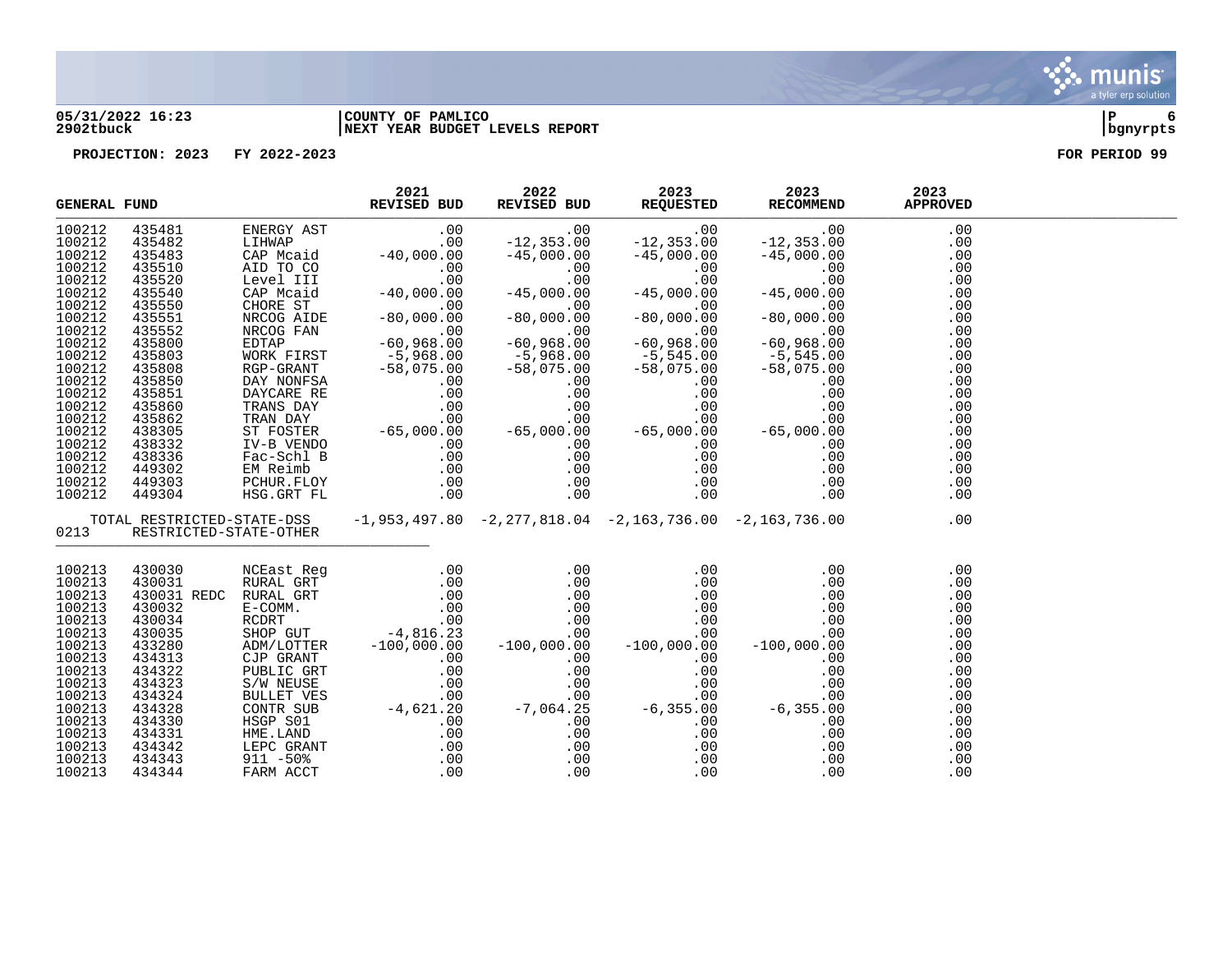### **05/31/2022 16:23 |COUNTY OF PAMLICO |P 7 2902tbuck |NEXT YEAR BUDGET LEVELS REPORT |bgnyrpts**

| <b>GENERAL FUND</b> |  |  | 2021 2022 2023 2023 2023<br>REVISED BUD REVISED BUD REQUESTED RECOMMEND APPROVED<br>$\begin{tabular}{l c c c c} \textbf{FUND} & \textbf{ROV201} & \textbf{ROV2101} & \textbf{ROV2120} & \textbf{ROV2202} & \textbf{ROV2203} & \textbf{ROV2203} & \textbf{ROV2203} & \textbf{ROV2203} & \textbf{ROV2203} & \textbf{ROV2203} & \textbf{ROV2203} & \textbf{ROV20320} & \textbf{ROV20320} & \textbf{ROV20320} & \textbf{ROV20320} & \textbf{ROV2030} & \$ |  |
|---------------------|--|--|-------------------------------------------------------------------------------------------------------------------------------------------------------------------------------------------------------------------------------------------------------------------------------------------------------------------------------------------------------------------------------------------------------------------------------------------------------|--|
| 100213              |  |  |                                                                                                                                                                                                                                                                                                                                                                                                                                                       |  |
| 100213              |  |  |                                                                                                                                                                                                                                                                                                                                                                                                                                                       |  |
| 100213              |  |  |                                                                                                                                                                                                                                                                                                                                                                                                                                                       |  |
| 100213              |  |  |                                                                                                                                                                                                                                                                                                                                                                                                                                                       |  |
| 100213              |  |  |                                                                                                                                                                                                                                                                                                                                                                                                                                                       |  |
| 100213              |  |  |                                                                                                                                                                                                                                                                                                                                                                                                                                                       |  |
| 100213              |  |  |                                                                                                                                                                                                                                                                                                                                                                                                                                                       |  |
| 100213              |  |  |                                                                                                                                                                                                                                                                                                                                                                                                                                                       |  |
|                     |  |  |                                                                                                                                                                                                                                                                                                                                                                                                                                                       |  |
| 100213              |  |  |                                                                                                                                                                                                                                                                                                                                                                                                                                                       |  |
| 100213              |  |  |                                                                                                                                                                                                                                                                                                                                                                                                                                                       |  |
| 100213              |  |  |                                                                                                                                                                                                                                                                                                                                                                                                                                                       |  |
| 100213              |  |  |                                                                                                                                                                                                                                                                                                                                                                                                                                                       |  |
| 100213              |  |  |                                                                                                                                                                                                                                                                                                                                                                                                                                                       |  |
| 100213              |  |  |                                                                                                                                                                                                                                                                                                                                                                                                                                                       |  |
| 100213              |  |  |                                                                                                                                                                                                                                                                                                                                                                                                                                                       |  |
| 100213              |  |  |                                                                                                                                                                                                                                                                                                                                                                                                                                                       |  |
| 100213              |  |  |                                                                                                                                                                                                                                                                                                                                                                                                                                                       |  |
| 100213              |  |  |                                                                                                                                                                                                                                                                                                                                                                                                                                                       |  |
| 100213              |  |  |                                                                                                                                                                                                                                                                                                                                                                                                                                                       |  |
| 100213              |  |  |                                                                                                                                                                                                                                                                                                                                                                                                                                                       |  |
|                     |  |  |                                                                                                                                                                                                                                                                                                                                                                                                                                                       |  |
| 100213              |  |  |                                                                                                                                                                                                                                                                                                                                                                                                                                                       |  |
| 100213              |  |  |                                                                                                                                                                                                                                                                                                                                                                                                                                                       |  |
| 100213              |  |  |                                                                                                                                                                                                                                                                                                                                                                                                                                                       |  |
| 100213              |  |  |                                                                                                                                                                                                                                                                                                                                                                                                                                                       |  |
| 100213              |  |  |                                                                                                                                                                                                                                                                                                                                                                                                                                                       |  |
| 100213              |  |  |                                                                                                                                                                                                                                                                                                                                                                                                                                                       |  |
| 100213              |  |  |                                                                                                                                                                                                                                                                                                                                                                                                                                                       |  |
| 100213              |  |  |                                                                                                                                                                                                                                                                                                                                                                                                                                                       |  |
| 100213              |  |  |                                                                                                                                                                                                                                                                                                                                                                                                                                                       |  |
| 100213              |  |  |                                                                                                                                                                                                                                                                                                                                                                                                                                                       |  |
| 100213              |  |  |                                                                                                                                                                                                                                                                                                                                                                                                                                                       |  |
| 100213              |  |  |                                                                                                                                                                                                                                                                                                                                                                                                                                                       |  |
| 100213              |  |  |                                                                                                                                                                                                                                                                                                                                                                                                                                                       |  |
|                     |  |  |                                                                                                                                                                                                                                                                                                                                                                                                                                                       |  |
| 100213              |  |  |                                                                                                                                                                                                                                                                                                                                                                                                                                                       |  |
| 100213              |  |  |                                                                                                                                                                                                                                                                                                                                                                                                                                                       |  |
| 100213              |  |  |                                                                                                                                                                                                                                                                                                                                                                                                                                                       |  |
| 100213              |  |  |                                                                                                                                                                                                                                                                                                                                                                                                                                                       |  |
| 100213              |  |  |                                                                                                                                                                                                                                                                                                                                                                                                                                                       |  |
| 100213              |  |  |                                                                                                                                                                                                                                                                                                                                                                                                                                                       |  |
| 100213              |  |  |                                                                                                                                                                                                                                                                                                                                                                                                                                                       |  |
| 100213              |  |  |                                                                                                                                                                                                                                                                                                                                                                                                                                                       |  |
| 100213              |  |  |                                                                                                                                                                                                                                                                                                                                                                                                                                                       |  |
| 100213              |  |  |                                                                                                                                                                                                                                                                                                                                                                                                                                                       |  |
| 100213              |  |  |                                                                                                                                                                                                                                                                                                                                                                                                                                                       |  |

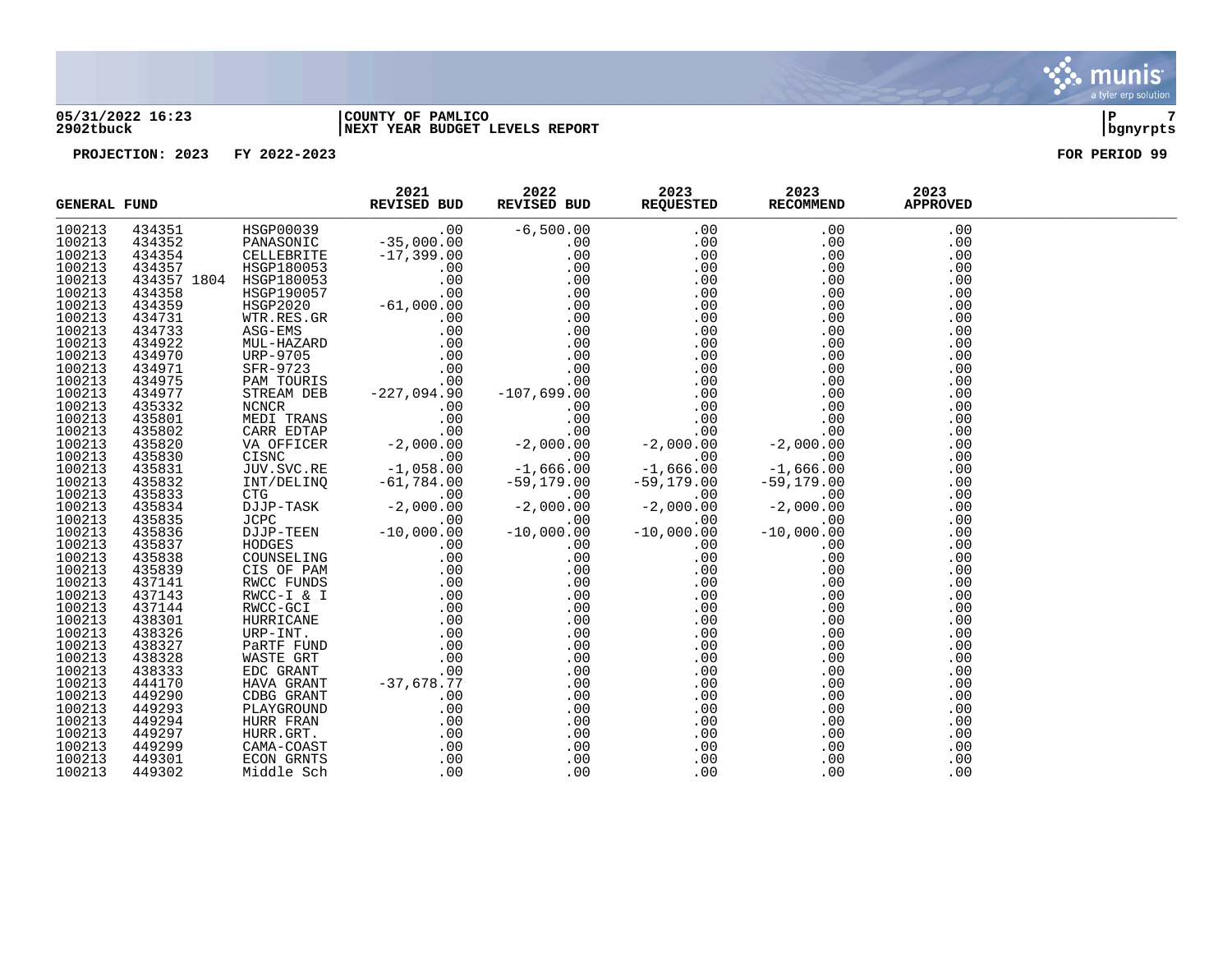### **05/31/2022 16:23 |COUNTY OF PAMLICO |P 8 2902tbuck |NEXT YEAR BUDGET LEVELS REPORT |bgnyrpts**

| <b>GENERAL FUND</b> |                                   | 2021<br>REVISED BUD REVISED BUD REQUESTED RECOMMEND | 2022 | 2023 | 2023 | 2023<br><b>APPROVED</b>         |  |
|---------------------|-----------------------------------|-----------------------------------------------------|------|------|------|---------------------------------|--|
|                     |                                   |                                                     |      |      |      |                                 |  |
|                     | 0214 RESTRICTED-STATE-SENIOR SVCS |                                                     |      |      |      |                                 |  |
|                     |                                   |                                                     |      |      |      | .00<br>.00<br>.00<br>.00        |  |
|                     |                                   |                                                     |      |      |      | .00<br>.00<br>.00<br>.00<br>.00 |  |
|                     |                                   |                                                     |      |      |      | .00<br>.00<br>.00<br>.00<br>.00 |  |
|                     |                                   |                                                     |      |      |      | .00<br>.00<br>.00<br>.00        |  |
|                     |                                   |                                                     |      |      |      | .00<br>.00<br>.00<br>.00<br>.00 |  |
|                     |                                   |                                                     |      |      |      | .00<br>.00<br>.00<br>.00        |  |
|                     |                                   |                                                     |      |      |      | .00<br>.00<br>.00               |  |
|                     | 0222 RESTRICTED-FEDERAL-DSS       |                                                     |      |      |      |                                 |  |
|                     |                                   |                                                     |      |      |      |                                 |  |

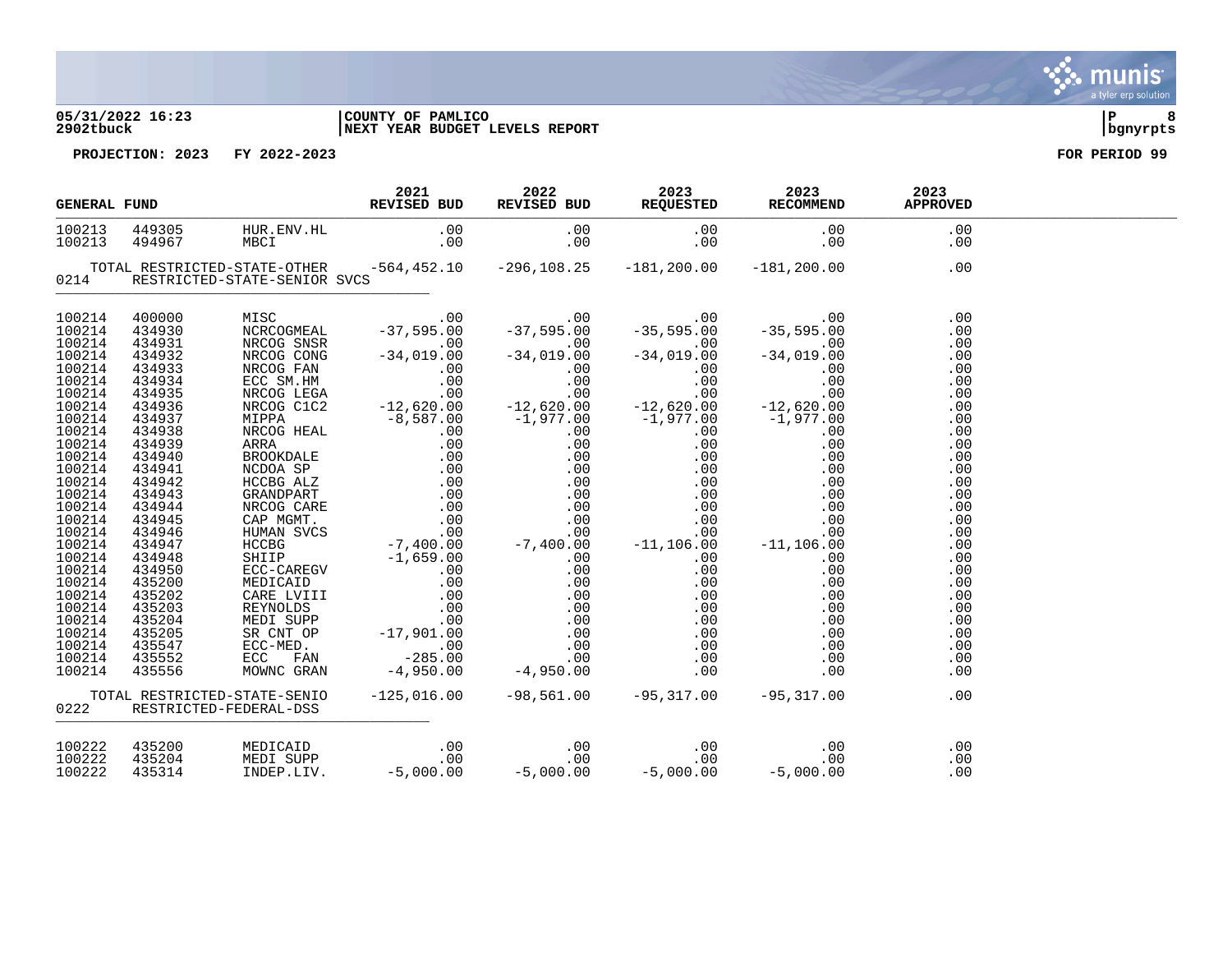

### **05/31/2022 16:23 |COUNTY OF PAMLICO |P 9 2902tbuck |NEXT YEAR BUDGET LEVELS REPORT |bgnyrpts**

|                  | <b>GENERAL FUND</b> |                          | 2021<br>REVISED BUD | 2022 | 2023<br>REVISED BUD REQUESTED RECOMMEND | 2023                                                                         | 2023<br><b>APPROVED</b> |  |
|------------------|---------------------|--------------------------|---------------------|------|-----------------------------------------|------------------------------------------------------------------------------|-------------------------|--|
| 100222           |                     |                          |                     |      |                                         |                                                                              | .00                     |  |
| 100222           |                     |                          |                     |      |                                         |                                                                              | .00                     |  |
| 100222           |                     |                          |                     |      |                                         |                                                                              | .00                     |  |
| 100222           |                     |                          |                     |      |                                         |                                                                              | .00                     |  |
| 100222           |                     |                          |                     |      |                                         |                                                                              | .00                     |  |
| 100222           |                     |                          |                     |      |                                         |                                                                              | .00                     |  |
| 100222           |                     |                          |                     |      |                                         |                                                                              | .00                     |  |
| 100222           |                     |                          |                     |      |                                         |                                                                              | .00                     |  |
| 100222           |                     |                          |                     |      |                                         |                                                                              | .00                     |  |
| 100222           |                     |                          |                     |      |                                         |                                                                              | .00                     |  |
| 100222           |                     |                          |                     |      |                                         |                                                                              | .00                     |  |
| 100222           |                     |                          |                     |      |                                         |                                                                              | .00                     |  |
| 100222           |                     |                          |                     |      |                                         |                                                                              | .00                     |  |
| 100222           |                     |                          |                     |      |                                         |                                                                              | .00                     |  |
| 100222           |                     |                          |                     |      |                                         |                                                                              | .00                     |  |
| 100222           |                     |                          |                     |      |                                         |                                                                              | .00                     |  |
| 100222           |                     |                          |                     |      |                                         |                                                                              | .00                     |  |
| 100222           |                     |                          |                     |      |                                         |                                                                              | .00                     |  |
| 0223             |                     | RESTRICTED-FEDERAL-OTHER |                     |      |                                         | TOTAL RESTRICTED-FEDERAL-DSS -187,657.00 -225,657.00 -173,160.00 -173,160.00 | .00                     |  |
|                  |                     |                          |                     |      |                                         |                                                                              |                         |  |
| 100223           | 434318              |                          |                     |      |                                         |                                                                              | .00                     |  |
| 100223           | 434331              |                          |                     |      |                                         |                                                                              | .00                     |  |
| 100223           | 434332              |                          |                     |      |                                         |                                                                              | .00                     |  |
| 100223           | 434333              |                          |                     |      |                                         |                                                                              | .00                     |  |
| 100223           | 434334              |                          |                     |      |                                         |                                                                              | .00                     |  |
| 100223           | 434336              |                          |                     |      |                                         |                                                                              | .00                     |  |
| 100223           | 434921              |                          |                     |      |                                         |                                                                              | .00                     |  |
| 100223           | 434959              |                          |                     |      |                                         |                                                                              | .00                     |  |
| 100223           | 434961              |                          |                     |      |                                         |                                                                              | .00                     |  |
| 100223           | 434962              |                          |                     |      |                                         |                                                                              | .00                     |  |
| 100223           | 434963              |                          |                     |      |                                         |                                                                              | .00                     |  |
| 100223           | 434964              |                          |                     |      |                                         |                                                                              | .00                     |  |
| 100223           | 434965              |                          |                     |      |                                         |                                                                              | .00                     |  |
| 100223           | 434966              |                          |                     |      |                                         |                                                                              | .00                     |  |
| 100223           | 434967              |                          |                     |      |                                         |                                                                              | .00                     |  |
| 100223<br>100223 | 434968<br>434969    |                          |                     |      |                                         |                                                                              | .00                     |  |
| 100223           | 434970              |                          |                     |      |                                         |                                                                              | .00<br>.00              |  |
| 100223           | 434972              |                          |                     |      |                                         |                                                                              | .00                     |  |
| 100223           | 434974              |                          |                     |      |                                         |                                                                              | .00                     |  |
| 100223           | 434980              |                          |                     |      |                                         |                                                                              | .00                     |  |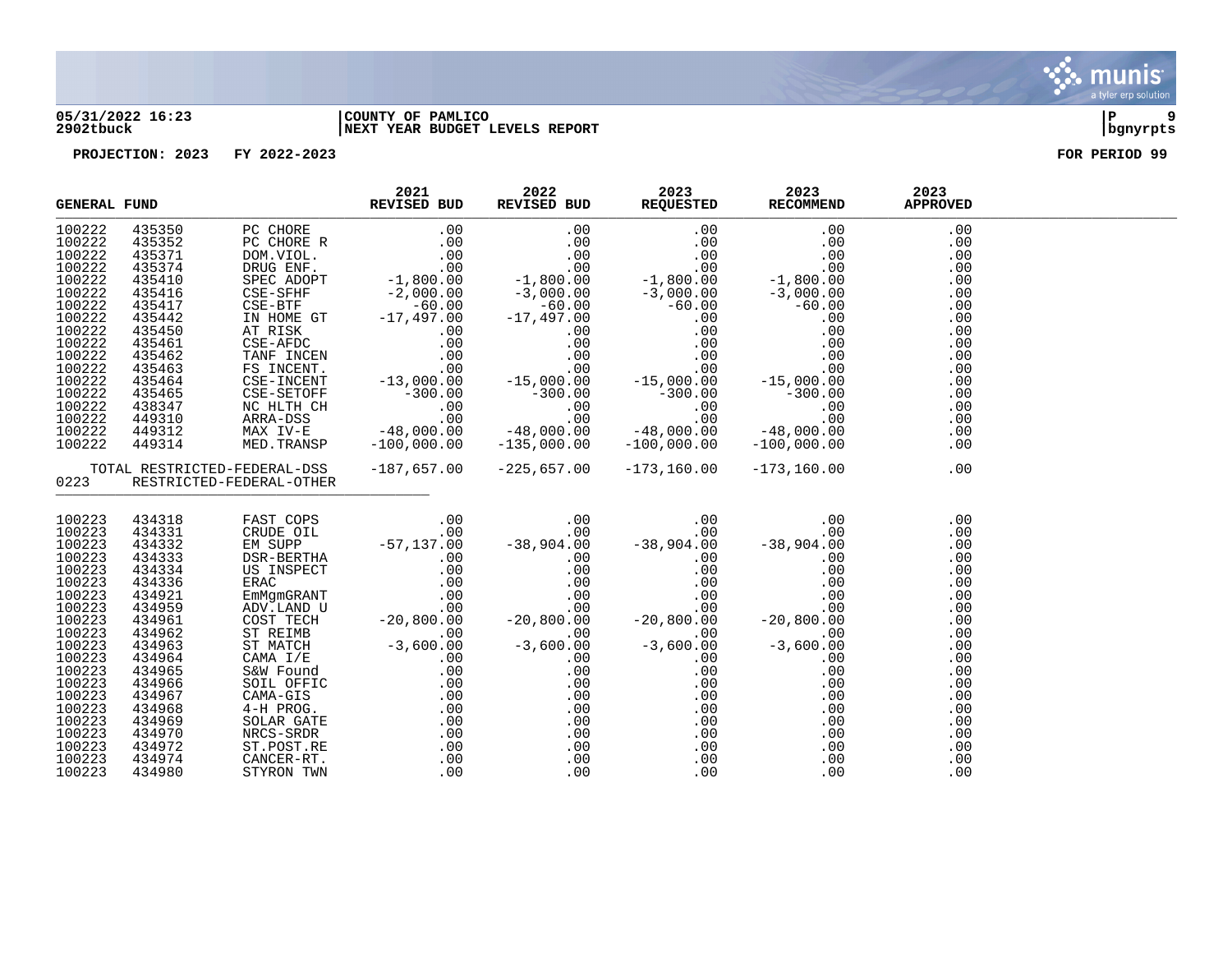### **05/31/2022 16:23 |COUNTY OF PAMLICO |P 10 2902tbuck |NEXT YEAR BUDGET LEVELS REPORT |bgnyrpts**

| <b>GENERAL FUND</b>                                                                                                            |                                                                                                  |                                                                                                                                                                                                                                                                                                                                                                     | 2021<br><b>REVISED BUD</b>                          | 2022 2023<br>REVISED BUD REQUESTED | 2023<br>RECOMMEND                                                 | 2023<br><b>APPROVED</b>                                                                 |  |
|--------------------------------------------------------------------------------------------------------------------------------|--------------------------------------------------------------------------------------------------|---------------------------------------------------------------------------------------------------------------------------------------------------------------------------------------------------------------------------------------------------------------------------------------------------------------------------------------------------------------------|-----------------------------------------------------|------------------------------------|-------------------------------------------------------------------|-----------------------------------------------------------------------------------------|--|
| 100223                                                                                                                         |                                                                                                  | 435374 DRUG ENF.                                                                                                                                                                                                                                                                                                                                                    | .00                                                 | $00$ . $00$ . $00$                 |                                                                   | .00                                                                                     |  |
| 0226 LOCAL                                                                                                                     |                                                                                                  | TOTAL RESTRICTED-FEDERAL-OTH $-81,537.00$ $-63,304.00$ $-63,304.00$ $-63,304.00$                                                                                                                                                                                                                                                                                    |                                                     |                                    |                                                                   | .00                                                                                     |  |
| 100226<br>100226<br>100226<br>100226<br>100226<br>100226<br>100226<br>100226<br>100226<br>100226<br>100226<br>100226<br>100226 |                                                                                                  |                                                                                                                                                                                                                                                                                                                                                                     |                                                     |                                    |                                                                   | .00<br>.00<br>.00<br>.00<br>.00<br>.00<br>.00<br>.00<br>.00<br>.00<br>.00<br>.00<br>.00 |  |
|                                                                                                                                | TOTAL LOCAL<br>0228 LOCAL CONTRIBUTION                                                           | $-18,979.75$ $-12,419.25$ .00 $-12,200.00$                                                                                                                                                                                                                                                                                                                          |                                                     |                                    |                                                                   | .00                                                                                     |  |
| 100228<br>100228<br>100228<br>100228<br>100228                                                                                 |                                                                                                  | 436115 HHB 19-017 .00<br>436116 HHB 18-002 .00<br>436117 HHB 17-013 .00<br>436119 HHB14-057 .00<br>439847 TRANS FR47 .00                                                                                                                                                                                                                                            |                                                     |                                    | .00<br>.00<br>$\begin{array}{c} 0.00 \\ -0.00 \end{array}$<br>.00 | .00<br>.00<br>.00<br>.00<br>.00                                                         |  |
|                                                                                                                                | TOTAL LOCAL CONTRIBUTION<br>0300 PERMITS AND FEES                                                |                                                                                                                                                                                                                                                                                                                                                                     | $\overline{00}$ . $\overline{00}$ . $\overline{00}$ | .00                                | .00                                                               | .00                                                                                     |  |
| 100300<br>100300<br>100300<br>100300<br>100300<br>100300<br>100300<br>100300<br>100300<br>100300                               | 432600<br>433430<br>433450<br>433451<br>433452<br>433453<br>433454<br>433455<br>433456<br>433457 | $\begin{tabular}{lcccc} \text{MARR} \text{ LIC} & .00 & .00 & .00 & .00 & .00 \\ \text{BLDG PER} & -84,000.00 & -80,000.00 & -70,000.00 & -75,000.00 \\ \text{MISC FEE} & .00 & .00 & .00 & .00 & .00 & .00 \\ \text{SUBDIV FEE} & .00 & .00 & .00 & .00 & .00 & .00 \\ \text{INSULATION} & -13,000.00 & -12,500.00 & -12,500.00 & -13,200.00 \\ \text{ELECT INSP}$ |                                                     |                                    |                                                                   | .00<br>.00<br>.00<br>.00<br>.00<br>.00<br>.00<br>.00<br>.00<br>.00                      |  |

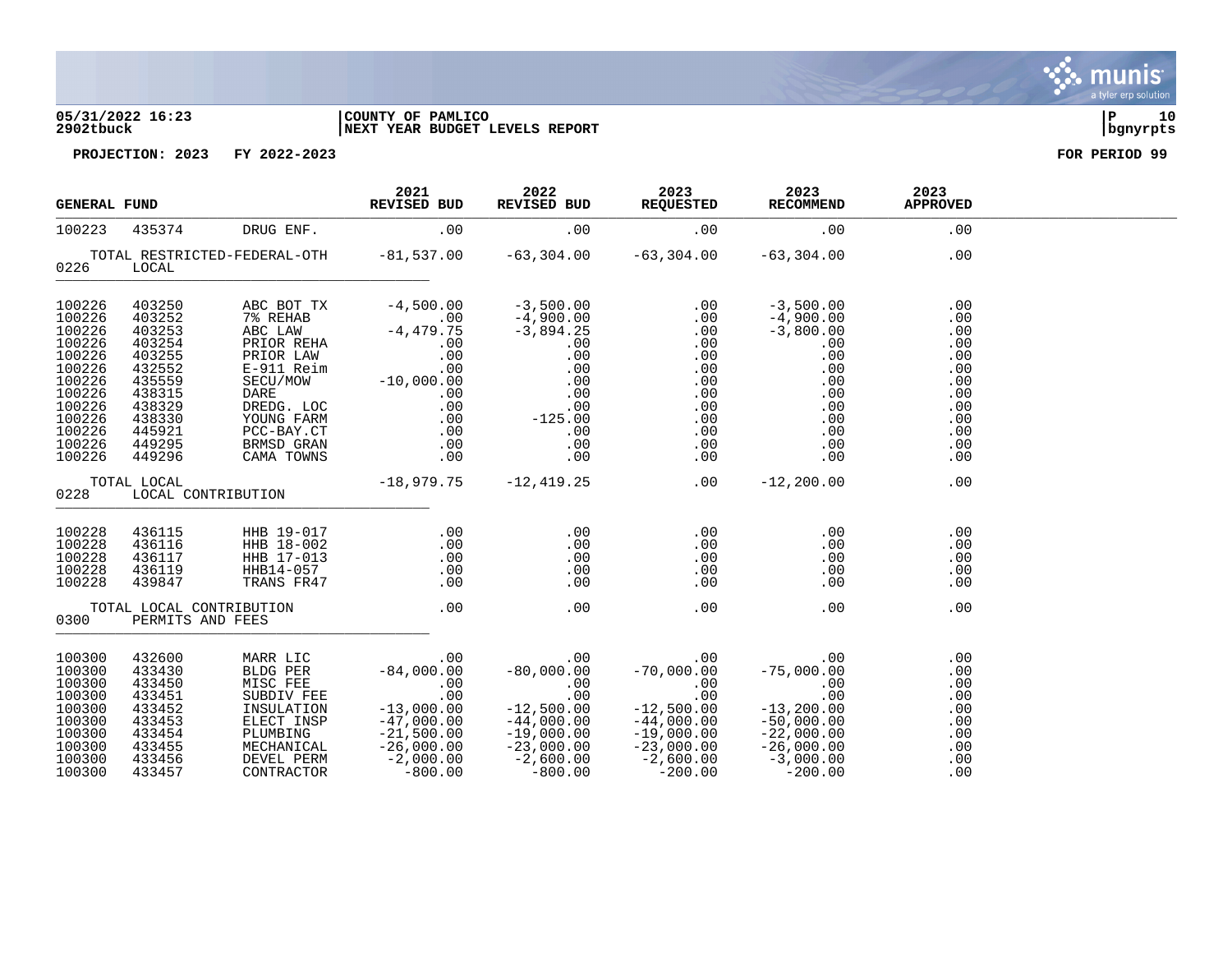

### **05/31/2022 16:23 |COUNTY OF PAMLICO |P 11 2902tbuck |NEXT YEAR BUDGET LEVELS REPORT |bgnyrpts**

| <b>GENERAL FUND</b> |  | 2021<br>REVISED BUD | 2022 | 2023<br>REVISED BUD REQUESTED RECOMMEND | 2023                                                                                                                                                                                                                                                                                                                                                                                                                                 | 2023<br><b>APPROVED</b> |  |
|---------------------|--|---------------------|------|-----------------------------------------|--------------------------------------------------------------------------------------------------------------------------------------------------------------------------------------------------------------------------------------------------------------------------------------------------------------------------------------------------------------------------------------------------------------------------------------|-------------------------|--|
| 100300              |  |                     |      |                                         |                                                                                                                                                                                                                                                                                                                                                                                                                                      |                         |  |
| 100300              |  |                     |      |                                         |                                                                                                                                                                                                                                                                                                                                                                                                                                      |                         |  |
| 100300              |  |                     |      |                                         |                                                                                                                                                                                                                                                                                                                                                                                                                                      |                         |  |
| 100300              |  |                     |      |                                         |                                                                                                                                                                                                                                                                                                                                                                                                                                      |                         |  |
| 100300              |  |                     |      |                                         |                                                                                                                                                                                                                                                                                                                                                                                                                                      |                         |  |
| 100300              |  |                     |      |                                         |                                                                                                                                                                                                                                                                                                                                                                                                                                      |                         |  |
| 100300              |  |                     |      |                                         |                                                                                                                                                                                                                                                                                                                                                                                                                                      |                         |  |
| 100300              |  |                     |      |                                         |                                                                                                                                                                                                                                                                                                                                                                                                                                      |                         |  |
| 100300              |  |                     |      |                                         |                                                                                                                                                                                                                                                                                                                                                                                                                                      |                         |  |
| 100300              |  |                     |      |                                         |                                                                                                                                                                                                                                                                                                                                                                                                                                      |                         |  |
| 100300              |  |                     |      |                                         |                                                                                                                                                                                                                                                                                                                                                                                                                                      |                         |  |
| 100300              |  |                     |      |                                         |                                                                                                                                                                                                                                                                                                                                                                                                                                      |                         |  |
| 100300              |  |                     |      |                                         |                                                                                                                                                                                                                                                                                                                                                                                                                                      |                         |  |
| 100300              |  |                     |      |                                         |                                                                                                                                                                                                                                                                                                                                                                                                                                      |                         |  |
| 100300              |  |                     |      |                                         |                                                                                                                                                                                                                                                                                                                                                                                                                                      |                         |  |
| 100300              |  |                     |      |                                         |                                                                                                                                                                                                                                                                                                                                                                                                                                      |                         |  |
| 100300              |  |                     |      |                                         |                                                                                                                                                                                                                                                                                                                                                                                                                                      |                         |  |
| 100300              |  |                     |      |                                         |                                                                                                                                                                                                                                                                                                                                                                                                                                      |                         |  |
| 100300              |  |                     |      |                                         |                                                                                                                                                                                                                                                                                                                                                                                                                                      |                         |  |
| 100300              |  |                     |      |                                         |                                                                                                                                                                                                                                                                                                                                                                                                                                      |                         |  |
| 100300              |  |                     |      |                                         |                                                                                                                                                                                                                                                                                                                                                                                                                                      |                         |  |
|                     |  |                     |      |                                         |                                                                                                                                                                                                                                                                                                                                                                                                                                      |                         |  |
| 0400                |  |                     |      |                                         | $\begin{tabular}{l c c c c c} \hline \textbf{REMSL} & \textbf{REVISED BUD} & \textbf{REVISED DUD} & \textbf{REUSLSED DUD} & \textbf{REUSLSED DE} & \textbf{REUSLSED DE} & \textbf{REUSLSED DE} & \textbf{REUSLSED DE} & \textbf{REUSLSED DE} & \textbf{REUSLSED DE} & \textbf{REUSLSED DE} & \textbf{REUSLSED DE} & \textbf{REUSLSED DE} & \textbf{REUSLSED DE} & \textbf{REUSL} & \textbf{REUSL} & \textbf{REUSL} & \textbf{REUSL}$ |                         |  |
| 100400              |  |                     |      |                                         | $\begin{tabular}{cccc} 403218 & LAMINATIN3 & 0.00 & -310.00 & -310.00 & 0.00 & 0.00 \\ 434181 & REPRORODUCT & -300.00 & -310.00 & -310.00 & -310.00 & 0.00 \\ 434182 & FRA: COPEDS & 0.00 & 0.00 & 0.00 & 0.00 & 0.00 & 0.00 \\ 434325 & Cantene & 0.00 & 0.00 & 0.00 & 0.00 & 0.00 & 0.00 \\ 434327 & PROCEDS$                                                                                                                      |                         |  |
| 100400              |  |                     |      |                                         |                                                                                                                                                                                                                                                                                                                                                                                                                                      |                         |  |
| 100400              |  |                     |      |                                         |                                                                                                                                                                                                                                                                                                                                                                                                                                      |                         |  |
| 100400              |  |                     |      |                                         |                                                                                                                                                                                                                                                                                                                                                                                                                                      |                         |  |
| 100400              |  |                     |      |                                         |                                                                                                                                                                                                                                                                                                                                                                                                                                      |                         |  |
| 100400              |  |                     |      |                                         |                                                                                                                                                                                                                                                                                                                                                                                                                                      |                         |  |
| 100400              |  |                     |      |                                         |                                                                                                                                                                                                                                                                                                                                                                                                                                      |                         |  |
| 100400              |  |                     |      |                                         |                                                                                                                                                                                                                                                                                                                                                                                                                                      |                         |  |
| 100400              |  |                     |      |                                         |                                                                                                                                                                                                                                                                                                                                                                                                                                      |                         |  |
| 100400              |  |                     |      |                                         |                                                                                                                                                                                                                                                                                                                                                                                                                                      |                         |  |
| 100400              |  |                     |      |                                         |                                                                                                                                                                                                                                                                                                                                                                                                                                      |                         |  |
| 100400              |  |                     |      |                                         |                                                                                                                                                                                                                                                                                                                                                                                                                                      |                         |  |
| 100400              |  |                     |      |                                         |                                                                                                                                                                                                                                                                                                                                                                                                                                      |                         |  |
| 100400              |  |                     |      |                                         |                                                                                                                                                                                                                                                                                                                                                                                                                                      |                         |  |
| 100400              |  |                     |      |                                         |                                                                                                                                                                                                                                                                                                                                                                                                                                      |                         |  |
| 100400              |  |                     |      |                                         |                                                                                                                                                                                                                                                                                                                                                                                                                                      |                         |  |
| 100400              |  |                     |      |                                         |                                                                                                                                                                                                                                                                                                                                                                                                                                      |                         |  |
| 100400              |  |                     |      |                                         |                                                                                                                                                                                                                                                                                                                                                                                                                                      |                         |  |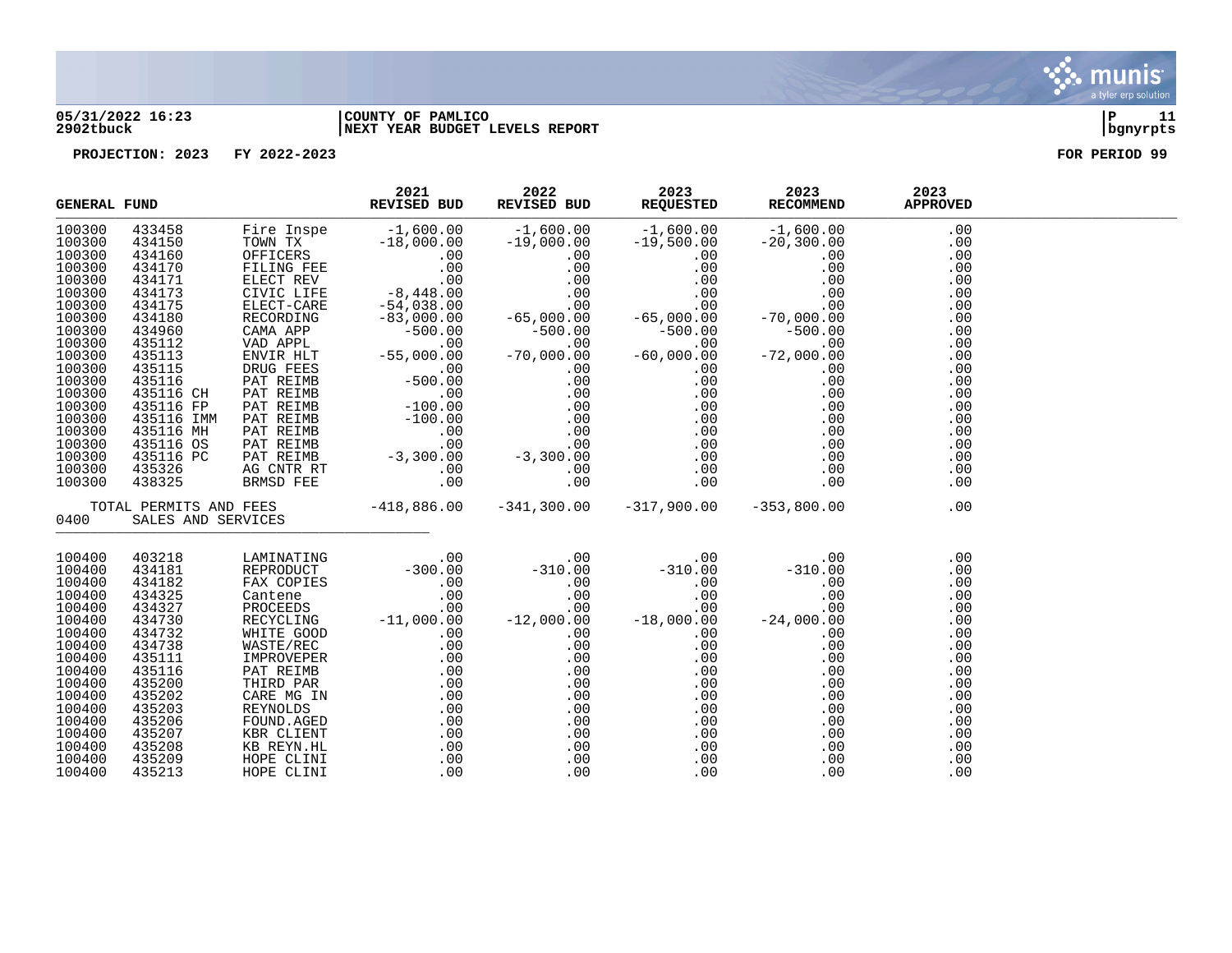

### **05/31/2022 16:23 |COUNTY OF PAMLICO |P 12 2902tbuck |NEXT YEAR BUDGET LEVELS REPORT |bgnyrpts**

| <b>GENERAL FUND</b> |  |  | 2021 2022 2023 2023 2023<br>REVISED BUDREVISED BUDREVISED BUDREQUESTED RECOMMEND APPROVED |  |
|---------------------|--|--|-------------------------------------------------------------------------------------------|--|
| 100400              |  |  |                                                                                           |  |
| 100400              |  |  |                                                                                           |  |
| 100400              |  |  |                                                                                           |  |
| 100400              |  |  |                                                                                           |  |
| 100400              |  |  |                                                                                           |  |
| 100400              |  |  |                                                                                           |  |
| 100400              |  |  |                                                                                           |  |
| 100400              |  |  |                                                                                           |  |
| 100400              |  |  |                                                                                           |  |
| 100400              |  |  |                                                                                           |  |
| 100400              |  |  |                                                                                           |  |
| 100400              |  |  |                                                                                           |  |
| 100400              |  |  |                                                                                           |  |
| 100400              |  |  |                                                                                           |  |
| 100400              |  |  |                                                                                           |  |
| 100400              |  |  |                                                                                           |  |
| 100400              |  |  |                                                                                           |  |
| 100400              |  |  |                                                                                           |  |
| 100400              |  |  |                                                                                           |  |
| 100400              |  |  |                                                                                           |  |
| 100400              |  |  |                                                                                           |  |
| 100400              |  |  |                                                                                           |  |
| 100400              |  |  |                                                                                           |  |
| 100400              |  |  |                                                                                           |  |
| 100400              |  |  |                                                                                           |  |
| 100400              |  |  |                                                                                           |  |
| 100400              |  |  |                                                                                           |  |
| 100400              |  |  |                                                                                           |  |
| 100400              |  |  |                                                                                           |  |
| 100400              |  |  |                                                                                           |  |
| 100400              |  |  |                                                                                           |  |
| 100400              |  |  |                                                                                           |  |
| 100400              |  |  |                                                                                           |  |
| 100400              |  |  |                                                                                           |  |
| 100400              |  |  |                                                                                           |  |
| 100400              |  |  |                                                                                           |  |
| 100400              |  |  |                                                                                           |  |
| 100400              |  |  |                                                                                           |  |
| 100400              |  |  |                                                                                           |  |
| 100400              |  |  |                                                                                           |  |
| 100400              |  |  |                                                                                           |  |
| 100400              |  |  |                                                                                           |  |
| 100400              |  |  |                                                                                           |  |
| 100400              |  |  |                                                                                           |  |

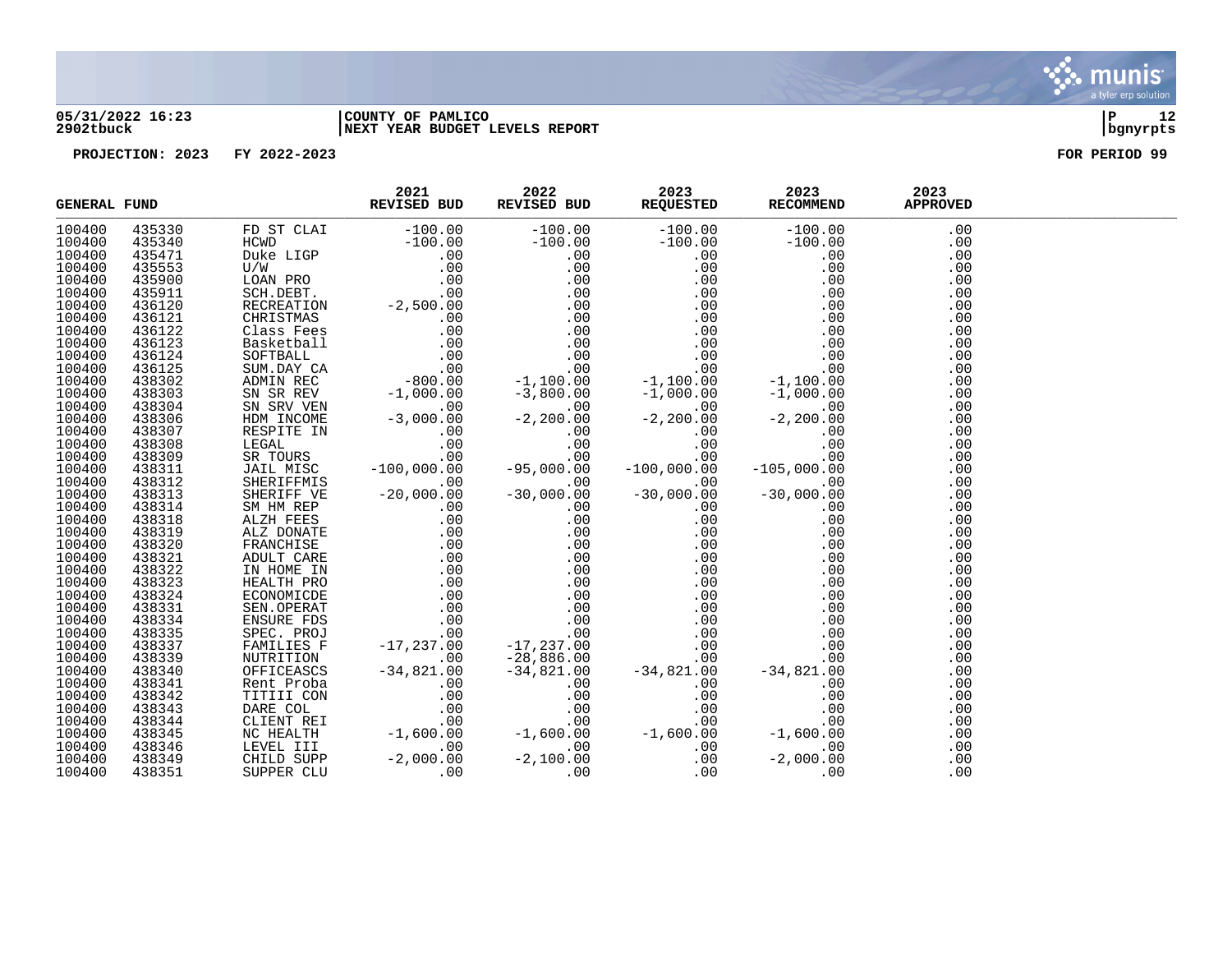### **05/31/2022 16:23 |COUNTY OF PAMLICO |P 13 2902tbuck |NEXT YEAR BUDGET LEVELS REPORT |bgnyrpts**

| <b>GENERAL FUND</b>                                                                                                                                                                        |               | 2021<br>REVISED BUD | 2022 | 2023<br>REVISED BUD REQUESTED RECOMMEND | 2023                                                                                                                                                                                                                                                                                                                                                                                 | 2023<br><b>APPROVED</b>                                                                                                           |  |
|--------------------------------------------------------------------------------------------------------------------------------------------------------------------------------------------|---------------|---------------------|------|-----------------------------------------|--------------------------------------------------------------------------------------------------------------------------------------------------------------------------------------------------------------------------------------------------------------------------------------------------------------------------------------------------------------------------------------|-----------------------------------------------------------------------------------------------------------------------------------|--|
| 100400<br>100400<br>100400<br>100400<br>100400<br>100400<br>100400<br>100400<br>100400<br>100400<br>100400                                                                                 |               |                     |      |                                         |                                                                                                                                                                                                                                                                                                                                                                                      | .00<br>.00<br>.00<br>.00<br>.00<br>.00<br>.00<br>.00<br>.00<br>.00<br>.00                                                         |  |
| 0500                                                                                                                                                                                       |               |                     |      |                                         |                                                                                                                                                                                                                                                                                                                                                                                      | .00                                                                                                                               |  |
| 100500<br>100500<br>100500<br>100500                                                                                                                                                       |               |                     |      |                                         | $\begin{array}{cccccccc} 404001 && \texttt{INEREST} && -25,000.00 && -2,000.00 && 0.00 && -4,000.00 && 0.00 && 0.00 && 0.00 && 0.00 && 0.00 && 0.00 && 0.00 && 0.00 && 0.00 && 0.00 && 0.00 && 0.00 && 0.00 && 0.00 && 0.00 && 0.00 && 0.00 && 0.00 && 0.00 && 0.00 && 0.00 && 0.00 && 0.00 && 0.00 && 0.00 && 0.00 && 0$                                                            | .00<br>.00<br>.00<br>.00                                                                                                          |  |
| 0600                                                                                                                                                                                       | MISCELLANEOUS |                     |      |                                         | TOTAL INVESTMENT EARNINGS $-25,000.00$ $-2,000.00$ $-8,000.00$ $-4,000.00$                                                                                                                                                                                                                                                                                                           | .00                                                                                                                               |  |
| 100600<br>100600<br>100600<br>100600<br>100600<br>100600<br>100600<br>100600<br>100600<br>100600<br>100600<br>100600<br>100600<br>100600<br>100600<br>100600<br>100600<br>100600<br>100600 |               |                     |      |                                         | $\begin{tabular}{l c c c} \multicolumn{1}{c}{\textbf{400000}} & \multicolumn{1}{c}{\textbf{MISC}} & -16,192.20 & -504,623.57 & .00 & .00 & .00 \\ \hline 4000001 & \begin{tabular}{l} REENDD PR & -16,192.20 & -504,623.57 & .00 & .00 & .00 \\ 4000002 & \begin{tabular}{l} \multicolumn{1}{c}{\textbf{N} & \textbf{R} & \textbf{R} & \textbf{R} & \textbf{R} \\ \textbf{400002} &$ | .00<br>.00<br>.00<br>.00<br>.00<br>.00<br>.00<br>.00<br>.00<br>.00<br>.00<br>.00<br>.00<br>.00<br>.00<br>.00<br>.00<br>.00<br>.00 |  |

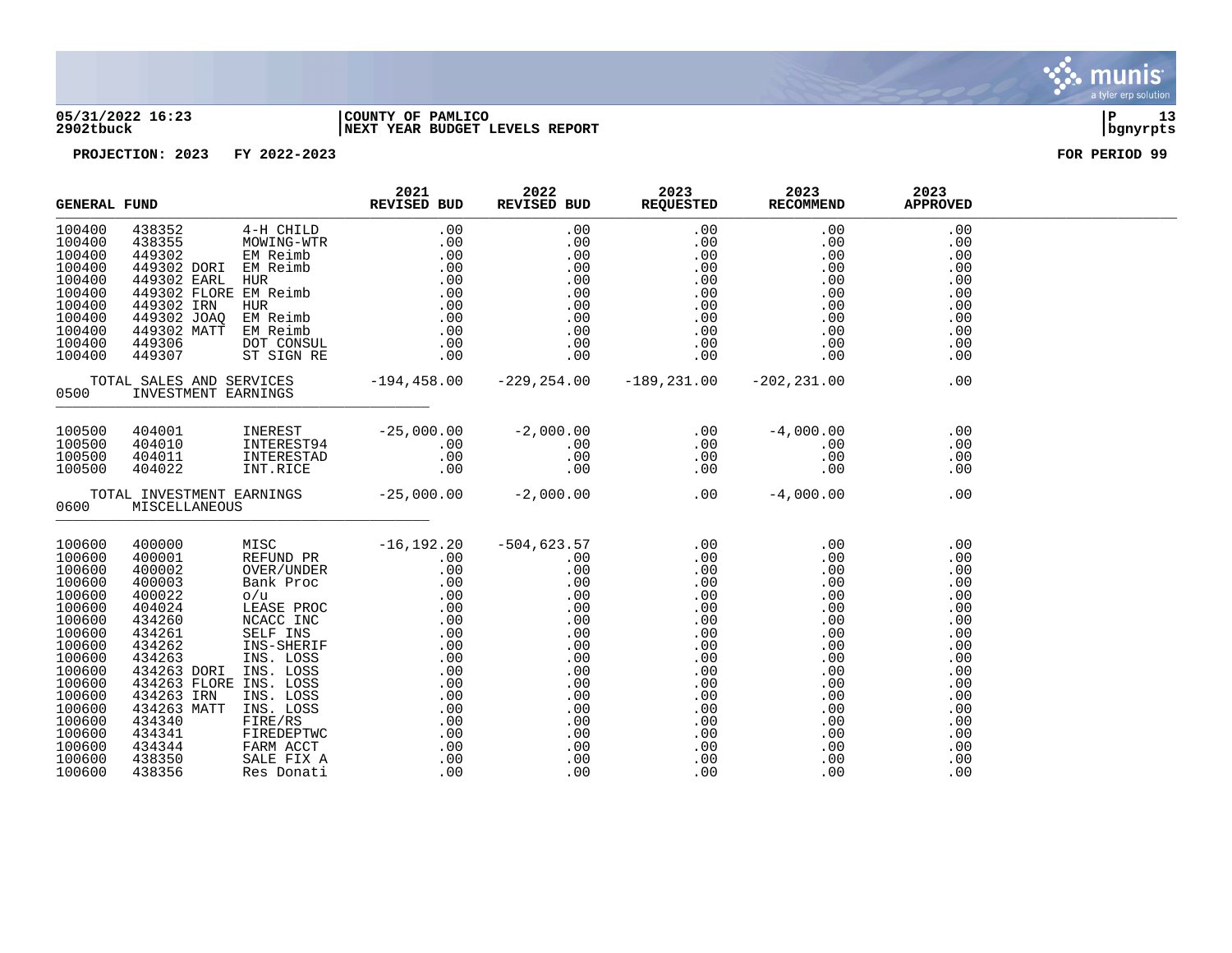

### **05/31/2022 16:23 |COUNTY OF PAMLICO |P 14 2902tbuck |NEXT YEAR BUDGET LEVELS REPORT |bgnyrpts**

| <b>GENERAL FUND</b>        |                                           |                                       | 2021<br><b>REVISED BUD</b>                                                            | 2022<br><b>REVISED BUD</b> | 2023<br>REQUESTED           | 2023<br>RECOMMEND | 2023<br><b>APPROVED</b> |  |
|----------------------------|-------------------------------------------|---------------------------------------|---------------------------------------------------------------------------------------|----------------------------|-----------------------------|-------------------|-------------------------|--|
| 100600<br>100600<br>100600 | 438360<br>438390<br>438391                | LIBRARY GR<br>WORKMAN<br>$W/C$ FIRE D | $-60,000.00$<br>.00<br>.00                                                            | .00<br>.00<br>00           | $.00 \,$<br>$.00 \,$<br>.00 | .00<br>.00<br>.00 | .00<br>.00<br>.00       |  |
|                            | TOTAL MISCELLANEOUS<br>TOTAL GENERAL FUND |                                       | $-76.192.20$<br>$-25, 325, 892.77 -24, 048, 983.92 -21, 274, 138.00 -23, 882, 107.00$ | -504,623.57                |                             | .00               | $.00 \,$<br>.00         |  |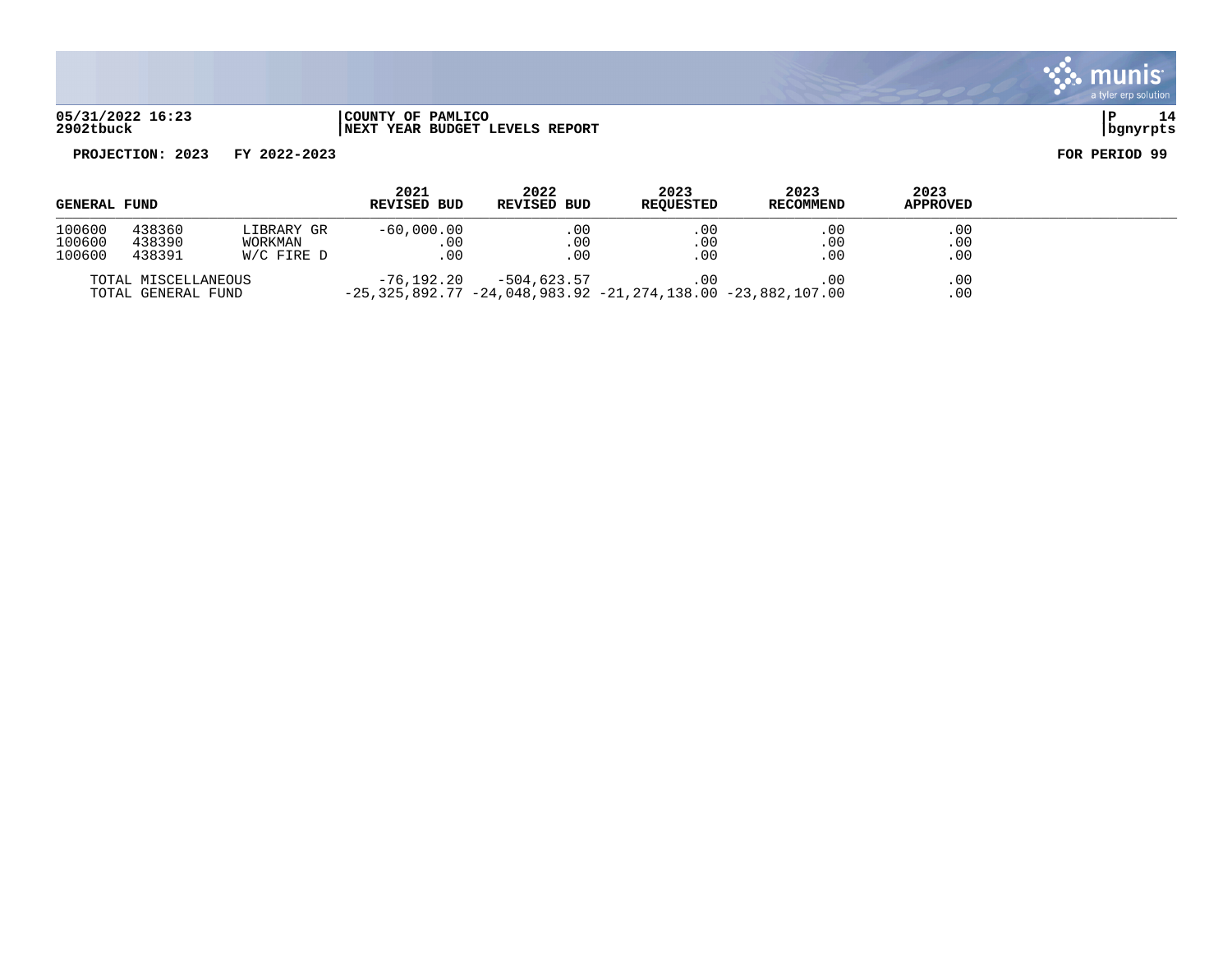

| FY15 FLOOD MITIGATION SRL                                        |                  | 2021<br><b>REVISED BUD</b>                                  | 2022<br><b>REVISED BUD</b>   | 2023<br><b>REQUESTED</b> | 2023<br>RECOMMEND | 2023<br><b>APPROVED</b>      |            |  |
|------------------------------------------------------------------|------------------|-------------------------------------------------------------|------------------------------|--------------------------|-------------------|------------------------------|------------|--|
| 0000                                                             |                  | BALANCE SHEET ACCOUNTS                                      |                              |                          |                   |                              |            |  |
| 210000<br>210000                                                 | 439900<br>439910 | FB APP<br>TRANSFER                                          | .00<br>.00                   | .00<br>.00               | .00<br>.00        | .00<br>.00                   | .00<br>.00 |  |
| TOTAL BALANCE SHEET ACCOUNTS<br>0215<br>RESTRICTED STATE-FMA-SRL |                  | .00                                                         | .00                          | .00                      | .00               | .00                          |            |  |
| 210215                                                           | 449286           | FMA GRANT                                                   | $-58,703.00$                 | .00                      | .00               | $-58,703.00$                 | .00        |  |
|                                                                  |                  | TOTAL RESTRICTED STATE-FMA-S<br>TOTAL FY15 FLOOD MITIGATION | $-58,703.00$<br>$-58,703,00$ | .00<br>.00               | .00<br>.00        | $-58,703.00$<br>$-58,703,00$ | .00<br>.00 |  |

. munis<sup>.</sup> a tyler erp solution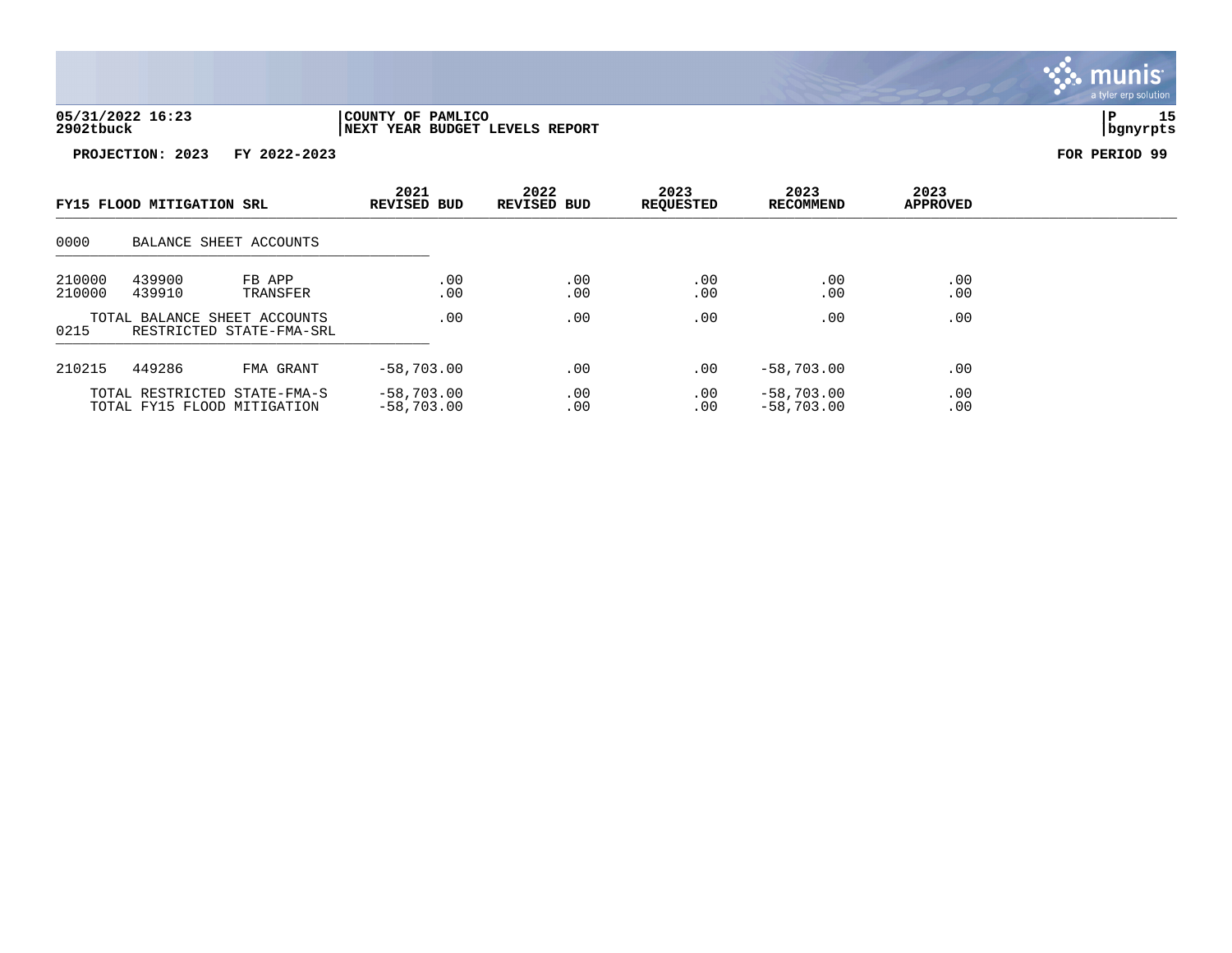

| FY15 FLOOD MITIGATION RL                                 |                                                                         | 2021<br><b>REVISED BUD</b>                                                 | 2022<br>REVISED BUD                              | 2023<br><b>REQUESTED</b>               | 2023<br><b>RECOMMEND</b>               | 2023<br><b>APPROVED</b>                          |                                        |  |
|----------------------------------------------------------|-------------------------------------------------------------------------|----------------------------------------------------------------------------|--------------------------------------------------|----------------------------------------|----------------------------------------|--------------------------------------------------|----------------------------------------|--|
| 0000                                                     | BALANCE SHEET ACCOUNTS                                                  |                                                                            |                                                  |                                        |                                        |                                                  |                                        |  |
| 220000<br>220000                                         | 439900<br>439910                                                        | FB APP<br>TRANSFER                                                         | .00<br>.00                                       | .00<br>.00                             | .00<br>.00                             | .00<br>.00                                       | .00<br>.00                             |  |
| 0216                                                     | TOTAL BALANCE SHEET ACCOUNTS<br>RESTRICTED STATE-FMA-RL                 |                                                                            | .00                                              | .00                                    | .00                                    | .00                                              | .00                                    |  |
| 220216<br>220216<br>220216<br>220216<br>220216<br>220216 | 439910<br>449285<br>449288<br>449288 HURL<br>449288 POTT<br>449288 WALS | TRANSFER<br>FMA-RL<br>FMA-PARTIC<br>FMA-PARTIC<br>FMA-PARTIC<br>FMA-PARTIC | .00<br>$-234,748.00$<br>.00<br>.00<br>.00<br>.00 | .00<br>.00<br>.00<br>.00<br>.00<br>.00 | .00<br>.00<br>.00<br>.00<br>.00<br>.00 | .00<br>$-234,748.00$<br>.00<br>.00<br>.00<br>.00 | .00<br>.00<br>.00<br>.00<br>.00<br>.00 |  |
|                                                          | TOTAL RESTRICTED STATE-FMA-R<br>TOTAL FY15 FLOOD MITIGATION             |                                                                            | $-234,748.00$<br>$-234,748.00$                   | .00<br>.00                             | $.00 \,$<br>.00                        | $-234,748.00$<br>$-234,748.00$                   | .00<br>.00                             |  |

. munis<sup>.</sup> a tyler erp solution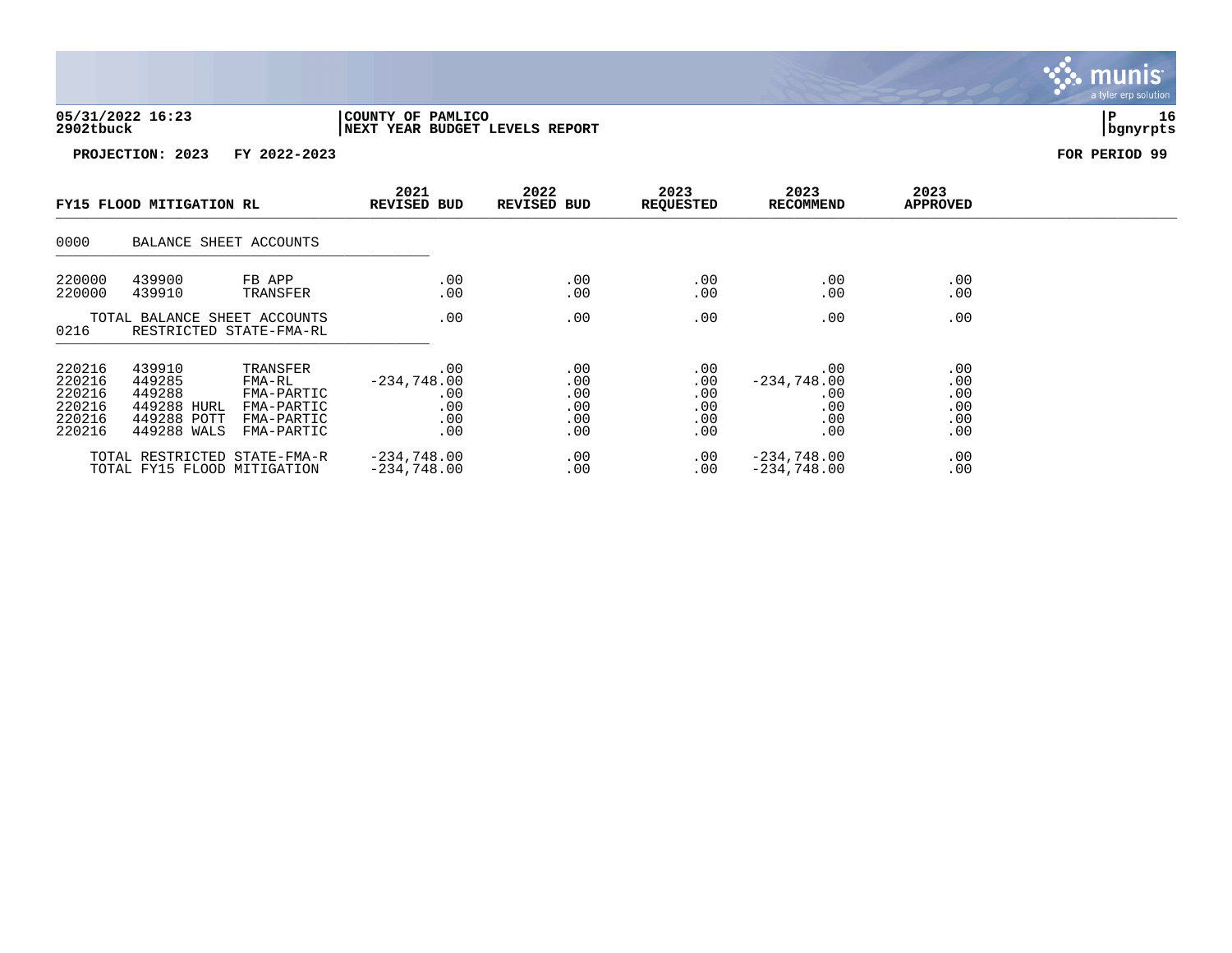### **05/31/2022 16:23 |COUNTY OF PAMLICO |P 17 2902tbuck |NEXT YEAR BUDGET LEVELS REPORT |bgnyrpts**

|                                                                                                          | MUNICIPAL TAX FUND                                                                                                                           |                                                                                                                         |                                                                                          |                                                                                                                                                              | 2021<br>REVISED BUD                                                               | 2022<br>REVISED BUD                                                                                                                                                   | 2023<br><b>REQUESTED</b>                                                  | 2023<br>RECOMMEND | 2023<br><b>APPROVED</b> |  |
|----------------------------------------------------------------------------------------------------------|----------------------------------------------------------------------------------------------------------------------------------------------|-------------------------------------------------------------------------------------------------------------------------|------------------------------------------------------------------------------------------|--------------------------------------------------------------------------------------------------------------------------------------------------------------|-----------------------------------------------------------------------------------|-----------------------------------------------------------------------------------------------------------------------------------------------------------------------|---------------------------------------------------------------------------|-------------------|-------------------------|--|
| 0000                                                                                                     |                                                                                                                                              | BALANCE SHEET ACCOUNTS                                                                                                  |                                                                                          |                                                                                                                                                              |                                                                                   |                                                                                                                                                                       |                                                                           |                   |                         |  |
| 230000<br>230000                                                                                         | 439900<br>439923                                                                                                                             | FB APP<br>FB-MUNI                                                                                                       | .00<br>.00                                                                               | .00<br>$.00 \,$                                                                                                                                              | .00<br>$.00 \,$                                                                   | .00<br>.00                                                                                                                                                            | .00<br>.00                                                                |                   |                         |  |
| TOTAL BALANCE SHEET ACCOUNTS<br>0110<br>AD VALOREM TAXES                                                 |                                                                                                                                              |                                                                                                                         | .00                                                                                      | .00                                                                                                                                                          | .00                                                                               | .00                                                                                                                                                                   | .00                                                                       |                   |                         |  |
| 230110<br>230110<br>230110<br>230110<br>230110<br>230110<br>230110<br>230110<br>230110<br>230110<br>4110 | 400000<br>432441<br>432442<br>432443<br>432444<br>432445<br>432446<br>432447<br>432451<br>432452<br>TOTAL AD VALOREM TAXES<br>GOVERNING BODY | MISC.<br>BAYBORO<br>MESIC ADVA<br>MINNESOTT<br>ORIENTAL<br>STONEWALL<br>VANDEMERE<br>ARAPAHOE<br>GRANTSBORO<br>ALLIANCE | .00<br>.00<br>.00<br>.00<br>$.00 \,$<br>.00<br>$.00 \,$<br>.00<br>.00<br>.00<br>$.00 \,$ | .00<br>$-173,633.88$<br>-36,882.96<br>$-132, 290.93$<br>$-545, 462.85$<br>-32,838.98<br>$-53,259.08$<br>.00<br>$-32,917.33$<br>-47.769.22<br>$-1,055,055.23$ | .00<br>$.00 \,$<br>.00<br>.00<br>.00<br>.00<br>$.00 \,$<br>.00<br>.00<br>$.00 \,$ | .00<br>$-185,000.00$<br>$-45,000.00$<br>$-138,000.00$<br>$-570,000.00$<br>$-36,000.00$<br>$-58,000.00$<br>.00<br>$-36,000.00$<br>$-55,000.00$<br>$.00 - 1,123,000.00$ | .00<br>.00<br>.00<br>.00<br>.00<br>.00<br>.00<br>.00<br>.00<br>.00<br>.00 |                   |                         |  |
| 234110                                                                                                   | 400000                                                                                                                                       | MISC.                                                                                                                   | .00                                                                                      | .00                                                                                                                                                          | .00                                                                               | .00                                                                                                                                                                   | .00                                                                       |                   |                         |  |
|                                                                                                          | TOTAL GOVERNING BODY<br>TOTAL MUNICIPAL TAX FUND                                                                                             |                                                                                                                         | .00<br>.00                                                                               | .00<br>$-1,055,055.23$                                                                                                                                       | .00                                                                               | .00<br>$.00 - 1,123,000.00$                                                                                                                                           | .00<br>.00                                                                |                   |                         |  |

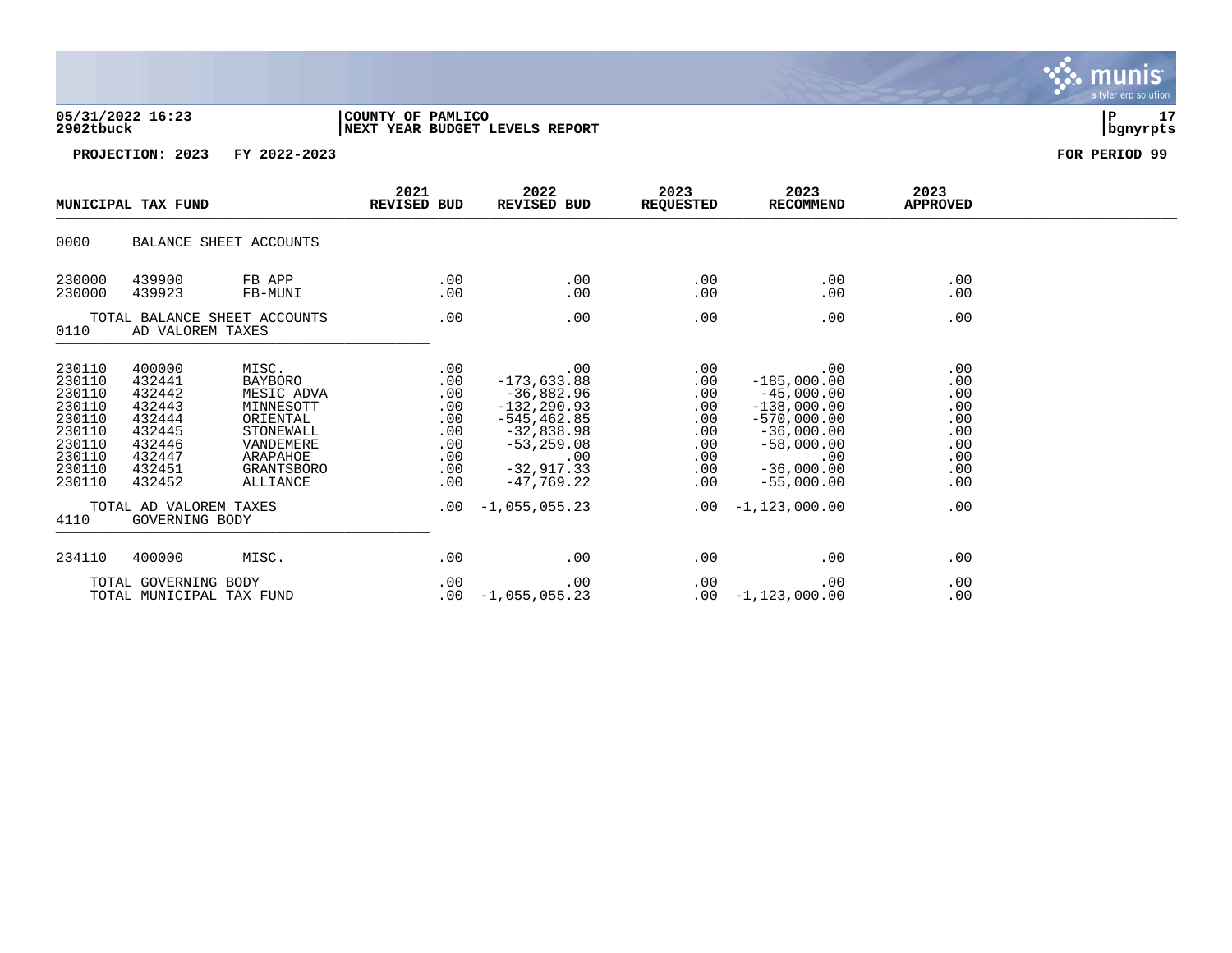

|                  | 2017 ESFRLP-DR DISASTER RECOV |                                                              | 2021<br><b>REVISED BUD</b>     | 2022<br><b>REVISED BUD</b>     | 2023<br>REQUESTED | 2023<br>RECOMMEND              | 2023<br><b>APPROVED</b> |  |
|------------------|-------------------------------|--------------------------------------------------------------|--------------------------------|--------------------------------|-------------------|--------------------------------|-------------------------|--|
| 0000             |                               | BALANCE SHEET ACCOUNTS                                       |                                |                                |                   |                                |                         |  |
| 240000<br>240000 | 439900<br>439910              | FB APP<br>TRANSFER                                           | .00<br>.00                     | .00<br>.00                     | .00<br>.00        | .00<br>.00                     | .00<br>.00              |  |
| 0217             |                               | TOTAL BALANCE SHEET ACCOUNTS<br>RESTRICTED STATE-NCHFA GRANT | .00                            | .00                            | .00               | .00                            | .00                     |  |
| 240217           | 449284                        | HFADR GRAN                                                   | $-479.530.00$                  | $-240.712.00$                  | .00               | $-240.712.00$                  | .00                     |  |
|                  |                               | TOTAL RESTRICTED STATE-NCHFA<br>TOTAL 2017 ESFRLP-DR DISASTE | $-479,530.00$<br>$-479,530.00$ | $-240,712.00$<br>$-240.712.00$ | $.00 \,$<br>.00   | $-240,712.00$<br>$-240.712.00$ | .00<br>.00              |  |

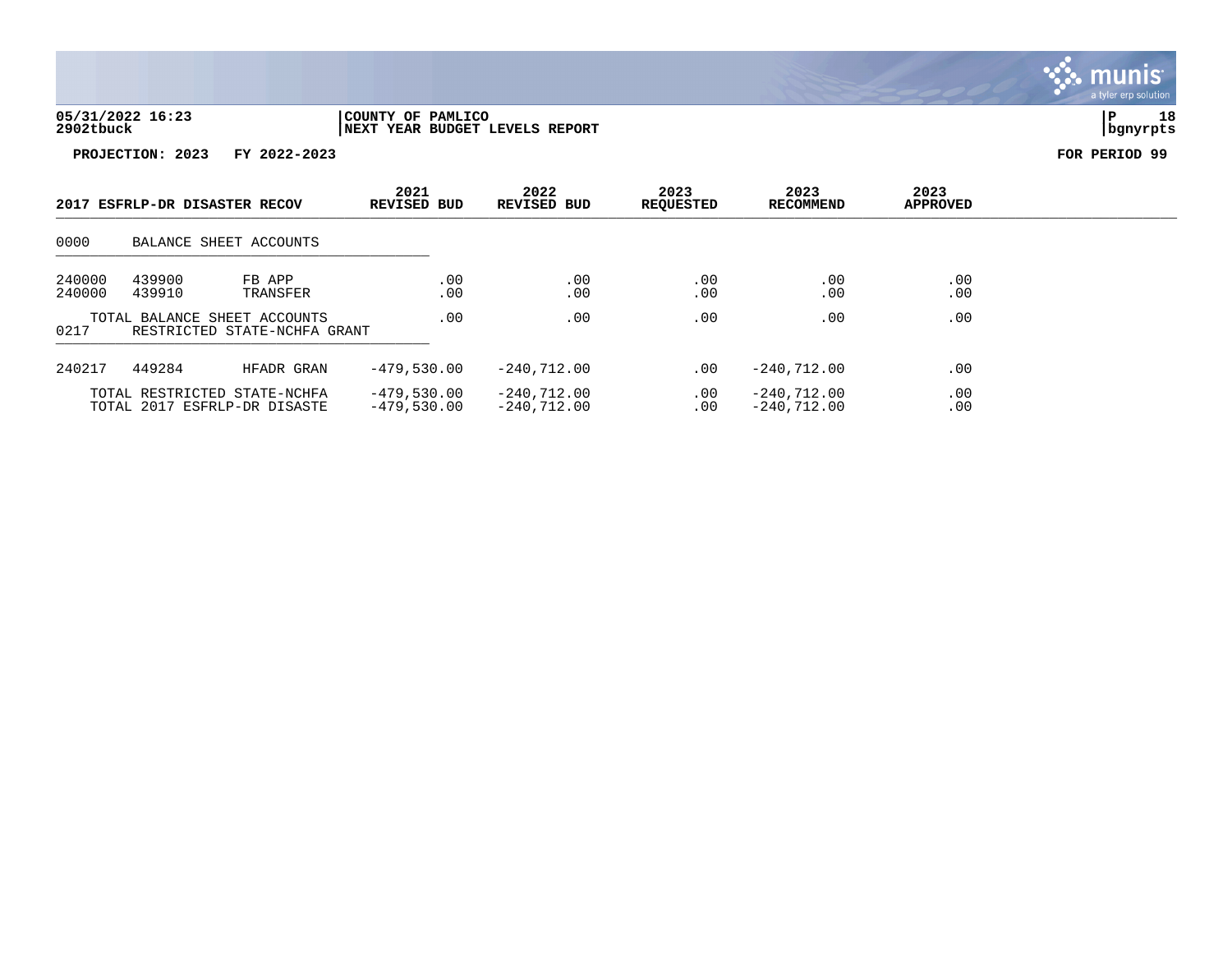

|                  | ESFRLP17 GRANT NCHFA |                                                              | 2021<br><b>REVISED BUD</b>     | 2022<br><b>REVISED BUD</b> | 2023<br><b>REQUESTED</b> | 2023<br><b>RECOMMEND</b> | 2023<br><b>APPROVED</b> |  |
|------------------|----------------------|--------------------------------------------------------------|--------------------------------|----------------------------|--------------------------|--------------------------|-------------------------|--|
| 0000             |                      | BALANCE SHEET ACCOUNTS                                       |                                |                            |                          |                          |                         |  |
| 250000<br>250000 | 439900<br>439910     | FB APP<br>TRANSFER                                           | $-17,280.00$<br>.00            | .00<br>.00                 | $.00 \ \,$<br>.00        | .00<br>.00               | .00<br>.00              |  |
| 0217             |                      | TOTAL BALANCE SHEET ACCOUNTS<br>RESTRICTED STATE-NCHFA GRANT | $-17,280.00$                   | .00                        | .00                      | .00                      | .00                     |  |
| 250217           | 449279               | ESFRLP17                                                     | $-160,000.00$                  | .00                        | .00                      | .00                      | .00                     |  |
|                  |                      | TOTAL RESTRICTED STATE-NCHFA<br>TOTAL ESFRLP17 GRANT NCHFA   | $-160,000.00$<br>$-177,280.00$ | .00<br>.00                 | .00<br>.00               | .00<br>.00               | .00<br>.00              |  |

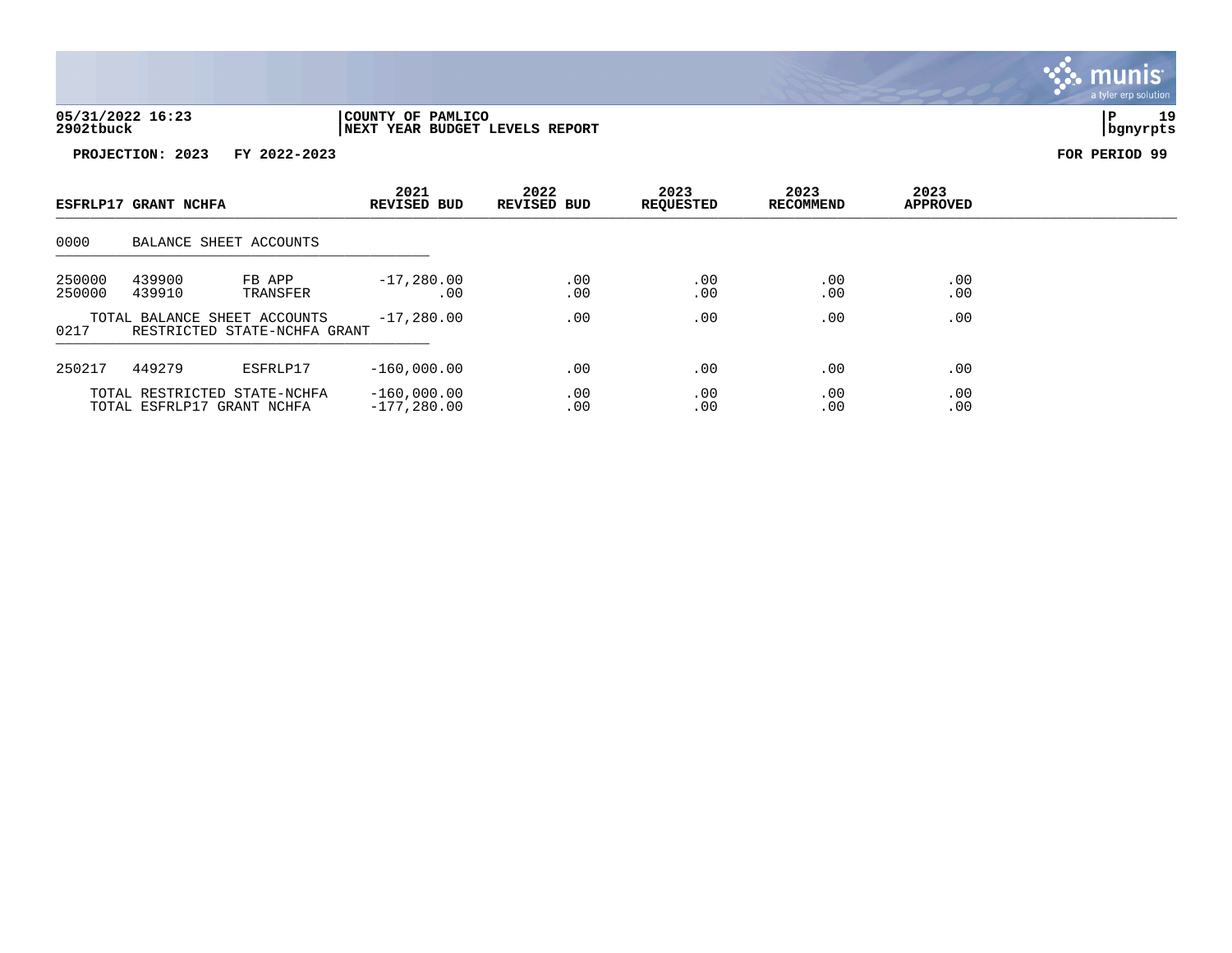

|                  | FY16-016 FMA SRL                                 |                                                          | 2021<br><b>REVISED BUD</b> |             | 2022<br>REVISED BUD | 2023<br><b>REQUESTED</b> | 2023<br><b>RECOMMEND</b> | 2023<br><b>APPROVED</b> |  |
|------------------|--------------------------------------------------|----------------------------------------------------------|----------------------------|-------------|---------------------|--------------------------|--------------------------|-------------------------|--|
| 0000             |                                                  | BALANCE SHEET ACCOUNTS                                   |                            |             |                     |                          |                          |                         |  |
| 270000<br>270000 | 439900<br>439910                                 | FB APP<br>TRANSFER                                       |                            | .00<br>.00  | .00<br>.00          | $.00 \,$<br>.00          | .00<br>.00               | .00<br>.00              |  |
| 0215             |                                                  | TOTAL BALANCE SHEET ACCOUNTS<br>RESTRICTED STATE-FMA-SRL |                            | .00         | .00                 | .00                      | .00                      | .00                     |  |
| 270215           | 449286                                           | FMA GRANT                                                | $-159,000.00$              |             | .00                 | .00                      | .00                      | .00                     |  |
| 4927             | FY16-016 FMA SRL                                 | TOTAL RESTRICTED STATE-FMA-S                             | $-159,000.00$              |             | .00                 | .00                      | .00                      | .00                     |  |
| 274927           | 439910                                           | TRANSFER                                                 |                            | $.00 \ \rm$ | .00                 | .00                      | .00                      | .00                     |  |
|                  | TOTAL FY16-016 FMA SRL<br>TOTAL FY16-016 FMA SRL |                                                          | $-159,000.00$              | .00         | .00<br>.00          | .00<br>.00               | .00<br>.00               | .00<br>.00              |  |

. munis<sup>.</sup> a tyler erp solution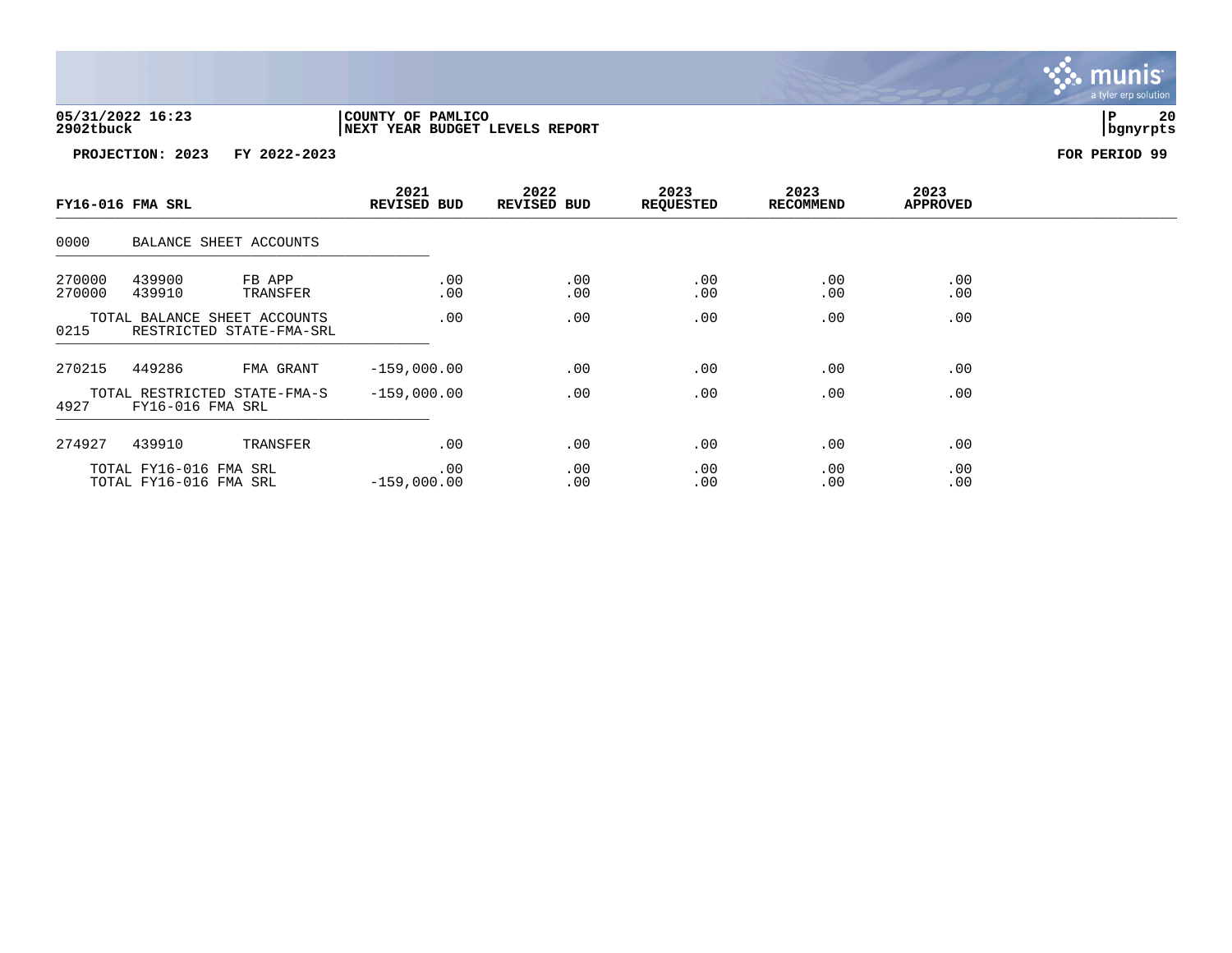

| <b>JAIL INMATE FUND</b> |                        | 2021<br><b>REVISED BUD</b>                                   | 2022<br><b>REVISED BUD</b> | 2023<br><b>REQUESTED</b>       | 2023<br>RECOMMEND | 2023<br><b>APPROVED</b>        |            |  |
|-------------------------|------------------------|--------------------------------------------------------------|----------------------------|--------------------------------|-------------------|--------------------------------|------------|--|
| 0000                    |                        | BALANCE SHEET ACCOUNTS                                       |                            |                                |                   |                                |            |  |
| 290000<br>290000        | 439900<br>439929       | FB APP<br>FB INMATE                                          | .00<br>.00                 | .00<br>.00                     | .00<br>.00        | .00<br>.00                     | .00<br>.00 |  |
| 0200                    |                        | TOTAL BALANCE SHEET ACCOUNTS<br>UNRESTRICTED INTERGOVERNMENT | .00                        | .00                            | .00               | .00                            | .00        |  |
| 290200                  | 400021                 | INMATE REC                                                   | .00                        | $-204,960.53$                  | .00               | $-250,000.00$                  | .00        |  |
|                         | TOTAL JAIL INMATE FUND | TOTAL UNRESTRICTED INTERGOVE                                 | .00<br>.00                 | $-204,960.53$<br>$-204,960.53$ | .00<br>.00        | $-250,000.00$<br>$-250,000.00$ | .00<br>.00 |  |

 $\blacksquare$  munis a tyler erp solution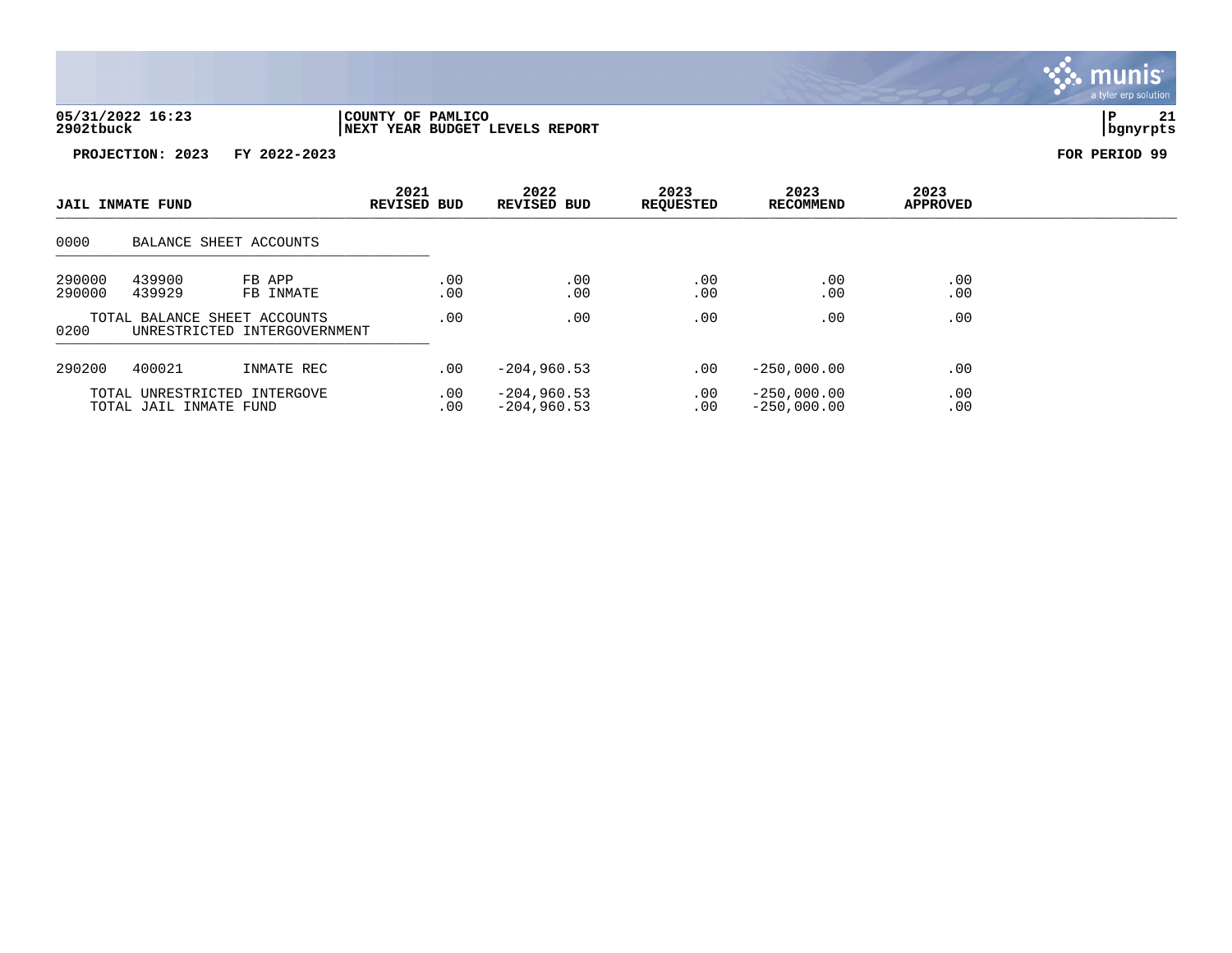### **05/31/2022 16:23 |COUNTY OF PAMLICO |P 22 2902tbuck |NEXT YEAR BUDGET LEVELS REPORT |bgnyrpts**

| <b>WATER SERVICE</b>                                               |                                                                        | 2021<br>REVISED BUD                                                                            | 2022<br>REVISED BUD                                                                  | 2023<br><b>REQUESTED</b>                                          | 2023<br><b>RECOMMEND</b>                                                                                          | 2023<br><b>APPROVED</b>                                            |                                                    |  |
|--------------------------------------------------------------------|------------------------------------------------------------------------|------------------------------------------------------------------------------------------------|--------------------------------------------------------------------------------------|-------------------------------------------------------------------|-------------------------------------------------------------------------------------------------------------------|--------------------------------------------------------------------|----------------------------------------------------|--|
| 0000                                                               | BALANCE SHEET ACCOUNTS                                                 |                                                                                                |                                                                                      |                                                                   |                                                                                                                   |                                                                    |                                                    |  |
| 300000                                                             | 439900                                                                 | FB APP                                                                                         | $-696,846.00$                                                                        | $-118,572.43$                                                     | .00                                                                                                               | .00                                                                | .00                                                |  |
| 0200                                                               | TOTAL BALANCE SHEET ACCOUNTS                                           | UNRESTRICTED INTERGOVERNMENT                                                                   | $-696,846.00$                                                                        | $-118,572.43$                                                     | .00                                                                                                               | .00                                                                | .00                                                |  |
| 300200<br>300200                                                   | 433251<br>433260                                                       | SALES TAX<br>RURAL CENT                                                                        | $.00 \,$<br>$.00 \,$                                                                 | .00<br>.00                                                        | .00<br>.00                                                                                                        | .00<br>.00                                                         | .00<br>$.00 \,$                                    |  |
| 0226                                                               | TOTAL UNRESTRICTED INTERGOVE<br>LOCAL                                  |                                                                                                | .00                                                                                  | .00                                                               | .00                                                                                                               | .00                                                                | .00                                                |  |
| 300226<br>300226<br>300226<br>300226<br>300226<br>300226<br>300226 | 430010<br>430050<br>430061<br>430320<br>449297<br>449300<br>449300 KER | CONT GF<br>CAPCONTRIB<br>BRMSD<br>CONT CAP R<br>HURR.GRT.<br>LOAN PROC.<br>NCEASTERN           | $.00 \,$<br>.00<br>$.00 \,$<br>.00<br>.00<br>.00<br>.00                              | .00<br>.00<br>.00<br>.00<br>.00<br>.00<br>.00                     | .00<br>.00<br>.00<br>.00<br>.00<br>.00<br>.00                                                                     | .00<br>.00<br>.00<br>.00<br>.00<br>.00<br>.00                      | .00<br>.00<br>.00<br>.00<br>.00<br>.00<br>.00      |  |
| 0400                                                               | TOTAL LOCAL<br>SALES AND SERVICES                                      |                                                                                                | .00                                                                                  | $.00 \,$                                                          | .00                                                                                                               | .00                                                                | .00                                                |  |
| 300400<br>300400<br>300400<br>300400<br>300400<br>300400<br>300400 | 404000<br>404002<br>404003<br>404004<br>404008<br>404012<br>404029     | CHARGES<br>TAPS<br>RECONNECT<br>SUB INSP<br><b>BAD CHECK</b><br><b>BAY RIVER</b><br>Neuse Wind | $-2,500,000.00$<br>$-70,000.00$<br>$-12,000.00$<br>.00<br>.00<br>$-19,600.00$<br>.00 | $-80,000.00$<br>$-14,300.00$<br>.00<br>.00<br>$-20,000.00$<br>.00 | $-2,525,000.00 -2,525,000.00 -2,680,216.00$<br>$-100,000.00$<br>$-15,000.00$<br>.00<br>.00<br>$-20,000.00$<br>.00 | $-120,000.00$<br>$-16,000.00$<br>.00<br>.00<br>$-21,000.00$<br>.00 | .00<br>.00<br>.00<br>.00<br>.00<br>$.00 \,$<br>.00 |  |
| 0500                                                               | TOTAL SALES AND SERVICES<br>INVESTMENT EARNINGS                        |                                                                                                |                                                                                      | $-2,601,600.00 -2,639,300.00 -2,660,000.00 -2,837,216.00$         |                                                                                                                   |                                                                    | .00                                                |  |
| 300500<br>300500                                                   | 404001<br>404005<br>TOTAL INVESTMENT EARNINGS                          | INTEREST<br>MISC                                                                               | .00<br>$.00 \,$<br>.00                                                               | .00<br>.00<br>.00                                                 | .00<br>$.00 \,$<br>.00                                                                                            | .00<br>.00<br>.00                                                  | .00<br>.00<br>.00                                  |  |
| 0600<br>300600                                                     | MISCELLANEOUS<br>400000                                                |                                                                                                | .00                                                                                  | $-853.70$                                                         | .00                                                                                                               | .00                                                                | .00                                                |  |
|                                                                    |                                                                        | MISC.                                                                                          |                                                                                      |                                                                   |                                                                                                                   |                                                                    |                                                    |  |

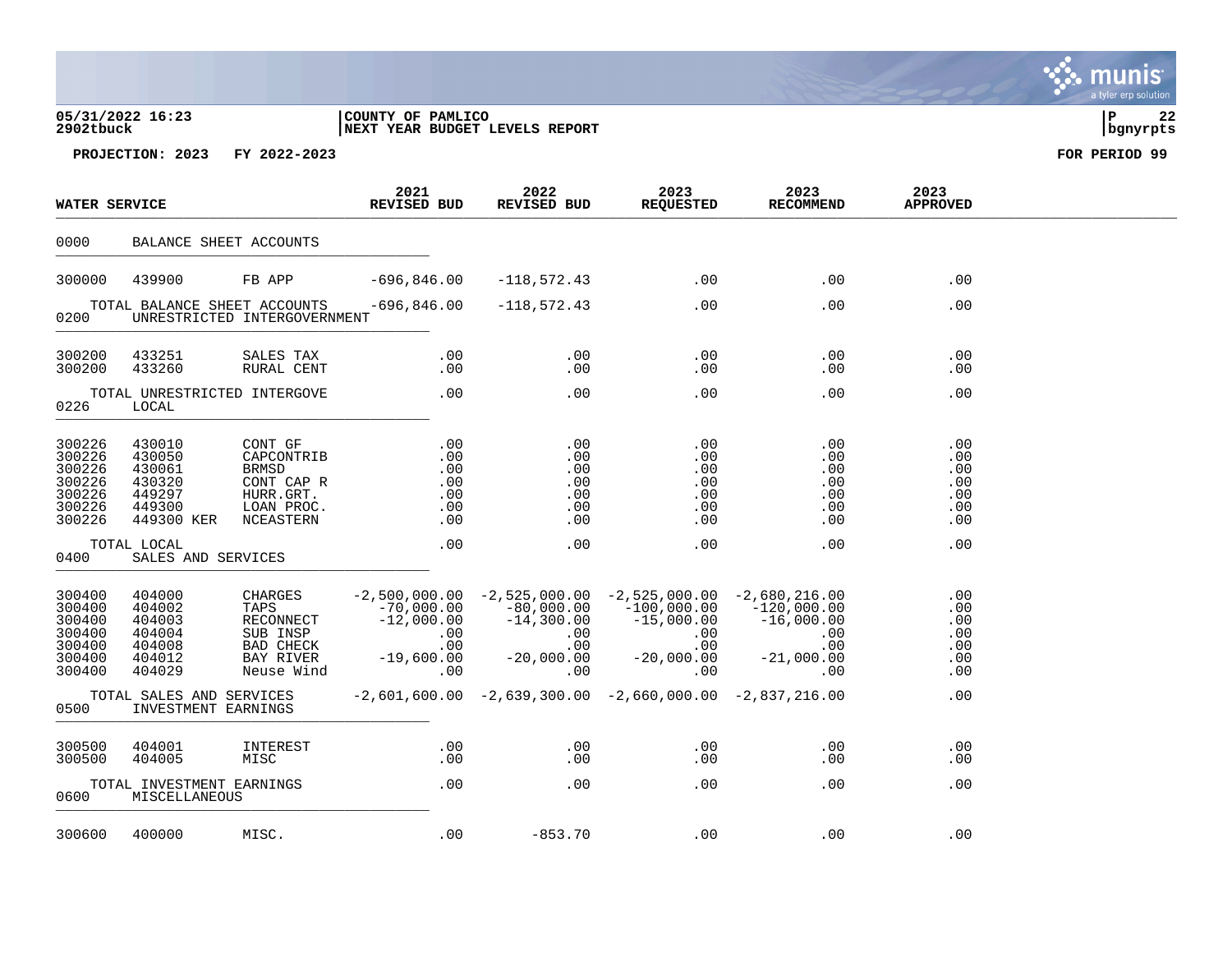

**05/31/2022 16:23 |COUNTY OF PAMLICO |P 23 2902tbuck |NEXT YEAR BUDGET LEVELS REPORT |bgnyrpts**

| WATER SERVICE                                                      |                                                                                                    |                                                                  | 2021<br><b>REVISED BUD</b>                    | 2022<br><b>REVISED BUD</b>                    | 2023<br><b>REQUESTED</b>                                               | 2023<br>RECOMMEND                             | 2023<br><b>APPROVED</b>                       |  |
|--------------------------------------------------------------------|----------------------------------------------------------------------------------------------------|------------------------------------------------------------------|-----------------------------------------------|-----------------------------------------------|------------------------------------------------------------------------|-----------------------------------------------|-----------------------------------------------|--|
| 300600<br>300600<br>300600<br>300600<br>300600<br>300600<br>300600 | 400002<br>434264<br>434264 break INS.REIMB<br>434265<br>434265 MESIC DOT reimb<br>438350<br>438375 | OVER/UNDER<br>INS.REIMB<br>DOT reimb<br>SALE FIX A<br>Fixed Asse | .00<br>.00<br>.00<br>.00<br>.00<br>.00<br>.00 | .00<br>.00<br>.00<br>.00<br>.00<br>.00<br>.00 | .00<br>.00<br>.00<br>.00<br>.00<br>.00<br>.00                          | .00<br>.00<br>.00<br>.00<br>.00<br>.00<br>.00 | .00<br>.00<br>.00<br>.00<br>.00<br>.00<br>.00 |  |
| TOTAL MISCELLANEOUS<br>7110<br>WATER SERVICE                       |                                                                                                    | .00                                                              | $-853.70$                                     | .00                                           | .00                                                                    | .00                                           |                                               |  |
| 307110                                                             | 437129                                                                                             | MATERIALS                                                        | .00                                           | .00                                           | .00                                                                    | .00                                           | .00                                           |  |
|                                                                    | TOTAL WATER SERVICE<br>TOTAL WATER SERVICE                                                         |                                                                  | $.00 \,$                                      | .00                                           | .00<br>$-3,298,446.00$ $-2,758,726.13$ $-2,660,000.00$ $-2,837,216.00$ | .00                                           | .00<br>.00                                    |  |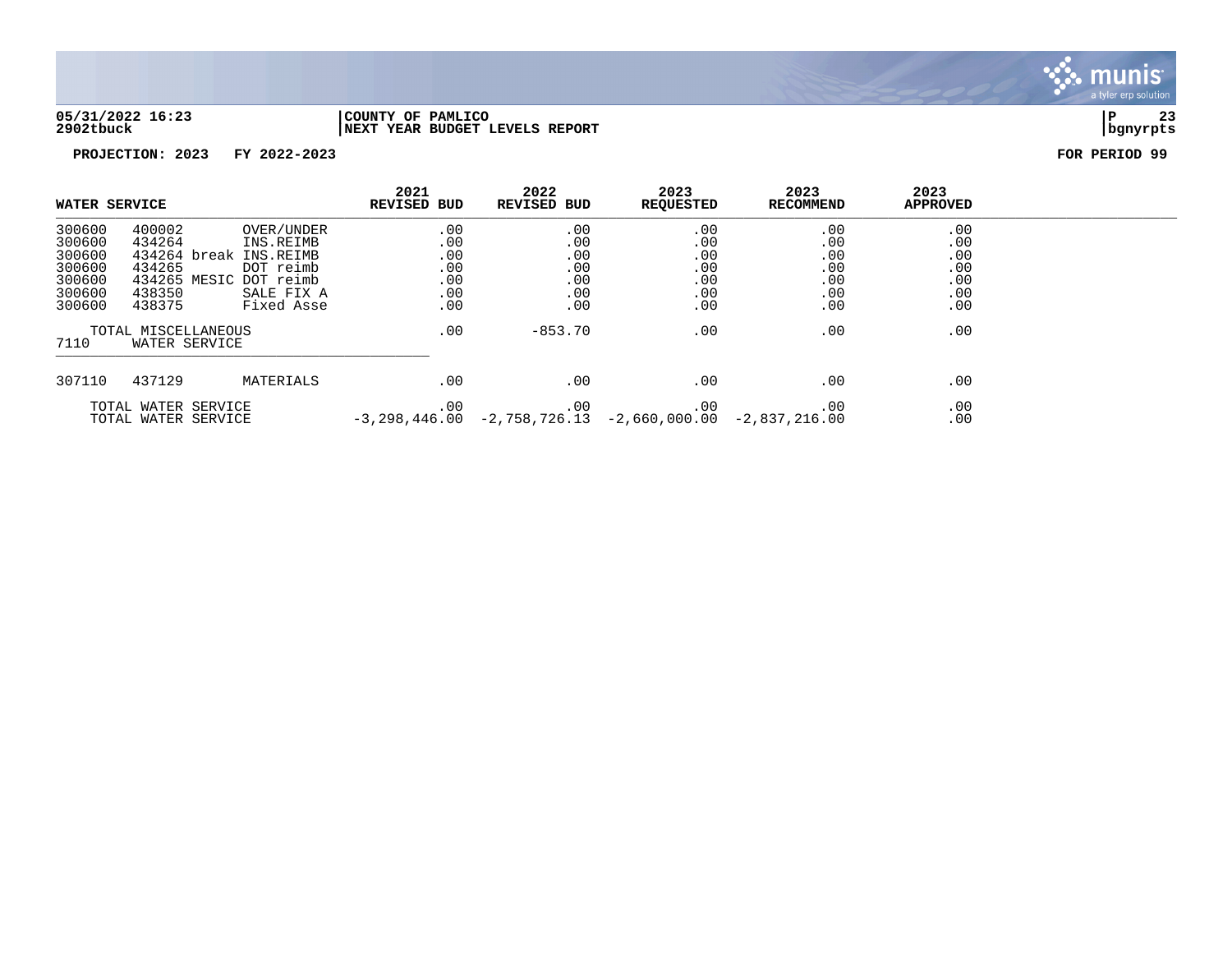**05/31/2022 16:23 |COUNTY OF PAMLICO |P 24 2902tbuck |NEXT YEAR BUDGET LEVELS REPORT |bgnyrpts**

**PROJECTION: 2023 FY 2022-2023 FOR PERIOD 99**

| CAPITAL RESERVE                                          |                                              |                           |               | 2022<br>REVISED BUD                     | 2023<br><b>REQUESTED</b> | 2023<br><b>RECOMMEND</b> | 2023<br><b>APPROVED</b> |  |
|----------------------------------------------------------|----------------------------------------------|---------------------------|---------------|-----------------------------------------|--------------------------|--------------------------|-------------------------|--|
| 0000                                                     |                                              | BALANCE SHEET ACCOUNTS    |               |                                         |                          |                          |                         |  |
| 320000                                                   | 439900                                       | FB APP                    | $-227,792.00$ | $-351,281.00$                           | $-351,281.00$            | $-351,281.00$            | .00                     |  |
| TOTAL BALANCE SHEET ACCOUNTS<br>0300<br>PERMITS AND FEES |                                              | -227,792.00               | $-351,281.00$ | -351,281.00                             | $-351,281.00$            | .00                      |                         |  |
| 320300<br>320300                                         | 400002<br>404027                             | Fees<br>CAPITAL RE        | .00<br>.00    | .00<br>.00                              | .00<br>.00               | .00<br>.00               | .00<br>.00              |  |
| 0500                                                     | TOTAL PERMITS AND FEES                       | INVESTMENT EARNINGS       | .00           | .00                                     | .00                      | .00                      | .00                     |  |
| 320500                                                   | 404001                                       | INEREST                   | .00           | .00                                     | .00                      | .00                      | .00                     |  |
| 0600                                                     | MISCELLANEOUS                                | TOTAL INVESTMENT EARNINGS | .00           | $.00 \,$                                | .00                      | .00                      | .00                     |  |
| 320600                                                   | 439930                                       | TRANSFER                  | $-125,666.00$ | .00                                     | .00                      | .00                      | .00                     |  |
|                                                          | TOTAL MISCELLANEOUS<br>TOTAL CAPITAL RESERVE |                           | $-125,666.00$ | $.00 \,$<br>$-353, 458.00 -351, 281.00$ | .00<br>$-351,281.00$     | .00<br>$-351,281.00$     | .00<br>.00              |  |

. munis<sup>.</sup> a tyler erp solution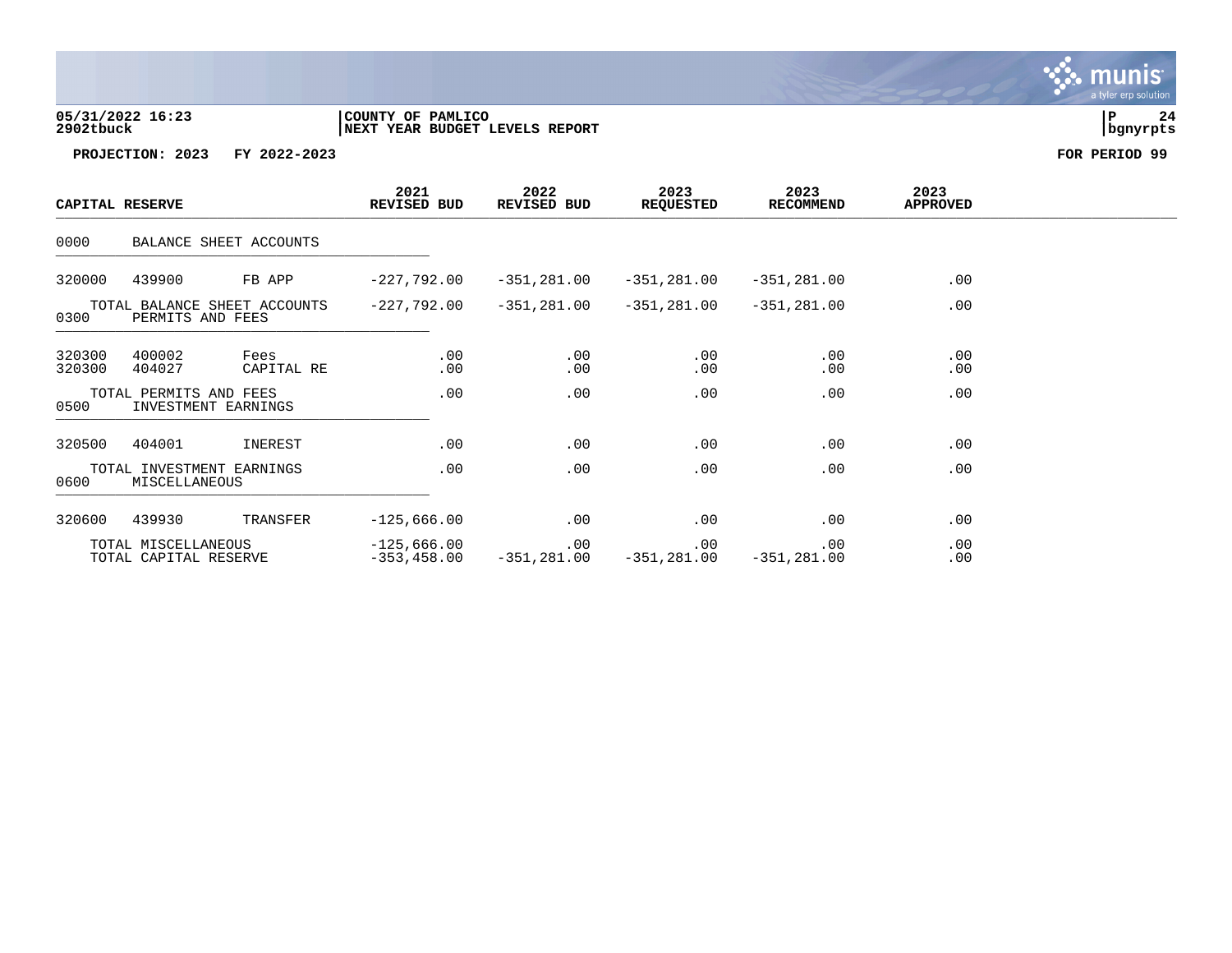

| KERSHAW/GRTSBORO WTP       |                                                                         | 2021<br><b>REVISED BUD</b> | 2022<br>REVISED BUD                               | 2023<br><b>REQUESTED</b>       | 2023<br><b>RECOMMEND</b>              | 2023<br><b>APPROVED</b> |  |
|----------------------------|-------------------------------------------------------------------------|----------------------------|---------------------------------------------------|--------------------------------|---------------------------------------|-------------------------|--|
| 0000                       | BALANCE SHEET ACCOUNTS                                                  |                            |                                                   |                                |                                       |                         |  |
| 370000                     | 439900<br>FB APP                                                        | $.00 \,$                   | $.00 \,$                                          | .00                            | .00                                   | .00                     |  |
| 0225                       | TOTAL BALANCE SHEET ACCOUNTS<br>LOCAL CONTRIBUTION                      | .00                        | .00                                               | .00                            | .00                                   | .00                     |  |
| 370225<br>370225           | 449280<br>KER/GRT<br>449280 IMPRV KER/GRT                               |                            | $-15,000.00$ .00<br>$-2,977,100.00 -2,977,100.00$ |                                | $.00$ . $.00$<br>$.00 -2,981,851.00$  | .00<br>.00              |  |
| 0228                       | TOTAL LOCAL CONTRIBUTION<br>LOCAL CONTRIBUTION                          |                            | $-2,992,100.00 -2,977,100.00$                     |                                | $.00 -2.981.851.00$                   | .00                     |  |
| 370228<br>370228<br>370228 | 430320<br>CONT CAP R<br>431030<br>TRANS WATE<br>431030 IMPRV TRANS WATE | $.00 \,$<br>.00            | .00<br>.00<br>$-284,542.00$ $-118,572.43$         | $.00 \ \rm$<br>.00<br>$.00 \,$ | .00<br>.00<br>$-118,573.00$           | .00<br>.00<br>.00       |  |
|                            | TOTAL LOCAL CONTRIBUTION<br>TOTAL KERSHAW/GRTSBORO WTP                  |                            | $-3, 276, 642.00 -3, 095, 672.43$                 | .00                            | $-118,573.00$<br>$.00 - 3,100,424.00$ | .00<br>.00              |  |

. munis<sup>.</sup> a tyler erp solution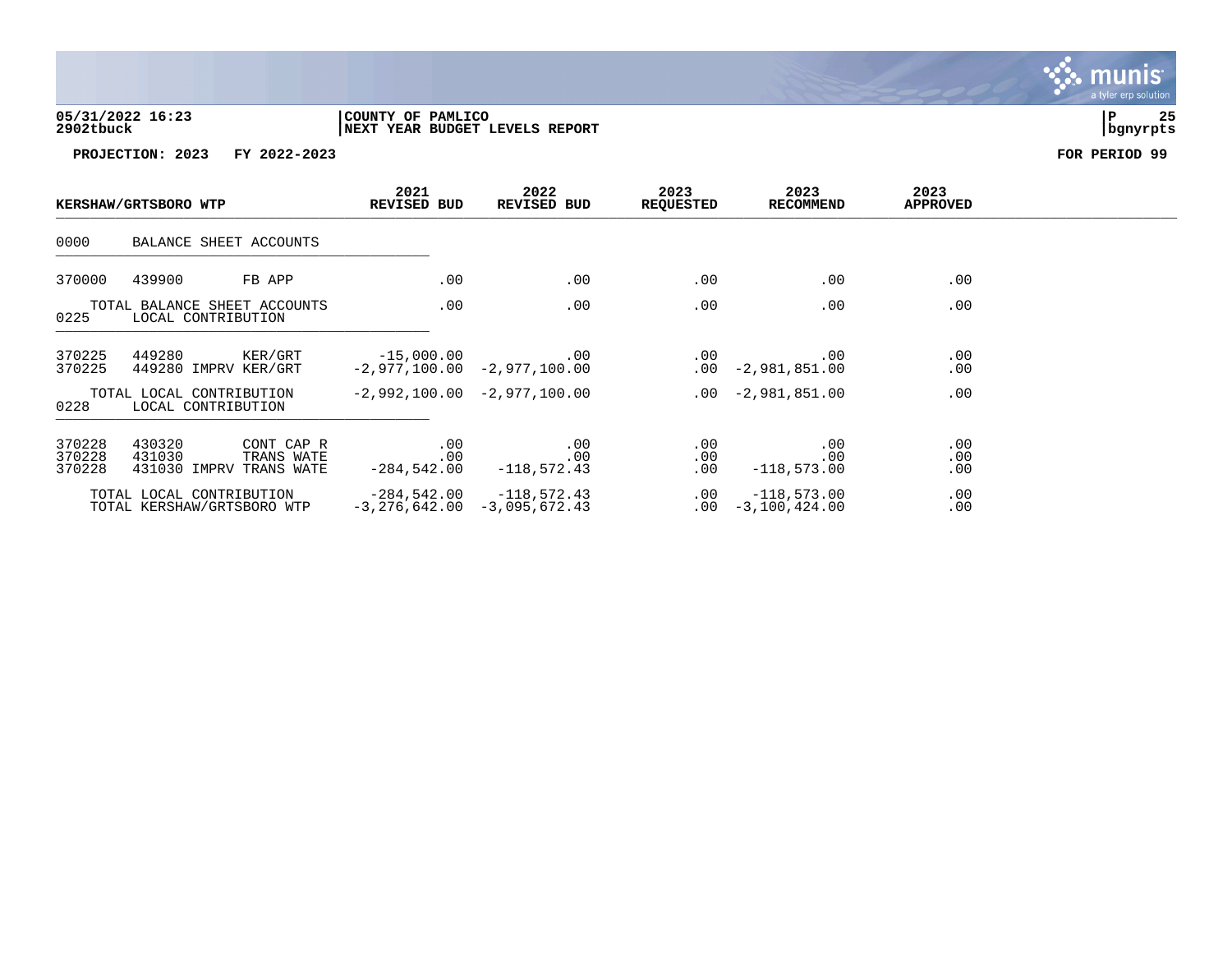| 05/31/2022 16:23 | COUNTY OF PAMLICO               |          | 26 |
|------------------|---------------------------------|----------|----|
| 2902tbuck        | INEXT YEAR BUDGET LEVELS REPORT | bqnyrpts |    |

| Goose Creek Island VFD                      |                                           | 2021<br><b>REVISED BUD</b>                          | 2022<br>REVISED BUD                        | 2023<br><b>REQUESTED</b>      | 2023<br><b>RECOMMEND</b> | 2023<br><b>APPROVED</b>       |                          |  |
|---------------------------------------------|-------------------------------------------|-----------------------------------------------------|--------------------------------------------|-------------------------------|--------------------------|-------------------------------|--------------------------|--|
| 0110                                        | AD VALOREM TAXES                          |                                                     |                                            |                               |                          |                               |                          |  |
| 380110<br>380110<br>380110                  | 402010<br>431000<br>439900                | 2010 AdVal<br>INT & PENT<br>FB APP                  | $-58,000.00$<br>.00<br>.00                 | $-29,000.00$<br>.00<br>.00    | .00<br>.00<br>.00        | $-32,000.00$<br>.00<br>.00    | .00<br>.00<br>.00        |  |
| TOTAL AD VALOREM TAXES<br>0150<br>SALES TAX |                                           | $-58,000.00$                                        | $-29,000.00$                               | .00                           | $-32,000.00$             | .00                           |                          |  |
| 380150                                      | 403231                                    | SALES TAX                                           | $-4,200.00$                                | $-6,000.00$                   | .00                      | $-8,000.00$                   | .00                      |  |
| 0200                                        | TOTAL SALES TAX                           | UNRESTRICTED INTERGOVERNMENT                        | $-4, 200.00$                               | $-6,000.00$                   | .00                      | $-8,000.00$                   | .00                      |  |
| 380200<br>380200<br>380200<br>380200        | 432310<br>432311<br>432312<br>435320      | PRIOR INV<br>INV TAX 80<br>INV TAX 20<br>FOOD ST TX | $.00 \,$<br>.00<br>.00<br>$.00 \,$         | .00<br>.00<br>.00<br>$.00 \,$ | .00<br>.00<br>.00<br>.00 | .00<br>.00<br>.00<br>$.00 \,$ | .00<br>.00<br>.00<br>.00 |  |
| 0600                                        | MISCELLANEOUS                             | TOTAL UNRESTRICTED INTERGOVE                        | .00                                        | .00                           | $.00 \,$                 | $.00 \,$                      | .00                      |  |
| 380600                                      | 434265                                    | DOT reimb                                           | .00                                        | .00                           | .00                      | .00                           | .00                      |  |
| 0610                                        | TOTAL MISCELLANEOUS<br>FEMA REIMBURSEMENT |                                                     | .00                                        | .00                           | .00                      | .00                           | .00                      |  |
| 380610<br>380610<br>380610                  | 449318<br>449319<br>449340                | HURR DORI<br>HURR ISAIS<br>FEMA                     | $\overline{00}$<br>$-1,631.17$<br>.00      | .00<br>.00<br>.00             | .00<br>.00<br>.00        | .00<br>.00<br>.00             | .00<br>.00<br>.00        |  |
|                                             | TOTAL FEMA REIMBURSEMENT                  | TOTAL Goose Creek Island VFD                        | -1,631.17<br>FD -63,831.17<br>$-63,831.17$ | $.00 \,$<br>$-35,000.00$      | .00<br>.00               | $.00 \,$<br>$-40,000.00$      | .00<br>.00               |  |

munis<sup>.</sup> a tyler erp solution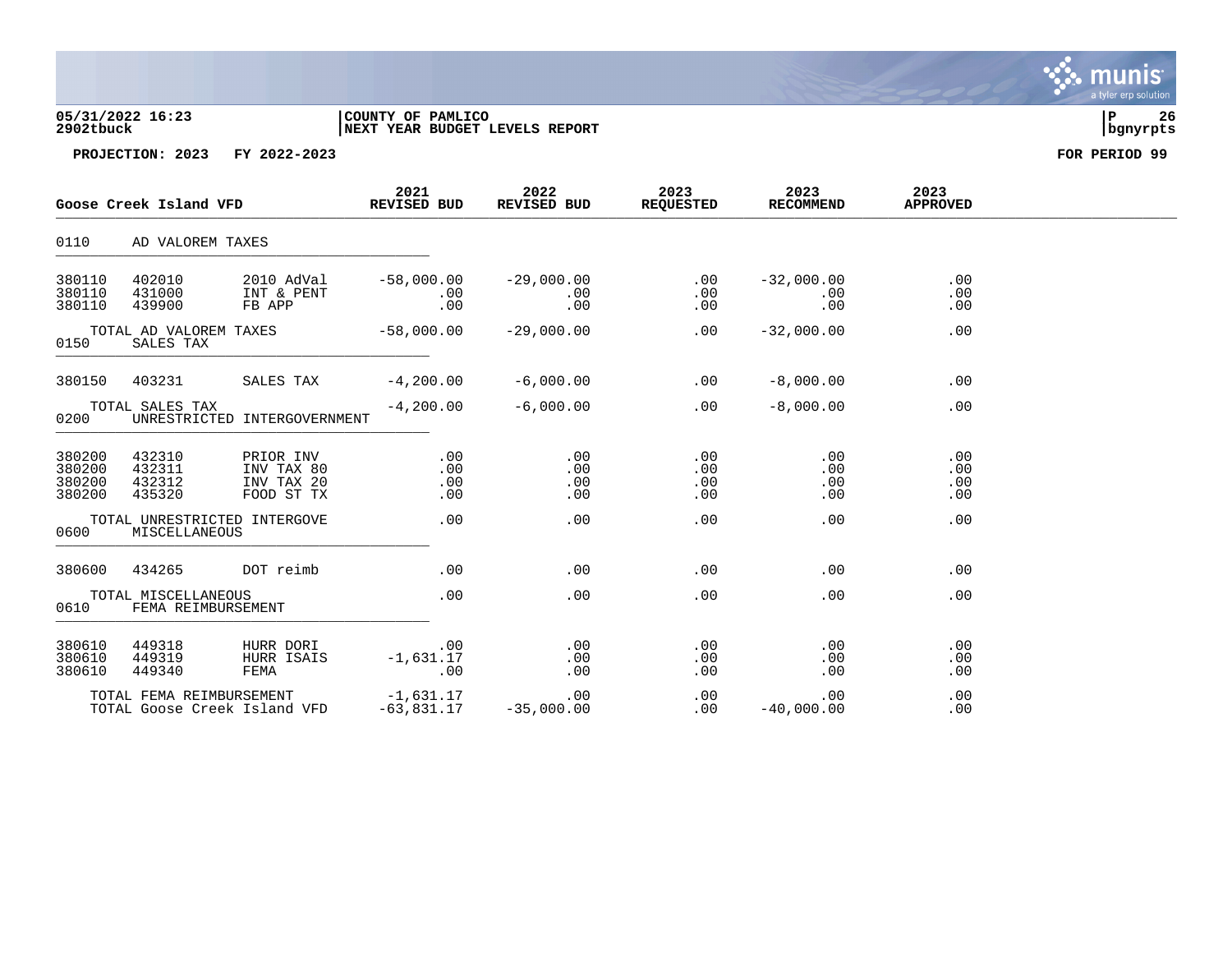| 05/31/2022 16:23 | COUNTY OF PAMLICO               |          | $\sim$ |
|------------------|---------------------------------|----------|--------|
| 2902tbuck        | INEXT YEAR BUDGET LEVELS REPORT | banvrpts |        |

| TRIANGLE VFD                                                       |                                                                    |                                                                                            | 2021<br>REVISED BUD                              | 2022<br>REVISED BUD                                                          | 2023<br><b>REQUESTED</b>                           | 2023<br><b>RECOMMEND</b>                               | 2023<br><b>APPROVED</b>                       |  |
|--------------------------------------------------------------------|--------------------------------------------------------------------|--------------------------------------------------------------------------------------------|--------------------------------------------------|------------------------------------------------------------------------------|----------------------------------------------------|--------------------------------------------------------|-----------------------------------------------|--|
| 0110                                                               | AD VALOREM TAXES                                                   |                                                                                            |                                                  |                                                                              |                                                    |                                                        |                                               |  |
| 390110<br>390110<br>390110<br>390110<br>390110<br>390110<br>390110 | 402005<br>402006<br>402007<br>402008<br>402010<br>431000<br>439900 | 2005 ADVAL<br>2006 TAXES<br>2007 TAXES<br>2008 TAXES<br>2010 AdVal<br>INT & PENT<br>FB APP | $.00 \,$<br>.00<br>.00<br>.00<br>$.00 \,$<br>.00 | $.00\,$<br>.00<br>.00<br>.00<br>$-82,000.00$ $-51,000.00$<br>$.00 \,$<br>.00 | $.00 \,$<br>.00<br>.00<br>.00<br>.00<br>.00<br>.00 | .00<br>.00<br>.00<br>.00<br>$-55,000.00$<br>.00<br>.00 | .00<br>.00<br>.00<br>.00<br>.00<br>.00<br>.00 |  |
| 0150                                                               | TOTAL AD VALOREM TAXES<br>SALES TAX                                |                                                                                            | $-82,000.00$                                     | $-51,000.00$                                                                 | .00                                                | $-55,000.00$                                           | .00                                           |  |
| 390150                                                             | 403231                                                             | SALES TAX                                                                                  | $-7,000.00$                                      | $-11,000.00$                                                                 | .00                                                | $-12,000.00$                                           | .00                                           |  |
| 0200                                                               | TOTAL SALES TAX                                                    | UNRESTRICTED INTERGOVERNMENT                                                               | $-7,000.00$                                      | $-11,000.00$                                                                 | .00                                                | $-12,000.00$                                           | .00                                           |  |
| 390200<br>390200<br>390200                                         | 432311<br>432312<br>435320                                         | INV TAX 80<br>INV TAX 20<br>FOOD ST TX                                                     | .00<br>.00<br>$.00 \,$                           | .00<br>.00<br>.00                                                            | .00<br>.00<br>.00                                  | .00<br>.00<br>.00                                      | .00<br>.00<br>.00                             |  |
| TOTAL UNRESTRICTED INTERGOVE<br>0610<br>FEMA REIMBURSEMENT         |                                                                    | .00                                                                                        | .00                                              | .00                                                                          | .00                                                | .00                                                    |                                               |  |
| 390610<br>390610<br>390610                                         | 449318<br>449319<br>449340                                         | HURR DORI<br>HURR ISAIS<br>FEMA                                                            | .00<br>$-2, 335.01$<br>.00                       | .00<br>$.00\,$<br>.00                                                        | .00<br>.00<br>.00                                  | .00<br>.00<br>.00                                      | .00<br>.00<br>.00                             |  |
|                                                                    | TOTAL FEMA REIMBURSEMENT<br>TOTAL TRIANGLE VFD                     |                                                                                            | $-2, 335.01$<br>$-91, 335.01$                    | 00 .<br>62 ,000 .00 –                                                        | .00<br>.00                                         | .00<br>$-67,000.00$                                    | .00<br>.00                                    |  |

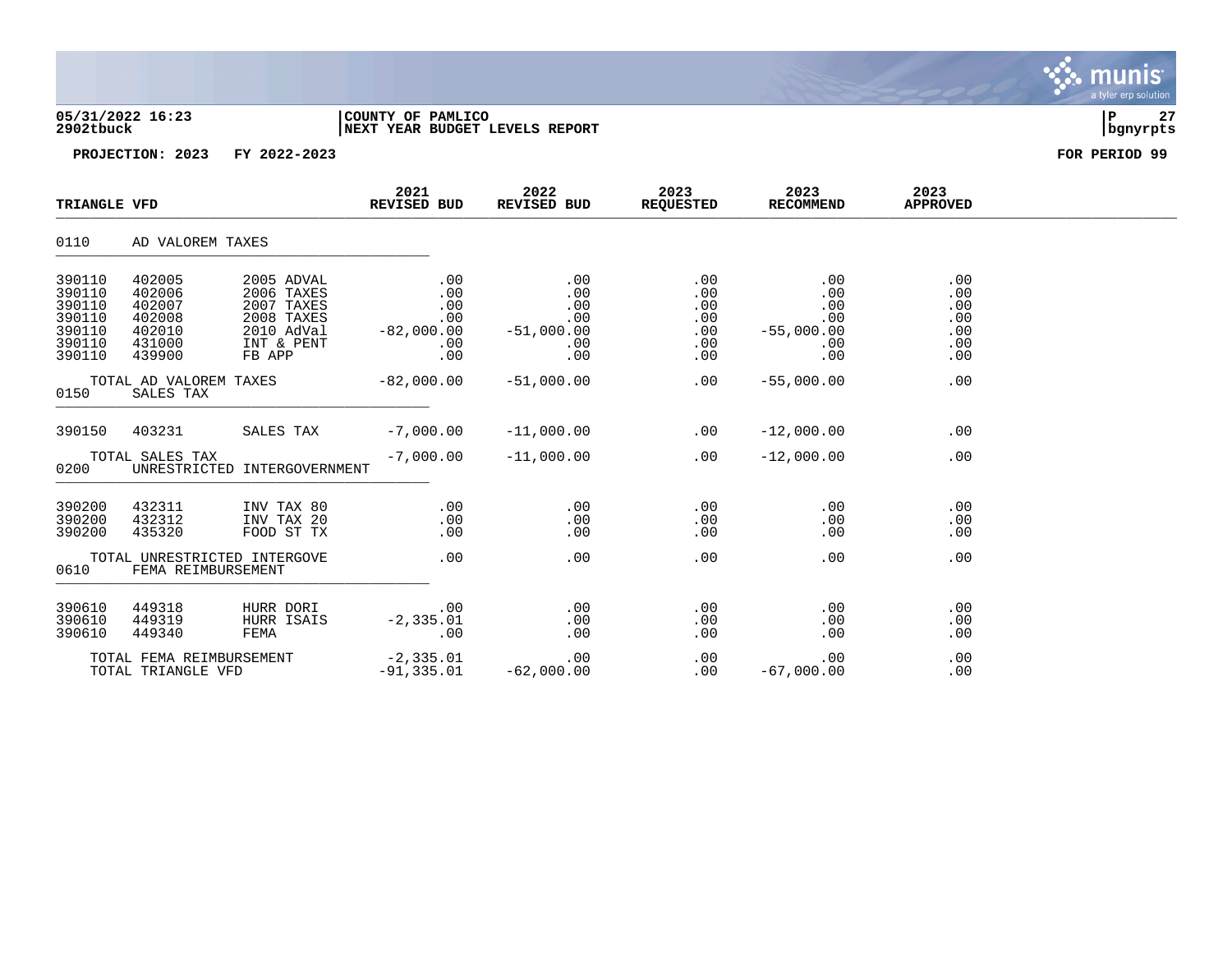| 05/31/2022 16:23 | COUNTY OF PAMLICO               |          | 28 |
|------------------|---------------------------------|----------|----|
| 2902tbuck        | INEXT YEAR BUDGET LEVELS REPORT | banvrpts |    |

| REAPPRAISAL FUND |                        | REVISED BUD                                                                                 |                                        | 2022<br>REVISED BUD | 2023<br><b>REQUESTED</b> | 2023<br><b>RECOMMEND</b>  | 2023<br><b>APPROVED</b> |  |
|------------------|------------------------|---------------------------------------------------------------------------------------------|----------------------------------------|---------------------|--------------------------|---------------------------|-------------------------|--|
| 0000             |                        | BALANCE SHEET ACCOUNTS                                                                      |                                        |                     |                          |                           |                         |  |
| 410000<br>410000 | 402010<br>439900       | FB APP 00                                                                                   |                                        | $\sim$ 00           | .00<br>.00               | $-55,000.00$<br>$\sim 00$ | .00<br>.00              |  |
|                  |                        | TOTAL BALANCE SHEET ACCOUNTS $-45,000.00$ $-52,000.00$<br>0200 UNRESTRICTED INTERGOVERNMENT |                                        |                     | .00                      | $-55,000.00$              | .00                     |  |
|                  |                        | 410200 433251 SALES TAX                                                                     | .00                                    | .00                 | .00                      | .00                       | .00                     |  |
| 0226             | LOCAL                  | TOTAL UNRESTRICTED INTERGOVE                                                                | .00                                    | .00                 | .00                      | .00                       | .00                     |  |
| 410226<br>410226 | 402010<br>430010       | 2010 AdVal<br>TRNS GF                                                                       | .00<br>.00                             | .00<br>$.00 \,$     | .00<br>.00               | .00<br>.00                | .00<br>.00              |  |
| 0500             | TOTAL LOCAL            | INVESTMENT EARNINGS                                                                         | .00                                    | .00                 | .00                      | .00                       | .00                     |  |
| 410500           | 438310                 | INT EARNED                                                                                  | .00                                    | .00                 | .00                      | .00                       | .00                     |  |
|                  | TOTAL REAPPRAISAL FUND | TOTAL INVESTMENT EARNINGS                                                                   | $\sim$ 00<br>$-45,000.00$ $-52,000.00$ | .00                 | .00<br>$.00 \,$          | .00<br>$-55,000.00$       | .00<br>.00              |  |

munis<sup>.</sup> a tyler erp solution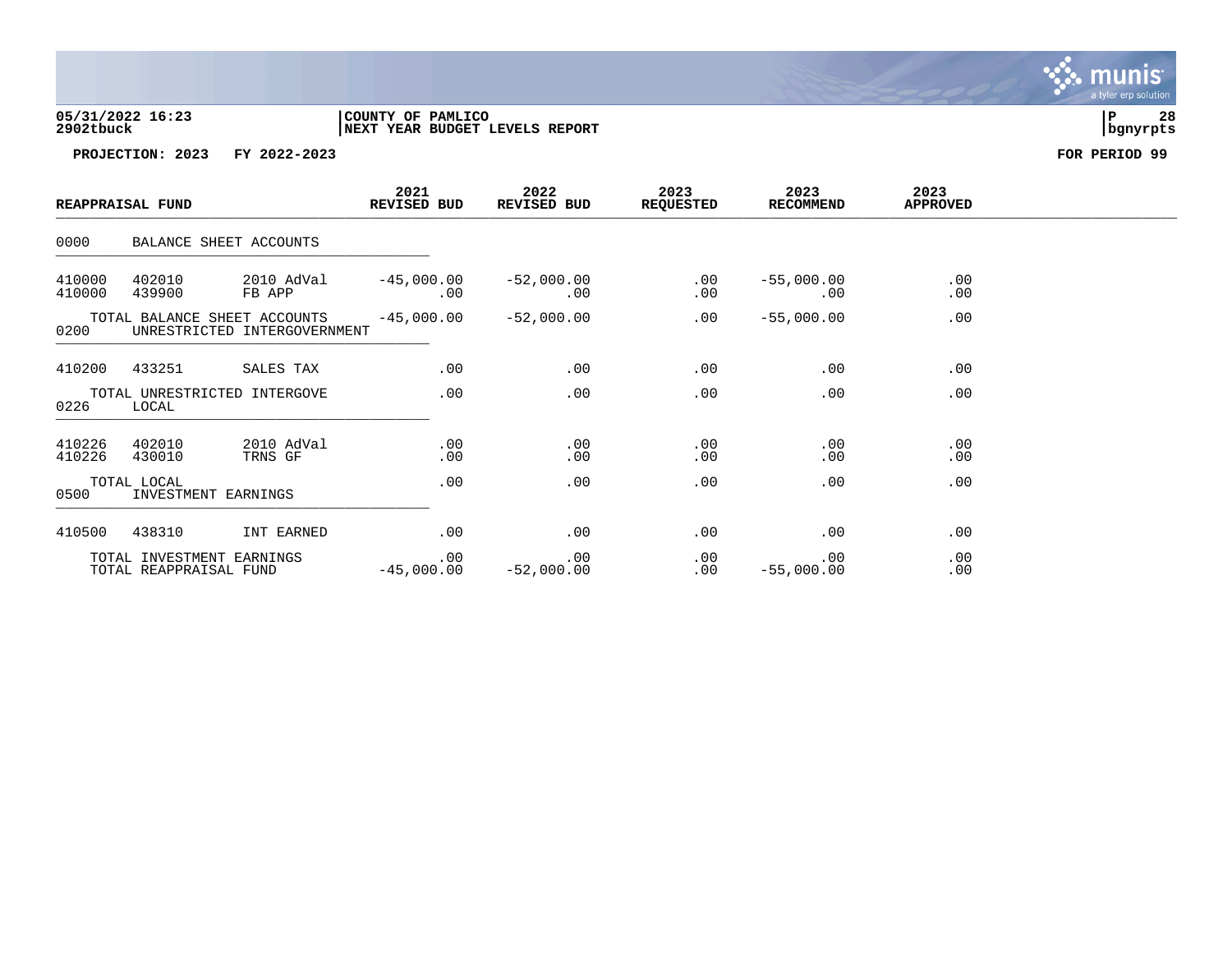| 05/31/2022 16:23<br>2902tbuck                                                                                                                                                                        |                                                                                                                                                                                                      |                                                                                                                                                                                                                                                                | COUNTY OF PAMLICO<br>NEXT YEAR BUDGET LEVELS REPORT                 | ΙP<br>29<br>bgnyrpts                                                                                                                               |                                                                                                                                                                                                                                                               |                                                                                                                                                                                                               |                                                                                                                                          |               |
|------------------------------------------------------------------------------------------------------------------------------------------------------------------------------------------------------|------------------------------------------------------------------------------------------------------------------------------------------------------------------------------------------------------|----------------------------------------------------------------------------------------------------------------------------------------------------------------------------------------------------------------------------------------------------------------|---------------------------------------------------------------------|----------------------------------------------------------------------------------------------------------------------------------------------------|---------------------------------------------------------------------------------------------------------------------------------------------------------------------------------------------------------------------------------------------------------------|---------------------------------------------------------------------------------------------------------------------------------------------------------------------------------------------------------------|------------------------------------------------------------------------------------------------------------------------------------------|---------------|
|                                                                                                                                                                                                      |                                                                                                                                                                                                      | PROJECTION: 2023 FY 2022-2023                                                                                                                                                                                                                                  |                                                                     |                                                                                                                                                    |                                                                                                                                                                                                                                                               |                                                                                                                                                                                                               |                                                                                                                                          | FOR PERIOD 99 |
| REELSBORO FIRE TAX DISTRICT                                                                                                                                                                          |                                                                                                                                                                                                      |                                                                                                                                                                                                                                                                | 2021<br>REVISED BUD                                                 | 2022<br>REVISED BUD                                                                                                                                | 2023<br>REQUESTED                                                                                                                                                                                                                                             | 2023<br>RECOMMEND                                                                                                                                                                                             | 2023<br><b>APPROVED</b>                                                                                                                  |               |
| 0110                                                                                                                                                                                                 | AD VALOREM TAXES                                                                                                                                                                                     |                                                                                                                                                                                                                                                                |                                                                     |                                                                                                                                                    |                                                                                                                                                                                                                                                               |                                                                                                                                                                                                               |                                                                                                                                          |               |
| 420110<br>420110<br>420110<br>420110<br>420110<br>420110<br>420110<br>420110<br>420110<br>420110<br>420110<br>420110<br>420110<br>420110<br>420110<br>420110<br>420110<br>420110<br>420110<br>420110 | 400098<br>400999<br>401993<br>401994<br>401995<br>401996<br>401997<br>402000<br>402001<br>402002<br>402003<br>402004<br>402005<br>402006<br>402007<br>402008<br>402010<br>431000<br>432000<br>439900 | 98 TAX<br>1999 AD VA<br>93 & PRIOR<br>94 TAX<br>95 TAX<br>96 TAXES<br>97 TAXES<br>2000 AD VA<br>2001 TAXES<br>2002 AD VA<br>2003 TAXES<br>2004 ADVAL<br>2005 ADVAL<br>2006 TAXES<br>2007 TAXES<br>2008 TAXES<br>2010 AdVal<br>INT & PENT<br>Misc Rev<br>FB APP | .00<br>$\begin{array}{c} . & 0 & 0 \\ . & 0 & 0 \end{array}$<br>.00 | .00<br>.00<br>.00<br>.00<br>.00<br>.00<br>.00<br>.00<br>.00<br>.00<br>.00<br>.00<br>.00<br>.00<br>.00<br>.00<br>$-103,000.00$<br>.00<br>.00<br>.00 | .00<br>.00<br>.00<br>$\begin{array}{r} .00\ 0.00\ 0.00\ 0.00\ 0.00\ 0.00\ 0.00\ 0.00\ 0.00\ 0.00\ 0.00\ 0.00\ 0.00\ 0.00\ 0.00\ 0.00\ 0.00\ 0.00\ 0.00\ 0.00\ 0.00\ 0.00\ 0.00\ 0.00\ 0.00\ 0.00\ 0.00\ 0.00\ 0.00\ 0.00\ 0.00\ 0.00\ 0.00\ 0.00\ 0.00\ 0.00$ | .00<br>$.00 \,$<br>.00<br>$0.01$<br>0.00<br>0.01<br>.00<br>.00<br>.00<br>$\begin{array}{c} . & 0 & 0 \\ . & 0 & 0 \\ . & 0 & 0 \end{array}$<br>.00<br>.00<br>.00<br>.00<br>$-110,000.00$<br>.00<br>.00<br>.00 | .00<br>.00<br>.00<br>.00<br>.00<br>.00<br>.00<br>.00<br>.00<br>.00<br>.00<br>.00<br>.00<br>.00<br>.00<br>.00<br>.00<br>.00<br>.00<br>.00 |               |
| 0150                                                                                                                                                                                                 | TOTAL AD VALOREM TAXES<br>SALES TAX                                                                                                                                                                  |                                                                                                                                                                                                                                                                | $-159,000.00$                                                       | $-103,000.00$                                                                                                                                      | .00                                                                                                                                                                                                                                                           | $-110,000.00$                                                                                                                                                                                                 | .00                                                                                                                                      |               |
| 420150                                                                                                                                                                                               | 403231                                                                                                                                                                                               | SALES TAX                                                                                                                                                                                                                                                      | $-8,000.00$                                                         | $-13,000.00$ .00                                                                                                                                   |                                                                                                                                                                                                                                                               | $-15,000.00$                                                                                                                                                                                                  | .00                                                                                                                                      |               |
| 0200                                                                                                                                                                                                 | TOTAL SALES TAX                                                                                                                                                                                      | UNRESTRICTED INTERGOVERNMENT                                                                                                                                                                                                                                   | $-8,000.00$                                                         | $-13,000.00$                                                                                                                                       | .00                                                                                                                                                                                                                                                           | $-15,000.00$                                                                                                                                                                                                  | .00                                                                                                                                      |               |
| 420200<br>420200<br>420200<br>420200                                                                                                                                                                 | 432310<br>432311<br>432312<br>435320                                                                                                                                                                 | PRIOR INV<br>INV TAX 80<br>INV TAX 20<br>FOOD ST TX                                                                                                                                                                                                            | .00<br>$0.00$<br>.00<br>.00                                         | .00<br>.00<br>.00<br>.00                                                                                                                           | .00<br>.00<br>.00<br>.00                                                                                                                                                                                                                                      | $.00\,$<br>.00<br>.00<br>.00                                                                                                                                                                                  | .00<br>.00<br>.00<br>.00                                                                                                                 |               |
| 0610                                                                                                                                                                                                 | FEMA REIMBURSEMENT                                                                                                                                                                                   | TOTAL UNRESTRICTED INTERGOVE                                                                                                                                                                                                                                   | .00                                                                 | .00                                                                                                                                                | .00                                                                                                                                                                                                                                                           | .00                                                                                                                                                                                                           | .00                                                                                                                                      |               |

420610 449318 HURR DORI .00 .00 .00 .00 .00 .00 .00

**BASE** munis a tyler erp solution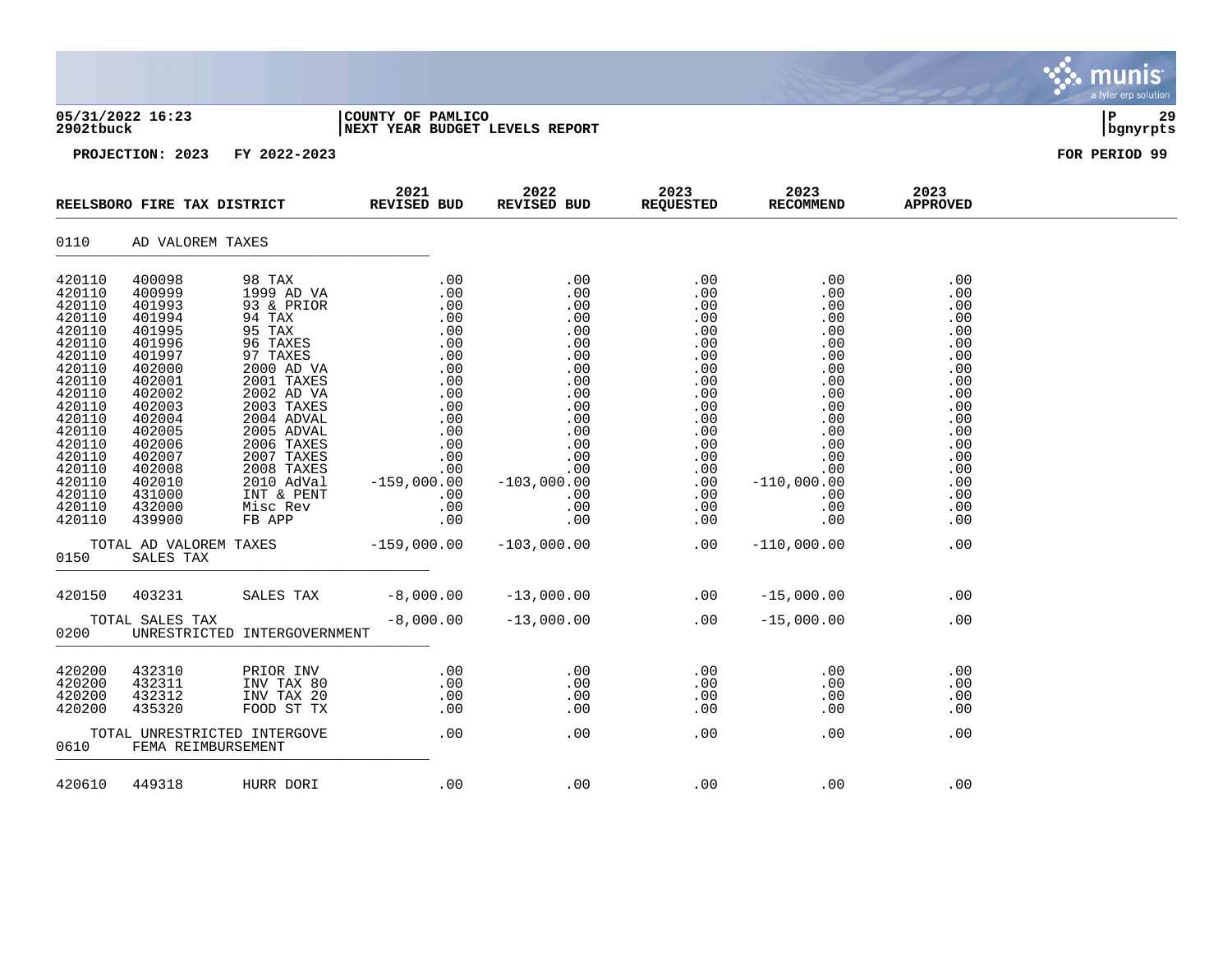

**05/31/2022 16:23 |COUNTY OF PAMLICO |P 30 2902tbuck |NEXT YEAR BUDGET LEVELS REPORT |bgnyrpts**

|  | COUNTY OF PAMLICO |                                |  |
|--|-------------------|--------------------------------|--|
|  |                   | NEXT YEAR BUDGET LEVELS REPORT |  |

| REELSBORO FIRE TAX DISTRICT |                          |                              | 2021<br><b>REVISED BUD</b> | 2022<br><b>REVISED BUD</b> | 2023<br><b>REOUESTED</b> | 2023<br><b>RECOMMEND</b> | 2023<br><b>APPROVED</b> |  |
|-----------------------------|--------------------------|------------------------------|----------------------------|----------------------------|--------------------------|--------------------------|-------------------------|--|
| 420610<br>420610            | 449319<br>449340         | HURR ISAIS<br>FEMA           | $-1.736.21$<br>.00         | . 00<br>. 00               | .00<br>.00               | .00<br>. 00              | .00<br>.00              |  |
|                             | TOTAL FEMA REIMBURSEMENT | TOTAL REELSBORO FIRE TAX DIS | $-1.736.21$<br>-168.736.21 | $-116,000.00$              | .00<br>. 00              | . 00<br>$-125,000.00$    | $.00 \,$<br>.00         |  |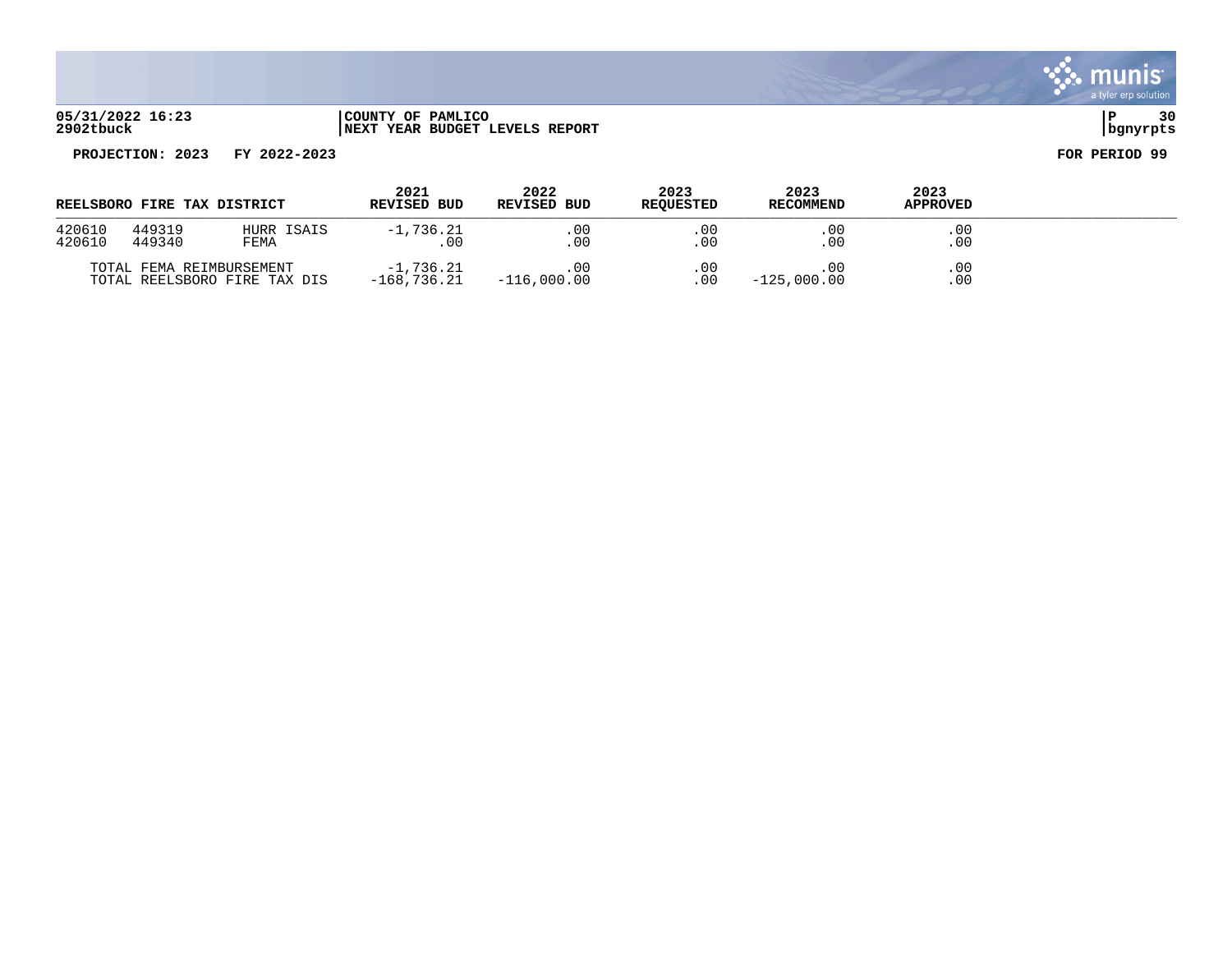| 05/31/2022 16:23<br>2902tbuck                                                                                                                                                                        |                                                                                                                                                                                                      |                                                     | COUNTY OF PAMLICO<br>NEXT YEAR BUDGET LEVELS REPORT                                                                                                                                                                                                                                          | ∣P<br>31<br>bgnyrpts          |                                                                                                                                          |                                                                                                                                                                                                                                                                                                  |                                                                                                                                          |               |
|------------------------------------------------------------------------------------------------------------------------------------------------------------------------------------------------------|------------------------------------------------------------------------------------------------------------------------------------------------------------------------------------------------------|-----------------------------------------------------|----------------------------------------------------------------------------------------------------------------------------------------------------------------------------------------------------------------------------------------------------------------------------------------------|-------------------------------|------------------------------------------------------------------------------------------------------------------------------------------|--------------------------------------------------------------------------------------------------------------------------------------------------------------------------------------------------------------------------------------------------------------------------------------------------|------------------------------------------------------------------------------------------------------------------------------------------|---------------|
|                                                                                                                                                                                                      |                                                                                                                                                                                                      | PROJECTION: 2023 FY 2022-2023                       |                                                                                                                                                                                                                                                                                              |                               |                                                                                                                                          |                                                                                                                                                                                                                                                                                                  |                                                                                                                                          | FOR PERIOD 99 |
| GRANTSBORO/SILVERHILL TAX DIST                                                                                                                                                                       |                                                                                                                                                                                                      | 2021<br>REVISED BUD                                 | 2022<br>REVISED BUD                                                                                                                                                                                                                                                                          | 2023<br><b>REQUESTED</b>      | 2023<br><b>RECOMMEND</b>                                                                                                                 | 2023<br><b>APPROVED</b>                                                                                                                                                                                                                                                                          |                                                                                                                                          |               |
| 0110                                                                                                                                                                                                 | AD VALOREM TAXES                                                                                                                                                                                     |                                                     |                                                                                                                                                                                                                                                                                              |                               |                                                                                                                                          |                                                                                                                                                                                                                                                                                                  |                                                                                                                                          |               |
| 450110<br>450110<br>450110<br>450110<br>450110<br>450110<br>450110<br>450110<br>450110<br>450110<br>450110<br>450110<br>450110<br>450110<br>450110<br>450110<br>450110<br>450110<br>450110<br>450110 | 400098<br>400999<br>401993<br>401994<br>401995<br>401996<br>401997<br>402000<br>402001<br>402002<br>402003<br>402004<br>402005<br>402006<br>402007<br>402008<br>402010<br>431000<br>432000<br>439900 | 98 TAX<br>1999 AD VA<br>Misc Rev<br>FB APP          | .00<br>.00<br>399 AD VA<br>33 & PRIOR<br>93 & PRIOR<br>93 & PRIOR<br>94 TAX<br>0.00 0.00<br>95 TAXES<br>5 TAXES<br>0.00 0.00<br>96 TAXES<br>0.00 0.00<br>97 TAXES<br>2000 AD VA<br>2000 AD VA<br>2000 AD VA<br>2003 TAXES<br>2003 TAXES<br>2004 ADVAL<br>2004 ADVAL<br>2004 ADVAL<br><br>.00 | .00<br>.00<br>$.00 \,$        | .00<br>.00<br>.00<br>.00<br>.00<br>.00<br>.00<br>.00<br>.00<br>.00<br>.00<br>.00<br>.00<br>.00<br>.00<br>.00<br>.00<br>.00<br>.00<br>.00 | .00<br>.00<br>.00<br>.00<br>.00<br>.00<br>.00<br>.00<br>.00<br>.00<br>$\begin{array}{c} 0.00 \\ -0.00 \end{array}$<br>.00<br>$\begin{array}{c} 0.00 \\ -0.00 \end{array}$<br>$\begin{bmatrix} 0 & -85 & 0 & 0 & 0 & 0 \\ 0 & -85 & 0 & 0 & 0 \\ 0 & 0 & 0 & 0 \\ 0 & 0 & 0 & 0 \\ \end{bmatrix}$ | .00<br>.00<br>.00<br>.00<br>.00<br>.00<br>.00<br>.00<br>.00<br>.00<br>.00<br>.00<br>.00<br>.00<br>.00<br>.00<br>.00<br>.00<br>.00<br>.00 |               |
| 0150                                                                                                                                                                                                 | TOTAL AD VALOREM TAXES<br>SALES TAX                                                                                                                                                                  |                                                     | $-127,000.00$                                                                                                                                                                                                                                                                                | $-75,000.00$                  | .00                                                                                                                                      | $-85,000.00$                                                                                                                                                                                                                                                                                     | .00                                                                                                                                      |               |
| 450150                                                                                                                                                                                               | 403231                                                                                                                                                                                               | SALES TAX                                           | $-11,000.00$                                                                                                                                                                                                                                                                                 | $-15,000.00$                  | $\sim$ 00                                                                                                                                | $-25,000.00$                                                                                                                                                                                                                                                                                     | .00                                                                                                                                      |               |
| 0200                                                                                                                                                                                                 | TOTAL SALES TAX                                                                                                                                                                                      | UNRESTRICTED INTERGOVERNMENT                        | $-11,000.00$                                                                                                                                                                                                                                                                                 | $-15,000.00$                  | .00                                                                                                                                      | $-25,000.00$                                                                                                                                                                                                                                                                                     | .00                                                                                                                                      |               |
| 450200<br>450200<br>450200<br>450200                                                                                                                                                                 | 432310<br>432311<br>432312<br>435320                                                                                                                                                                 | PRIOR INV<br>INV TAX 80<br>INV TAX 20<br>FOOD ST TX | $0.00$<br>.00<br>.00                                                                                                                                                                                                                                                                         | .00<br>.00<br>.00<br>$.00 \,$ | .00<br>.00<br>.00<br>.00                                                                                                                 | .00<br>$.00\,$<br>.00<br>.00                                                                                                                                                                                                                                                                     | .00<br>.00<br>.00<br>.00                                                                                                                 |               |
| 0610                                                                                                                                                                                                 | FEMA REIMBURSEMENT                                                                                                                                                                                   | TOTAL UNRESTRICTED INTERGOVE                        | .00                                                                                                                                                                                                                                                                                          | .00                           | .00                                                                                                                                      | .00                                                                                                                                                                                                                                                                                              | .00                                                                                                                                      |               |
| 450610                                                                                                                                                                                               | 449318                                                                                                                                                                                               | HURR DORI                                           | .00                                                                                                                                                                                                                                                                                          | .00                           | .00                                                                                                                                      | .00                                                                                                                                                                                                                                                                                              | .00                                                                                                                                      |               |

munis a tyler erp solution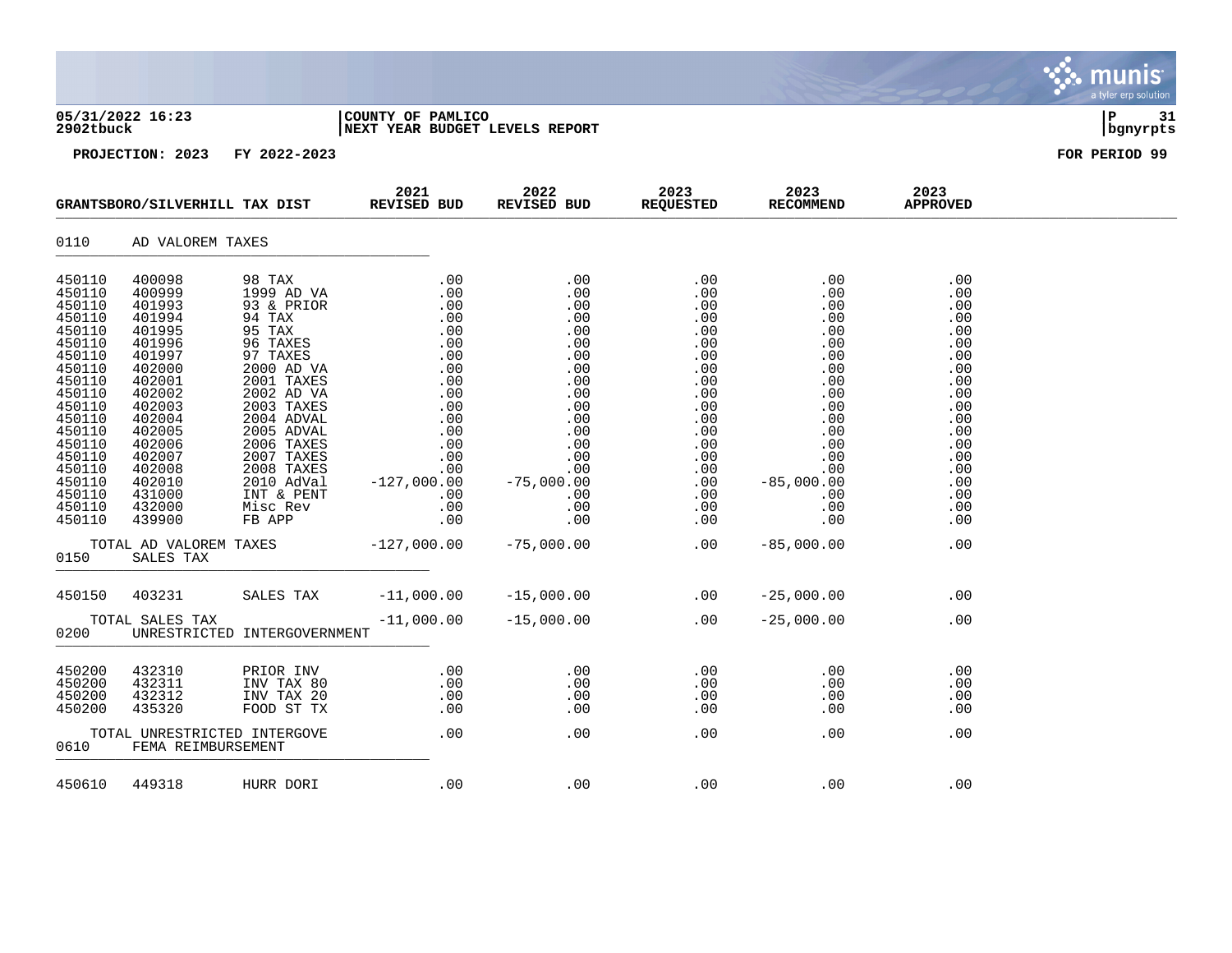

| GRANTSBORO/SILVERHILL TAX DIST |                          |                             | 2021<br>REVISED BUD        | 2022<br><b>REVISED BUD</b> | 2023<br><b>REOUESTED</b> | 2023<br><b>RECOMMEND</b> | 2023<br><b>APPROVED</b> |  |
|--------------------------------|--------------------------|-----------------------------|----------------------------|----------------------------|--------------------------|--------------------------|-------------------------|--|
| 450610<br>450610               | 449319<br>449340         | HURR ISAIS<br>FEMA          | $-1,508.96$<br>. 00        | .00<br>. 00                | .00<br>.00               | .00<br>$.00 \,$          | .00<br>.00.             |  |
|                                | TOTAL FEMA REIMBURSEMENT | TOTAL GRANTSBORO/SILVERHILL | $-1,508.96$<br>-139,508.96 | 00<br>$-90,000.00$         | $.00 \,$<br>.00          | .00<br>$-110,000.00$     | $.00 \,$<br>.00         |  |

. munis<sup>.</sup> a tyler erp solution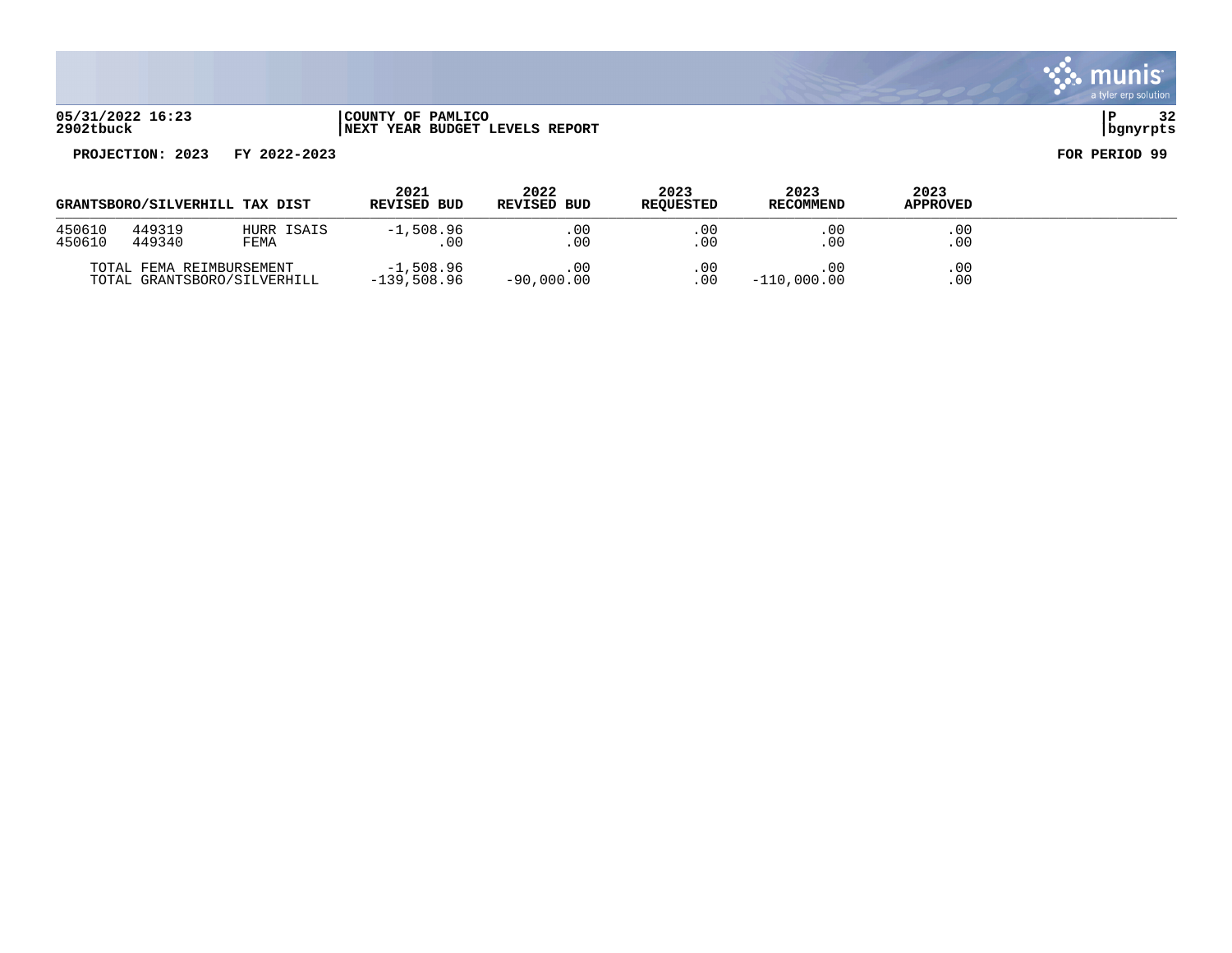|                                                                                                                                                                                                      |                                                                                                                                                                                                      |                                                                                                                                                                                                                                                                       |                                                                                                                                                                                                                                                                                                                                                                                             |                          |                          |                          |                                                                                                                                          | munis <sup>®</sup><br>a tyler erp solution |
|------------------------------------------------------------------------------------------------------------------------------------------------------------------------------------------------------|------------------------------------------------------------------------------------------------------------------------------------------------------------------------------------------------------|-----------------------------------------------------------------------------------------------------------------------------------------------------------------------------------------------------------------------------------------------------------------------|---------------------------------------------------------------------------------------------------------------------------------------------------------------------------------------------------------------------------------------------------------------------------------------------------------------------------------------------------------------------------------------------|--------------------------|--------------------------|--------------------------|------------------------------------------------------------------------------------------------------------------------------------------|--------------------------------------------|
| 2902tbuck                                                                                                                                                                                            | 05/31/2022 16:23                                                                                                                                                                                     |                                                                                                                                                                                                                                                                       | COUNTY OF PAMLICO<br>NEXT YEAR BUDGET LEVELS REPORT                                                                                                                                                                                                                                                                                                                                         |                          |                          |                          |                                                                                                                                          | l P<br>33<br>  bgnyrpts                    |
|                                                                                                                                                                                                      | PROJECTION: 2023                                                                                                                                                                                     | FY 2022-2023                                                                                                                                                                                                                                                          |                                                                                                                                                                                                                                                                                                                                                                                             |                          |                          |                          |                                                                                                                                          | FOR PERIOD 99                              |
|                                                                                                                                                                                                      |                                                                                                                                                                                                      |                                                                                                                                                                                                                                                                       | 2023 1023<br>FLORENCE/WHORTONSVILLE TAX DIS REVISED BUD REVISED BUD REQUESTED RECOMMEND                                                                                                                                                                                                                                                                                                     |                          |                          |                          | 2023<br><b>APPROVED</b>                                                                                                                  |                                            |
| 0110                                                                                                                                                                                                 | AD VALOREM TAXES                                                                                                                                                                                     |                                                                                                                                                                                                                                                                       |                                                                                                                                                                                                                                                                                                                                                                                             |                          |                          |                          |                                                                                                                                          |                                            |
| 460110<br>460110<br>460110<br>460110<br>460110<br>460110<br>460110<br>460110<br>460110<br>460110<br>460110<br>460110<br>460110<br>460110<br>460110<br>460110<br>460110<br>460110<br>460110<br>460110 | 400098<br>400999<br>401993<br>401994<br>401995<br>401996<br>401997<br>402000<br>402001<br>402002<br>402003<br>402004<br>402005<br>402006<br>402007<br>402008<br>402010<br>431000<br>432000<br>439900 | 98 TAX<br>1999 AD VA<br>93 & PRIOR<br>94 TAX<br>95 TAX<br>96 TAXES<br>97 TAXES<br>2000 AD VA<br>2001 TAXES<br>2002 AD VA<br>2003 TAXES<br>2004 ADVAL<br>2005 ADVAL<br>2006 TAXES<br>2007 TAXES<br>2008 TAXES<br>AdVal<br>INT & PENT<br>Misc Rev<br>Misc Rev<br>FB APP | $\begin{array}{cccc} \cdot & 0 & 0 & 0 & 0 \\ \cdot & 0 & 0 & 0 & 0 \\ \cdot & 0 & 0 & 0 & 0 \\ \cdot & 0 & 0 & 0 & 0 \\ \cdot & 0 & 0 & 0 & 0 \\ \cdot & 0 & 0 & 0 & 0 \\ \cdot & 0 & 0 & 0 & 0 \\ \cdot & 0 & 0 & 0 & 0 \\ \cdot & 0 & 0 & 0 & 0 \\ \cdot & 0 & 0 & 0 & 0 \\ \cdot & 0 & 0 & 0 & 0 \\ \cdot & 0 & 0 & 0 & 0 \\ \cdot & 0 & 0 & 0 & 0 \\ \cdot & 0 & 0 & 0 & 0 \\ \cdot &$ |                          | .00<br>.00               | .00<br>$.00$<br>.00      | .00<br>.00<br>.00<br>.00<br>.00<br>.00<br>.00<br>.00<br>.00<br>.00<br>.00<br>.00<br>.00<br>.00<br>.00<br>.00<br>.00<br>.00<br>.00<br>.00 |                                            |
| 0150                                                                                                                                                                                                 | TOTAL AD VALOREM TAXES<br>SALES TAX                                                                                                                                                                  |                                                                                                                                                                                                                                                                       | $-201,000.00$ $-132,500.00$                                                                                                                                                                                                                                                                                                                                                                 |                          | .00                      | $-135,000.00$            | .00                                                                                                                                      |                                            |
| 460150                                                                                                                                                                                               | 403231                                                                                                                                                                                               | SALES TAX                                                                                                                                                                                                                                                             | $-25,000.00$ $-38,000.00$ 00.00 00 $-40,000.00$                                                                                                                                                                                                                                                                                                                                             |                          |                          |                          | .00                                                                                                                                      |                                            |
| 0200                                                                                                                                                                                                 | TOTAL SALES TAX                                                                                                                                                                                      | UNRESTRICTED INTERGOVERNMENT                                                                                                                                                                                                                                          | $-25,000.00$                                                                                                                                                                                                                                                                                                                                                                                | $-38,000.00$             | $.00 -40,000.00$         |                          | .00                                                                                                                                      |                                            |
| 460200<br>460200<br>460200<br>460200                                                                                                                                                                 | 432310<br>432311<br>432312<br>435320                                                                                                                                                                 | PRIOR INV<br>INV TAX 80<br>INV TAX 20<br>FOOD ST TX                                                                                                                                                                                                                   | .00<br>$\begin{array}{c} .\ 0\ 0\ .\ 0\ 0\ .\ 0\ 0\ .\ 0\ 0\ \end{array}$<br>$0.00$<br>.00<br>.00                                                                                                                                                                                                                                                                                           | .00<br>.00<br>.00<br>.00 | .00<br>.00<br>.00<br>.00 | .00<br>.00<br>.00<br>.00 | .00<br>.00<br>.00<br>.00                                                                                                                 |                                            |
| 0610                                                                                                                                                                                                 | FEMA REIMBURSEMENT                                                                                                                                                                                   | TOTAL UNRESTRICTED INTERGOVE                                                                                                                                                                                                                                          | .00                                                                                                                                                                                                                                                                                                                                                                                         | .00                      | .00                      | .00                      | .00                                                                                                                                      |                                            |
|                                                                                                                                                                                                      | 460610 449318                                                                                                                                                                                        | HURR DORI                                                                                                                                                                                                                                                             | .00                                                                                                                                                                                                                                                                                                                                                                                         | .00                      | .00                      | .00                      | .00                                                                                                                                      |                                            |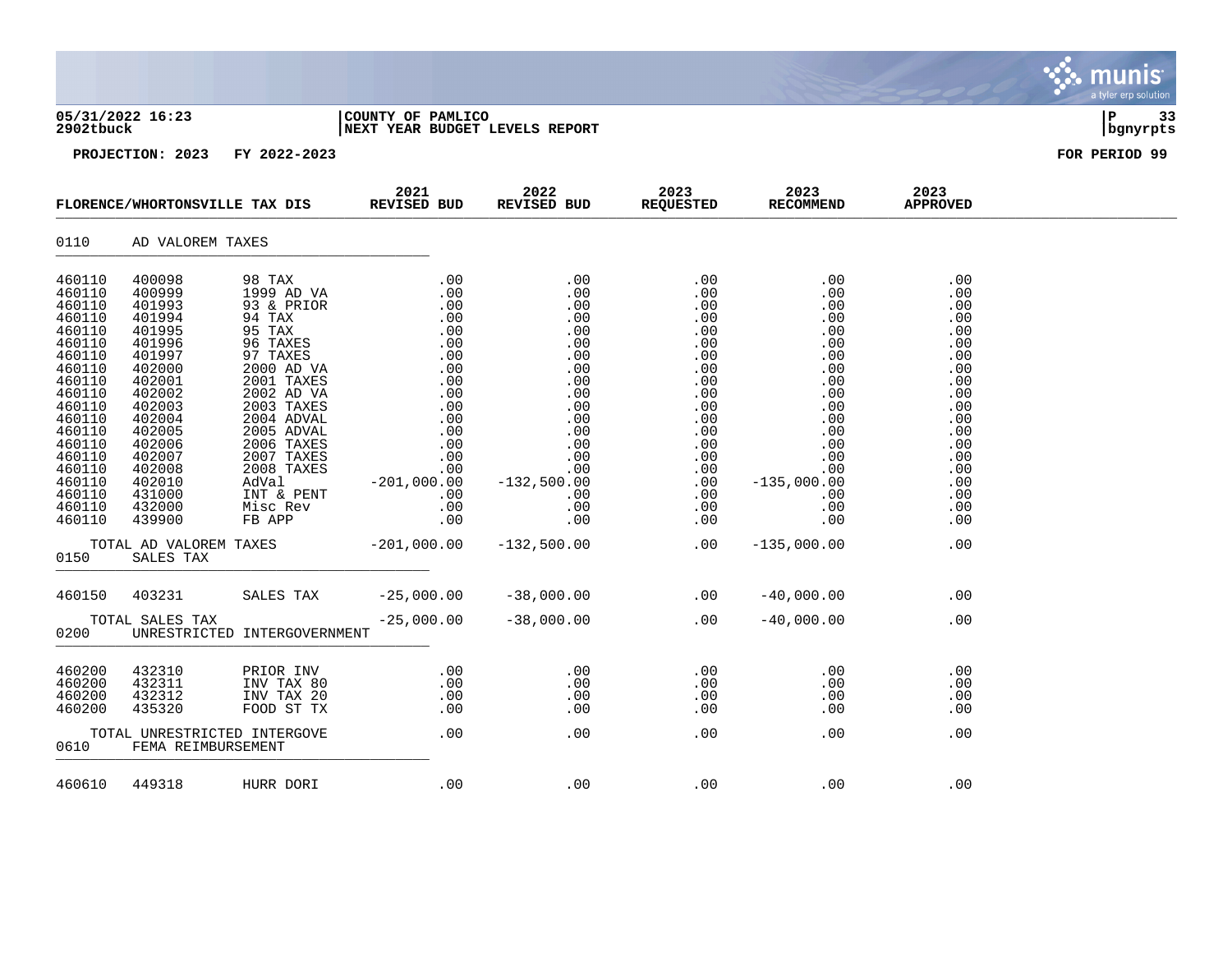

| FLORENCE/WHORTONSVILLE TAX DIS |                          | 2021<br>REVISED BUD          | 2022<br><b>REVISED BUD</b>  | 2023<br><b>REOUESTED</b> | 2023<br><b>RECOMMEND</b> | 2023<br><b>APPROVED</b> |            |  |
|--------------------------------|--------------------------|------------------------------|-----------------------------|--------------------------|--------------------------|-------------------------|------------|--|
| 460610<br>460610               | 449319<br>449340         | HURR ISAIS<br>FEMA           | $-1, 335.44$<br>. 00        | .00<br>.00               | .00<br>.00               | .00<br>$.00 \,$         | .00<br>.00 |  |
|                                | TOTAL FEMA REIMBURSEMENT | TOTAL FLORENCE/WHORTONSVILLE | $-1, 335.44$<br>-227,335.44 | 00<br>-170,500.00        | .00.<br>.00              | .00<br>$-175,000.00$    | .00<br>.00 |  |

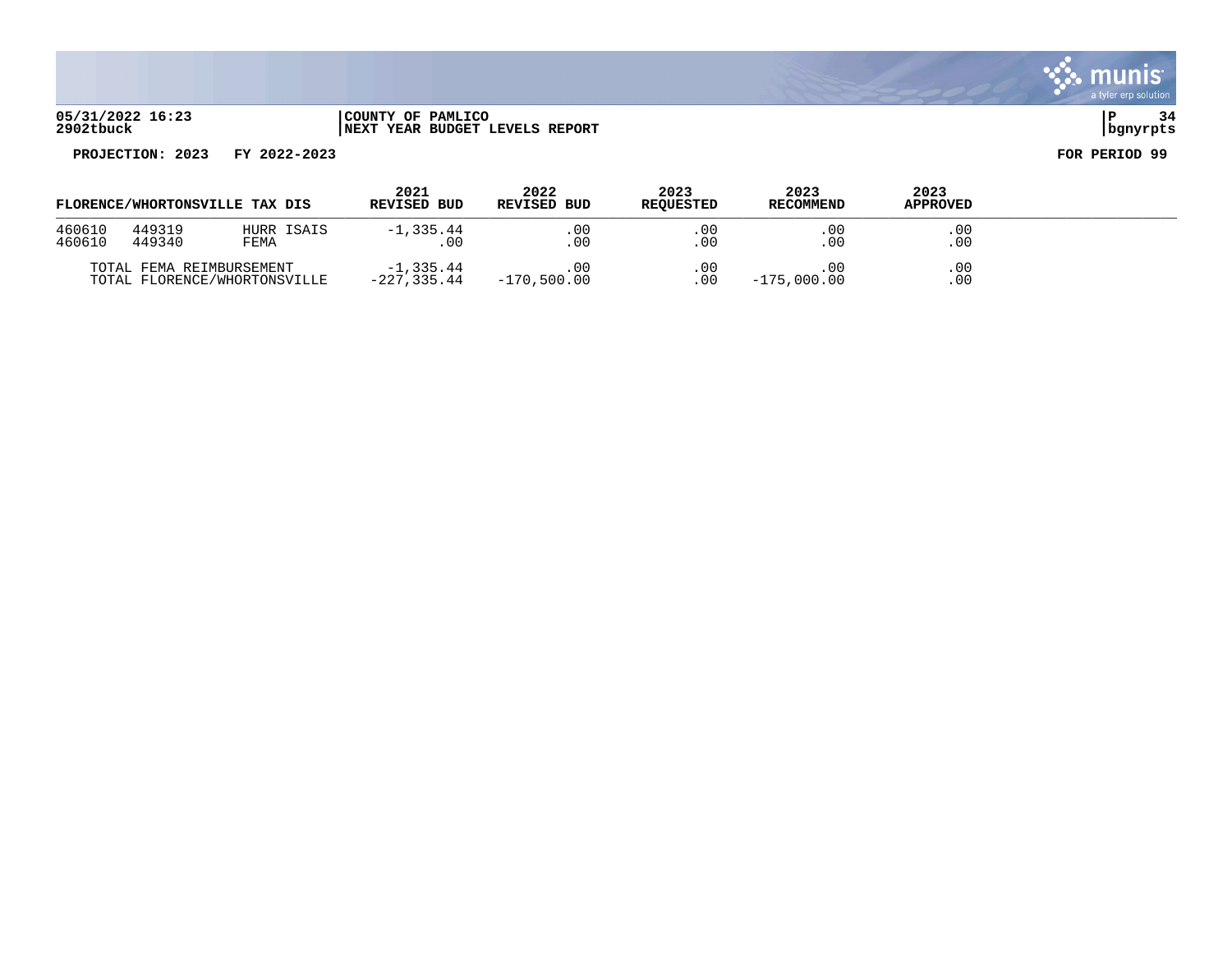## **05/31/2022 16:23 |COUNTY OF PAMLICO |P 35 2902tbuck |NEXT YEAR BUDGET LEVELS REPORT |bgnyrpts**

**PROJECTION: 2023 FY 2022-2023 FOR PERIOD 99**

| $E - 911$                                                        |                                    |                                                              | 2021<br>REVISED BUD        | 2022<br>REVISED BUD  | 2023<br><b>REQUESTED</b> | 2023<br>RECOMMEND   | 2023<br><b>APPROVED</b> |  |
|------------------------------------------------------------------|------------------------------------|--------------------------------------------------------------|----------------------------|----------------------|--------------------------|---------------------|-------------------------|--|
| 0000                                                             |                                    | BALANCE SHEET ACCOUNTS                                       |                            |                      |                          |                     |                         |  |
| 470000                                                           | 439900                             | FB APP                                                       | $-20,000.00$               | $-23,000.00$         | .00                      | .00                 | .00                     |  |
| TOTAL BALANCE SHEET ACCOUNTS<br>OTHER TAXES AND LICENSES<br>0180 |                                    | $-20$ ,000.00                                                | $-23,000.00$               | .00                  | .00                      | .00                 |                         |  |
| 470180<br>470180                                                 | 432550<br>432551                   | E911 REC<br>E-911 WIRE                                       | $\sim$ 00<br>$-135,000.00$ | $-102,000.00$<br>.00 | .00<br>.00               | $-70,000.00$<br>.00 | .00<br>.00              |  |
| 0200                                                             |                                    | TOTAL OTHER TAXES AND LICENS<br>UNRESTRICTED INTERGOVERNMENT | $-135,000.00$              | $-102,000.00$        | .00                      | $-70,000.00$        | .00                     |  |
| 470200                                                           | 433251                             | SALES TAX                                                    | .00                        | .00                  | .00                      | .00                 | .00                     |  |
| 0226                                                             | LOCAL                              | TOTAL UNRESTRICTED INTERGOVE                                 | .00                        | .00                  | .00                      | .00                 | .00                     |  |
| 470226                                                           | 439810                             | TRAN GF                                                      | $-817.00$                  | .00                  | .00                      | .00                 | .00                     |  |
| 0500                                                             | TOTAL LOCAL                        | INVESTMENT EARNINGS                                          | $-817.00$                  | .00                  | .00                      | .00                 | .00                     |  |
| 470500                                                           | 438310                             | INT EARNED                                                   | .00                        | .00                  | .00                      | .00                 | .00                     |  |
| 0600                                                             | MISCELLANEOUS                      | TOTAL INVESTMENT EARNINGS                                    | .00                        | .00                  | .00                      | .00                 | .00                     |  |
| 470600                                                           | 438381                             | PRIVATE RD                                                   | .00                        | .00                  | .00                      | .00                 | .00                     |  |
|                                                                  | TOTAL MISCELLANEOUS<br>TOTAL E-911 |                                                              | .00<br>$-155,817.00$       | .00<br>$-125,000.00$ | .00<br>$.00\,$           | .00<br>$-70,000.00$ | .00<br>.00              |  |

. munis<sup>.</sup> a tyler erp solution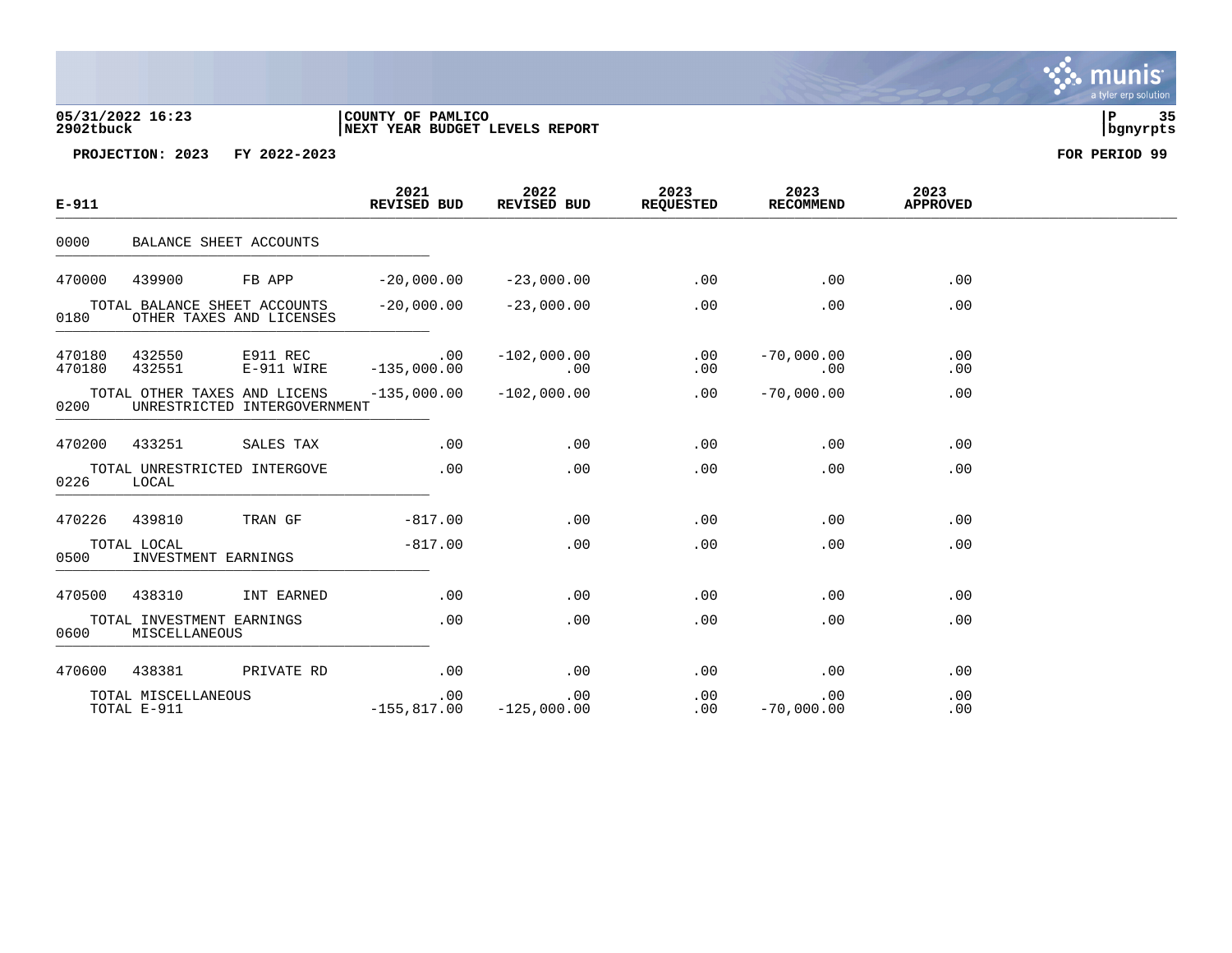| 05/31/2022 16:23<br>2902tbuck                                      |                                                                    |                                                                                            | COUNTY OF PAMLICO<br>NEXT YEAR BUDGET LEVELS REPORT          | P<br>36<br>bgnyrpts                                     |                                               |                                                         |                                               |               |
|--------------------------------------------------------------------|--------------------------------------------------------------------|--------------------------------------------------------------------------------------------|--------------------------------------------------------------|---------------------------------------------------------|-----------------------------------------------|---------------------------------------------------------|-----------------------------------------------|---------------|
|                                                                    |                                                                    | PROJECTION: 2023 FY 2022-2023                                                              |                                                              |                                                         |                                               |                                                         |                                               | FOR PERIOD 99 |
|                                                                    | ARAPAHOE FIRE TAX DISTRICT                                         |                                                                                            | 2021<br>REVISED BUD                                          | 2022<br>REVISED BUD                                     | 2023<br><b>REQUESTED</b>                      | 2023<br><b>RECOMMEND</b>                                | 2023<br><b>APPROVED</b>                       |               |
| 0110                                                               | AD VALOREM TAXES                                                   |                                                                                            |                                                              |                                                         |                                               |                                                         |                                               |               |
| 530110<br>530110<br>530110<br>530110<br>530110<br>530110<br>530110 | 402005<br>402006<br>402007<br>402008<br>402010<br>431000<br>439900 | 2005 ADVAL<br>2006 TAXES<br>2007 TAXES<br>2008 TAXES<br>2010 AdVal<br>INT & PENT<br>FB APP | $.00 \,$<br>.00<br>.00<br>.00<br>$-225,000.00$<br>.00<br>.00 | .00<br>.00<br>.00<br>.00<br>$-154,000.00$<br>.00<br>.00 | .00<br>.00<br>.00<br>.00<br>.00<br>.00<br>.00 | .00<br>.00<br>.00<br>.00<br>$-160,000.00$<br>.00<br>.00 | .00<br>.00<br>.00<br>.00<br>.00<br>.00<br>.00 |               |
| 0150                                                               | TOTAL AD VALOREM TAXES<br>SALES TAX                                |                                                                                            | $-225,000.00$                                                | $-154,000.00$                                           | .00                                           | $-160,000.00$                                           | .00                                           |               |
| 530150                                                             | 403231                                                             | SALES TAX                                                                                  | $-24,000.00$                                                 | $-34,000.00$                                            | .00                                           | $-40,000.00$                                            | .00                                           |               |
| 0200                                                               | TOTAL SALES TAX                                                    | UNRESTRICTED INTERGOVERNMENT                                                               | $-24,000.00$                                                 | $-34,000.00$                                            | .00                                           | $-40,000.00$                                            | .00                                           |               |
| 530200<br>530200<br>530200<br>530200                               | 432310<br>432311<br>432312<br>435320                               | PRIOR INV<br>INV TAX 80<br>INV TAX 20<br>FOOD ST TX                                        | $.00 \,$<br>$.00 \,$<br>$.00\,$<br>.00                       | .00<br>.00<br>.00<br>.00                                | .00<br>.00<br>.00<br>.00                      | $.00 \,$<br>.00<br>.00<br>.00                           | .00<br>.00<br>.00<br>.00                      |               |
| 0610                                                               |                                                                    | TOTAL UNRESTRICTED INTERGOVE<br>FEMA REIMBURSEMENT                                         | .00                                                          | .00                                                     | .00                                           | .00                                                     | .00                                           |               |
| 530610<br>530610<br>530610                                         | 449318<br>449319<br>449340                                         | HURR DORI<br>HURR ISAIS<br>FEMA                                                            | .00<br>$-4,317.80$<br>.00                                    | .00<br>.00<br>.00                                       | .00<br>.00<br>.00                             | .00<br>.00<br>.00                                       | .00<br>.00<br>.00                             |               |
|                                                                    | TOTAL FEMA REIMBURSEMENT                                           |                                                                                            | $-4,317.80$                                                  | .00                                                     | .00                                           | .00                                                     | .00                                           |               |

TOTAL ARAPAHOE FIRE TAX DIST  $-253,317.80$   $-188,000.00$  .00  $-200,000.00$  .00

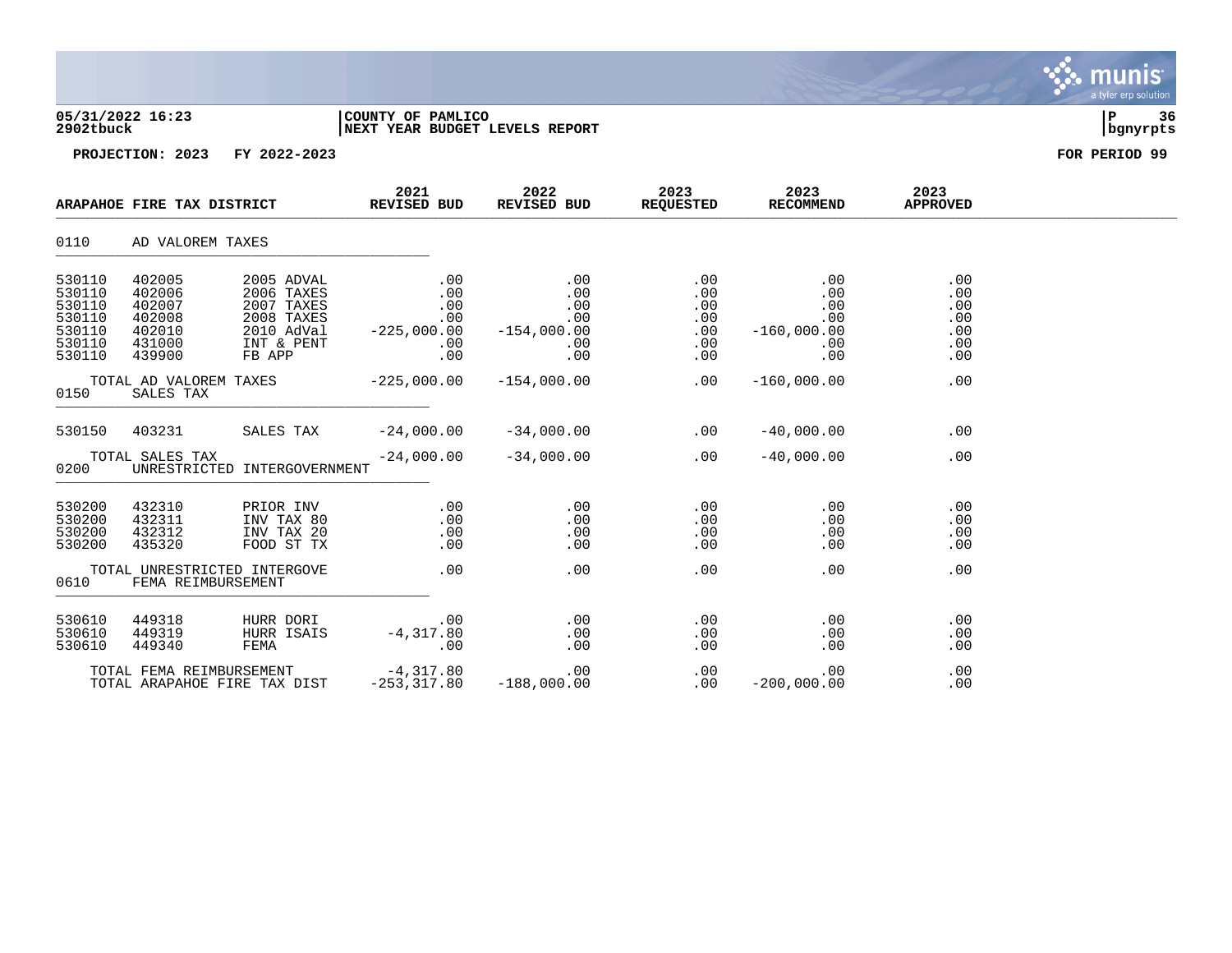| 05/31/2022 16:23<br>2902tbuck                                                                                                                    |                                                                                                                                                       |                                                                                                                                                                                                        | COUNTY OF PAMLICO<br>NEXT YEAR BUDGET LEVELS REPORT                           | 37<br>P<br>bgnyrpts |                   |                   |                                                                                                       |               |
|--------------------------------------------------------------------------------------------------------------------------------------------------|-------------------------------------------------------------------------------------------------------------------------------------------------------|--------------------------------------------------------------------------------------------------------------------------------------------------------------------------------------------------------|-------------------------------------------------------------------------------|---------------------|-------------------|-------------------|-------------------------------------------------------------------------------------------------------|---------------|
|                                                                                                                                                  |                                                                                                                                                       | PROJECTION: 2023 FY 2022-2023                                                                                                                                                                          |                                                                               |                     |                   |                   |                                                                                                       | FOR PERIOD 99 |
|                                                                                                                                                  | SOUTHEAST FIRE DISTRICT                                                                                                                               |                                                                                                                                                                                                        | REVISED BUD                                                                   |                     |                   |                   | 2023<br><b>APPROVED</b>                                                                               |               |
| 0110                                                                                                                                             | AD VALOREM TAXES                                                                                                                                      |                                                                                                                                                                                                        |                                                                               |                     |                   |                   |                                                                                                       |               |
| 540110<br>540110<br>540110<br>540110<br>540110<br>540110<br>540110<br>540110<br>540110<br>540110<br>540110<br>540110<br>540110<br>540110<br>0150 | 400098<br>400999<br>402000<br>402001<br>402002<br>402003<br>402004<br>402005<br>402006<br>402007<br>402008<br>402010<br>431000<br>439900<br>SALES TAX | 98 TAX<br>1999 AD VA<br>2000 AD VA<br>2001 TAXES<br>2002 AD VA<br>2003 TAXES<br>2004 ADVAL<br>2005 ADVAL<br>2006 TAXES<br>2007 TAXES<br>2008 TAXES<br>2010 AdVal<br>INT & PENT<br>2008 TAXES<br>FB APP | TOTAL AD VALOREM TAXES $-275,000.00$ $-200,000.00$ $-800$ $-00$ $-205,000.00$ | $.00$ . $.00$       | .00               | .00               | .00<br>.00<br>.00<br>.00<br>.00<br>.00<br>.00<br>.00<br>.00<br>.00<br>.00<br>.00<br>.00<br>.00<br>.00 |               |
|                                                                                                                                                  | 540150 403231                                                                                                                                         |                                                                                                                                                                                                        |                                                                               |                     |                   |                   | .00                                                                                                   |               |
| 0200                                                                                                                                             | TOTAL SALES TAX                                                                                                                                       | UNRESTRICTED INTERGOVERNMENT                                                                                                                                                                           | $-30,000.00$                                                                  | $-45,000.00$        |                   | $.00 - 50,000.00$ | .00                                                                                                   |               |
| 540200<br>540200<br>540200                                                                                                                       | 432311<br>432312<br>435320                                                                                                                            | INV TAX 80<br>INV TAX 20<br>FOOD ST TX                                                                                                                                                                 |                                                                               |                     |                   | .00<br>.00<br>.00 | .00<br>.00<br>.00                                                                                     |               |
| 0610                                                                                                                                             | FEMA REIMBURSEMENT                                                                                                                                    | TOTAL UNRESTRICTED INTERGOVE                                                                                                                                                                           | $\sim$ 00                                                                     | .00                 | .00               | .00               | .00                                                                                                   |               |
| 540610<br>540610<br>540610                                                                                                                       | 449318<br>449319<br>449340                                                                                                                            | HURR DORI<br>HURR ISAIS<br>FEMA                                                                                                                                                                        | .00<br>$-1,820.64$<br>.00                                                     | .00<br>.00<br>.00   | .00<br>.00<br>.00 | .00<br>.00<br>.00 | .00<br>.00<br>.00                                                                                     |               |

TOTAL FEMA REIMBURSEMENT -1,820.64 .00 .00 .00 .00 00 .00 TOTAL SOUTHEAST FIRE DISTRIC  $-306,820.64$   $-245,000.00$  .00  $-255,000.00$ 

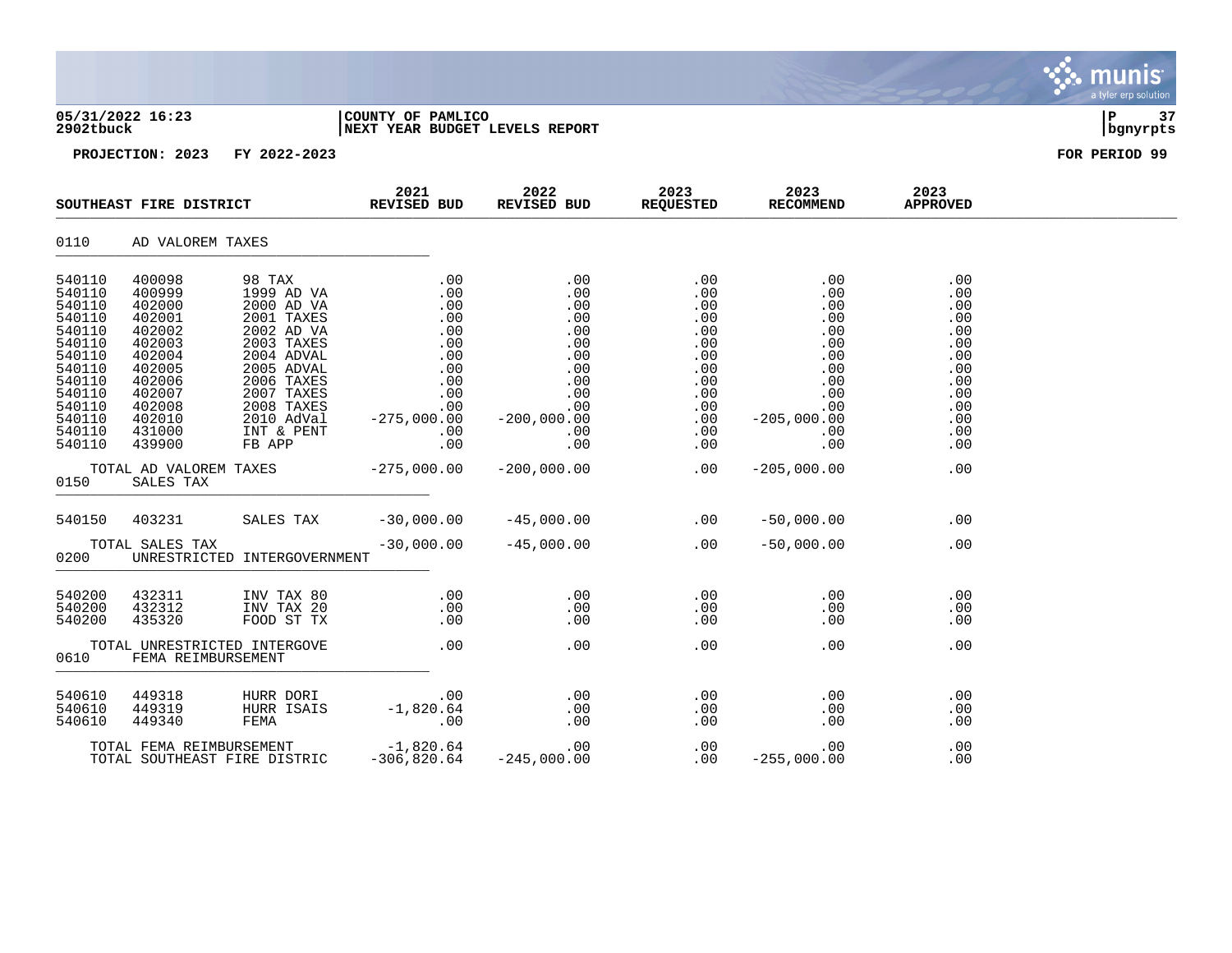| 2902tbuck                                                          | 05/31/2022 16:23                                                   |                                                                                            | COUNTY OF PAMLICO<br>NEXT YEAR BUDGET LEVELS REPORT                                              | ΙP<br>-38<br>bgnyrpts                                          |                                               |                                                        |                                               |               |
|--------------------------------------------------------------------|--------------------------------------------------------------------|--------------------------------------------------------------------------------------------|--------------------------------------------------------------------------------------------------|----------------------------------------------------------------|-----------------------------------------------|--------------------------------------------------------|-----------------------------------------------|---------------|
|                                                                    |                                                                    | PROJECTION: 2023 FY 2022-2023                                                              |                                                                                                  |                                                                |                                               |                                                        |                                               | FOR PERIOD 99 |
|                                                                    | OLYMPIA FIRE TAX DISTRICT                                          |                                                                                            | 2021<br>REVISED BUD                                                                              | 2022<br>REVISED BUD                                            | 2023<br><b>REQUESTED</b>                      | 2023<br>RECOMMEND                                      | 2023<br><b>APPROVED</b>                       |               |
| 0110                                                               | AD VALOREM TAXES                                                   |                                                                                            |                                                                                                  |                                                                |                                               |                                                        |                                               |               |
| 570110<br>570110<br>570110<br>570110<br>570110<br>570110<br>570110 | 402005<br>402006<br>402007<br>402008<br>402010<br>431000<br>439900 | 2005 ADVAL<br>2006 TAXES<br>2007 TAXES<br>2008 TAXES<br>2010 AdVal<br>INT & PENT<br>FB APP | .00<br>.00<br>$.00 \,$<br>$\frac{1}{2}$<br>00 .<br>00 .<br>59 ,000 00 <del>-</del><br>.00<br>.00 | .00<br>.00<br>.00<br>.00<br>00 .<br>25,000 .00 –<br>.00<br>.00 | .00<br>.00<br>.00<br>.00<br>.00<br>.00<br>.00 | .00<br>.00<br>.00<br>.00<br>$-30,000.00$<br>.00<br>.00 | .00<br>.00<br>.00<br>.00<br>.00<br>.00<br>.00 |               |
| 0150                                                               | TOTAL AD VALOREM TAXES<br>SALES TAX                                |                                                                                            | $-59,000.00$                                                                                     | $-25,000.00$                                                   | .00                                           | $-30,000.00$                                           | .00                                           |               |
| 570150                                                             | 403231                                                             | SALES TAX                                                                                  | $-5,000.00$                                                                                      | $-7,000.00$ .00                                                |                                               | $-8,000.00$                                            | .00                                           |               |
| 0200                                                               | TOTAL SALES TAX                                                    | UNRESTRICTED INTERGOVERNMENT                                                               | $-5,000.00$                                                                                      | $-7,000.00$                                                    | .00                                           | $-8,000.00$                                            | .00                                           |               |
| 570200<br>570200<br>570200<br>570200                               | 432310<br>432311<br>432312<br>435320                               | PRIOR INV<br>INV TAX 80<br>INV TAX 20<br>FOOD ST TX                                        | .00<br>.00<br>.00<br>.00                                                                         | .00<br>.00<br>.00<br>.00                                       | .00<br>.00<br>.00<br>.00                      | .00<br>.00<br>.00<br>.00                               | .00<br>.00<br>.00<br>.00                      |               |
| 0610                                                               | FEMA REIMBURSEMENT                                                 | TOTAL UNRESTRICTED INTERGOVE                                                               | .00                                                                                              | .00                                                            | .00                                           | .00                                                    | .00                                           |               |
| 570610<br>570610<br>570610                                         | 449318<br>449319<br>449340                                         | HURR DORI<br>HURR ISAIS<br>FEMA                                                            | .00<br>$-2,621.72$<br>.00                                                                        | .00<br>.00<br>.00                                              | .00<br>.00<br>.00                             | .00<br>.00<br>.00                                      | .00<br>.00<br>.00                             |               |
|                                                                    | TOTAL FEMA REIMBURSEMENT                                           |                                                                                            | $-2,621.72$                                                                                      | .00                                                            | .00                                           | .00                                                    | .00                                           |               |

**∵∴** munis

a tyler erp solution

TOTAL OLYMPIA FIRE TAX DISTR -66,621.72 -32,000.00 .00 -38,000.00 .00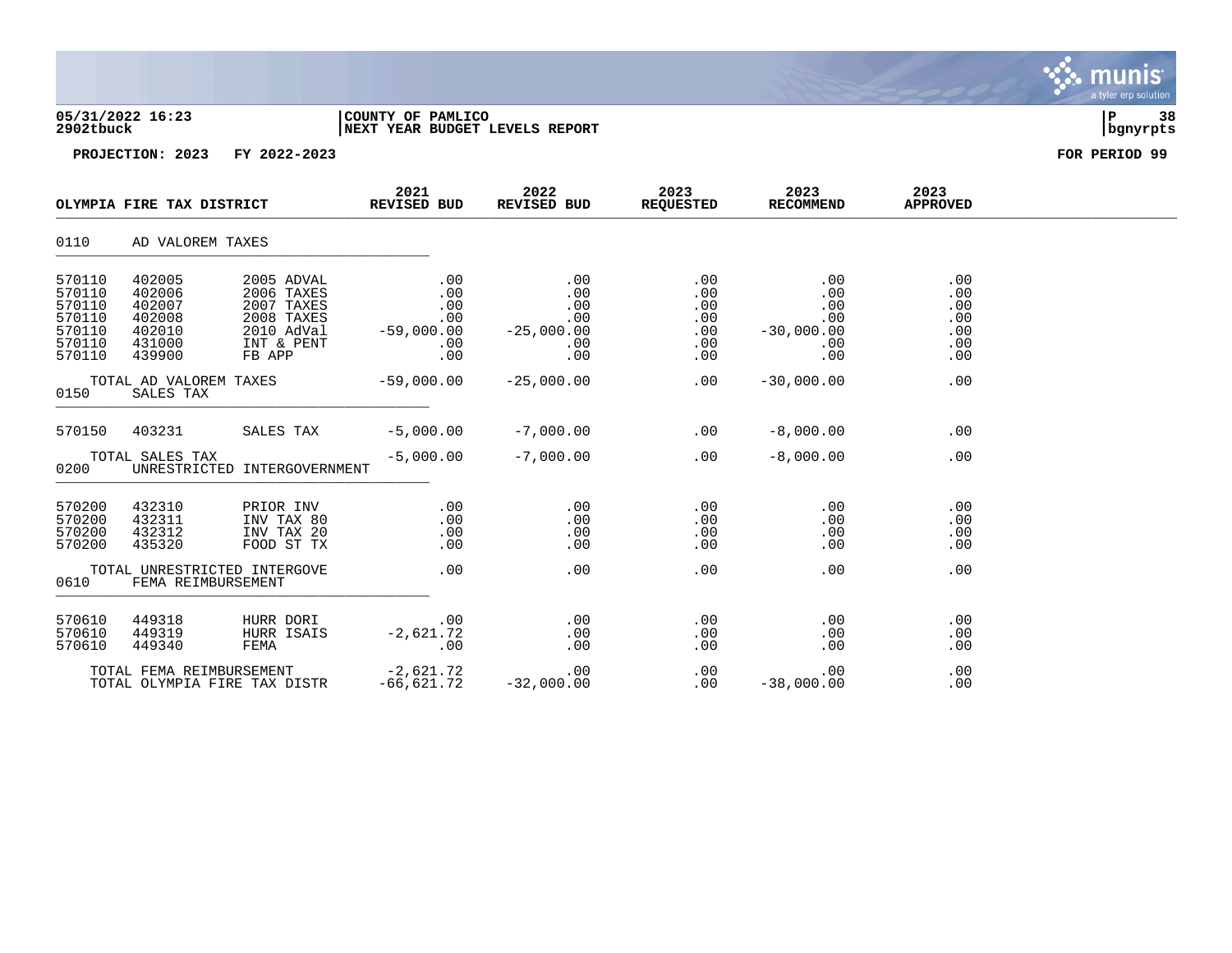| 05/31/2022 16:23<br>2902tbuck                                      |                                                                    |                                                                                            | COUNTY OF PAMLICO<br>NEXT YEAR BUDGET LEVELS REPORT              | 39<br>P<br>bgnyrpts                                    |                                               |                                                        |                                               |               |
|--------------------------------------------------------------------|--------------------------------------------------------------------|--------------------------------------------------------------------------------------------|------------------------------------------------------------------|--------------------------------------------------------|-----------------------------------------------|--------------------------------------------------------|-----------------------------------------------|---------------|
|                                                                    |                                                                    | PROJECTION: 2023 FY 2022-2023                                                              |                                                                  |                                                        |                                               |                                                        |                                               | FOR PERIOD 99 |
|                                                                    | VANDEMERE FIRE TAX DISTRICT                                        |                                                                                            | 2021<br>REVISED BUD                                              | 2022<br>REVISED BUD                                    | 2023<br><b>REQUESTED</b>                      | 2023<br>RECOMMEND                                      | 2023<br><b>APPROVED</b>                       |               |
| 0110                                                               | AD VALOREM TAXES                                                   |                                                                                            |                                                                  |                                                        |                                               |                                                        |                                               |               |
| 590110<br>590110<br>590110<br>590110<br>590110<br>590110<br>590110 | 402005<br>402006<br>402007<br>402008<br>402010<br>431000<br>439900 | 2005 ADVAL<br>2006 TAXES<br>2007 TAXES<br>2008 TAXES<br>2010 AdVal<br>INT & PENT<br>FB APP | $.00 \,$<br>.00<br>.00<br>$.00 \,$<br>$-64,000.00$<br>.00<br>.00 | .00<br>.00<br>.00<br>.00<br>$-31,000.00$<br>.00<br>.00 | .00<br>.00<br>.00<br>.00<br>.00<br>.00<br>.00 | .00<br>.00<br>.00<br>.00<br>$-35,000.00$<br>.00<br>.00 | .00<br>.00<br>.00<br>.00<br>.00<br>.00<br>.00 |               |
| 0150                                                               | TOTAL AD VALOREM TAXES<br>SALES TAX                                |                                                                                            | $-64,000.00$                                                     | $-31,000.00$                                           | .00                                           | $-35,000.00$                                           | .00                                           |               |
| 590150                                                             | 403231                                                             | SALES TAX                                                                                  | $-5,000.00$                                                      | $-7,300.00$                                            | .00                                           | $-8,000.00$                                            | .00                                           |               |
| 0200                                                               | TOTAL SALES TAX                                                    | UNRESTRICTED INTERGOVERNMENT                                                               | $-5,000.00$                                                      | $-7,300.00$                                            | .00                                           | $-8,000.00$                                            | .00                                           |               |
| 590200<br>590200<br>590200<br>590200                               | 432310<br>432311<br>432312<br>435320                               | PRIOR INV<br>INV TAX 80<br>INV TAX 20<br>FOOD ST TX                                        | $.00 \,$<br>$.00 \,$<br>.00<br>.00                               | .00<br>.00<br>.00<br>.00                               | .00<br>.00<br>.00<br>.00                      | $.00 \,$<br>.00<br>.00<br>.00                          | .00<br>.00<br>.00<br>.00                      |               |
| 0610                                                               |                                                                    | TOTAL UNRESTRICTED INTERGOVE<br>FEMA REIMBURSEMENT                                         | .00                                                              | .00                                                    | .00                                           | .00                                                    | .00                                           |               |
| 590610<br>590610<br>590610                                         | 449318<br>449319<br>449340                                         | HURR DORI<br>HURR ISAIS<br>FEMA                                                            | .00<br>$-1,863.33$<br>.00                                        | .00<br>.00<br>.00                                      | .00<br>.00<br>.00                             | .00<br>.00<br>.00                                      | .00<br>.00<br>.00                             |               |
|                                                                    | TOTAL FEMA REIMBURSEMENT                                           |                                                                                            | $-1,863.33$                                                      | .00                                                    | .00                                           | .00                                                    | .00                                           |               |

munis a tyler erp solution

TOTAL VANDEMERE FIRE TAX DIS -70,863.33 -38,300.00 .00 -43,000.00 .00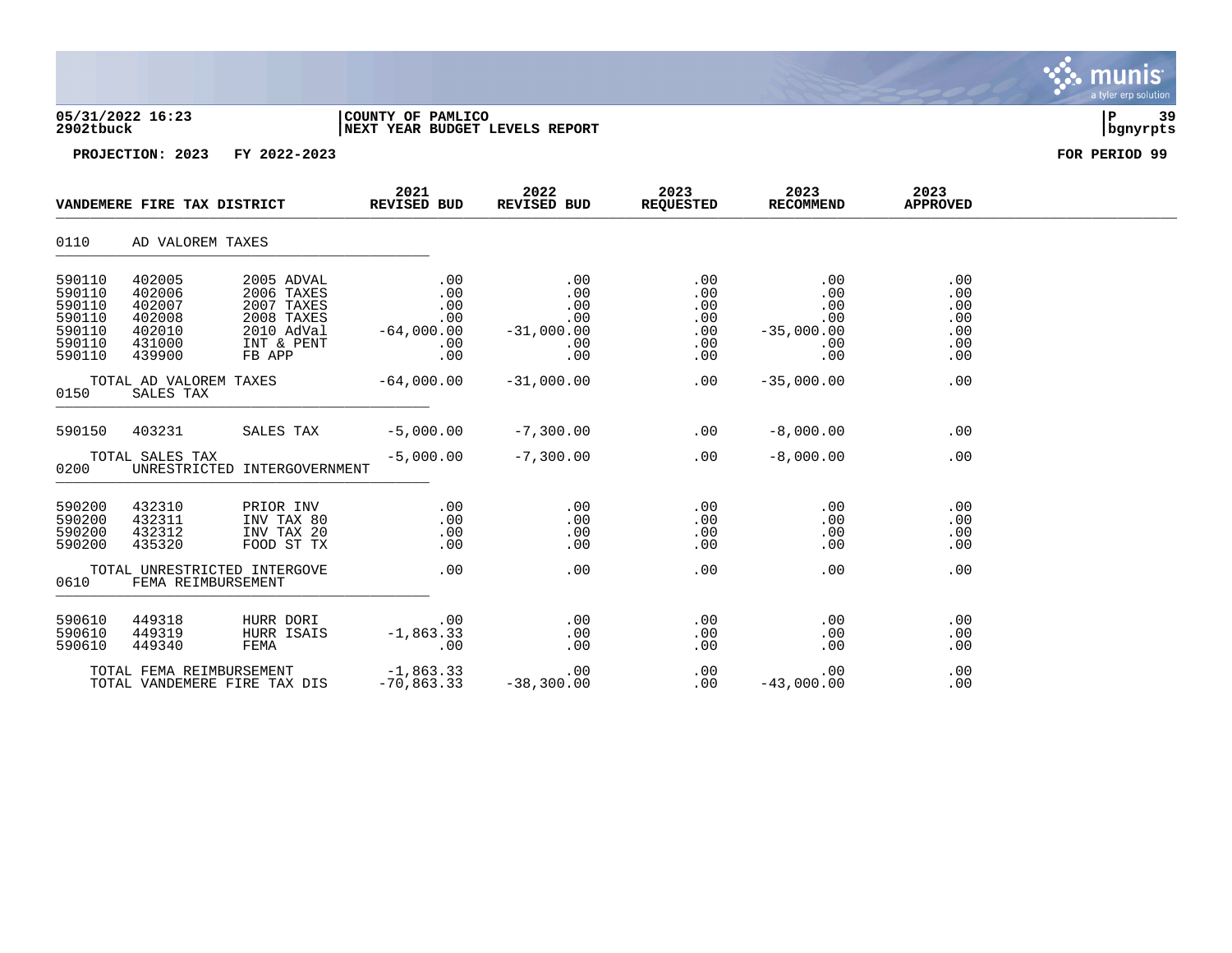| 05/31/2022 16:23 | COUNTY OF PAMLICO               |          |  |
|------------------|---------------------------------|----------|--|
| 2902tbuck        | INEXT YEAR BUDGET LEVELS REPORT | bqnyrpts |  |

|                                                | SPECIAL REVENUE FUND                                                                                        | 2021<br>REVISED BUD             | 2022<br>REVISED BUD             | 2023<br><b>REQUESTED</b>        | 2023<br><b>RECOMMEND</b>        | 2023<br><b>APPROVED</b>         |  |
|------------------------------------------------|-------------------------------------------------------------------------------------------------------------|---------------------------------|---------------------------------|---------------------------------|---------------------------------|---------------------------------|--|
| 0000                                           | BALANCE SHEET ACCOUNTS                                                                                      |                                 |                                 |                                 |                                 |                                 |  |
| 600000<br>600000<br>600000<br>600000<br>600000 | 400000<br>REV<br>400000 4H<br>OtherRev<br>400000 EMF<br>MISC<br>439900 4H<br>FB APP<br>439900 EMF<br>FB APP | .00<br>.00<br>.00<br>.00<br>.00 | .00<br>.00<br>.00<br>.00<br>.00 | .00<br>.00<br>.00<br>.00<br>.00 | .00<br>.00<br>.00<br>.00<br>.00 | .00<br>.00<br>.00<br>.00<br>.00 |  |
| 0110                                           | TOTAL BALANCE SHEET ACCOUNTS<br>AD VALOREM TAXES                                                            | .00                             | .00                             | .00                             | .00                             | .00                             |  |
| 600110<br>600110<br>600110                     | 402010 39<br>2010 AdVal<br>402010 45<br>2010 AdVal<br>402010 GCrk<br>2010 AdVal                             | .00<br>.00<br>.00               | .00<br>.00<br>.00               | .00<br>.00<br>.00               | .00<br>.00<br>.00               | .00<br>.00<br>.00               |  |
| 0150                                           | TOTAL AD VALOREM TAXES<br>SALES TAX                                                                         | .00                             | .00                             | .00                             | .00                             | .00                             |  |
| 600150<br>600150<br>600150                     | 403231 39<br>SALES TAX<br>403231 45<br>SALES TAX<br>403231 GCrk<br>SALES TAX                                | .00<br>.00<br>$.00 \,$          | .00<br>.00<br>.00               | .00<br>.00<br>.00               | .00<br>.00<br>.00               | .00<br>.00<br>.00               |  |
| 0400                                           | TOTAL SALES TAX<br>SALES AND SERVICES                                                                       | .00                             | .00                             | .00                             | .00                             | .00                             |  |
| 600400<br>600400<br>600400<br>600400           | 404002<br>TAPS<br>430010 4H<br>CONT GF<br>435206 4H<br>FEES<br>435553 4H<br>UnitedWay                       | .00<br>.00<br>.00<br>.00        | .00<br>.00<br>.00<br>.00        | .00<br>.00<br>.00<br>.00        | .00<br>.00<br>.00<br>.00        | .00<br>.00<br>.00<br>.00        |  |
| 0500                                           | TOTAL SALES AND SERVICES<br>INVESTMENT EARNINGS                                                             | .00                             | .00                             | .00                             | .00                             | .00                             |  |
| 600500                                         | 404001 4H<br>INEREST                                                                                        | .00                             | .00                             | .00                             | .00                             | .00                             |  |
|                                                | TOTAL INVESTMENT EARNINGS<br>TOTAL SPECIAL REVENUE FUND                                                     | .00<br>.00                      | .00<br>.00                      | .00<br>.00                      | .00<br>.00                      | .00<br>.00                      |  |

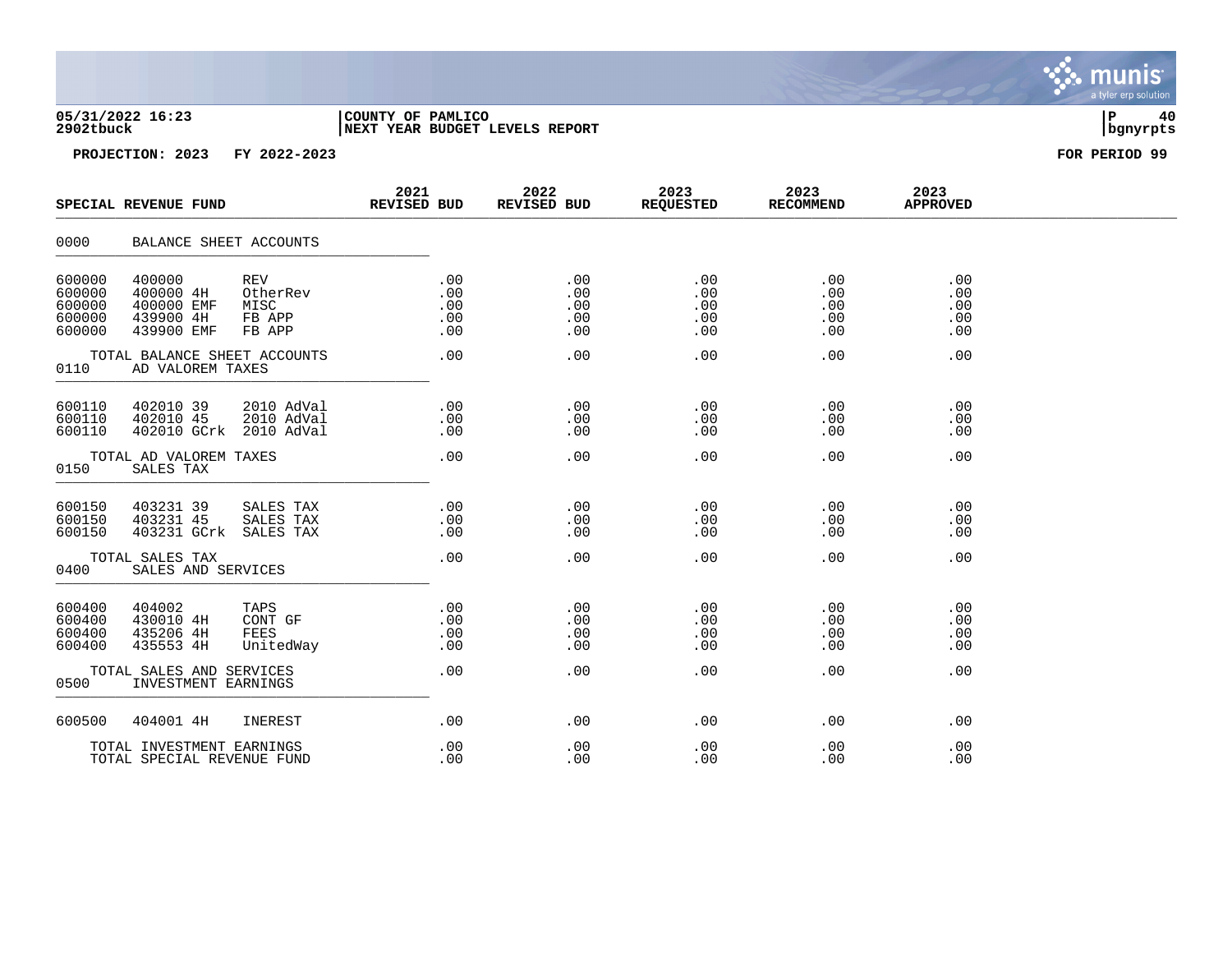| 05/31/2022 16:23 | COUNTY OF PAMLICO              |          | 41 |
|------------------|--------------------------------|----------|----|
| 2902tbuck        | NEXT YEAR BUDGET LEVELS REPORT | bgnyrpts |    |

| Bay River Sewer                                                              |                                                                              |                                                                                                   | 2021<br>REVISED BUD |                                                      | 2022<br>REVISED BUD                                  | 2023<br>REQUESTED                                 | 2023<br><b>RECOMMEND</b>                                                      | 2023<br><b>APPROVED</b>                              |  |
|------------------------------------------------------------------------------|------------------------------------------------------------------------------|---------------------------------------------------------------------------------------------------|---------------------|------------------------------------------------------|------------------------------------------------------|---------------------------------------------------|-------------------------------------------------------------------------------|------------------------------------------------------|--|
| 0200                                                                         |                                                                              | UNRESTRICTED INTERGOVERNMENT                                                                      |                     |                                                      |                                                      |                                                   |                                                                               |                                                      |  |
| 610200<br>610200                                                             | 433251<br>439900                                                             | SALES TAX<br>FB APP                                                                               |                     | .00<br>.00                                           | .00<br>.00                                           | .00<br>.00                                        | .00<br>.00                                                                    | .00<br>.00                                           |  |
| 0213                                                                         | TOTAL UNRESTRICTED INTERGOVE<br>RESTRICTED-STATE-OTHER                       |                                                                                                   |                     | .00                                                  | .00                                                  | .00                                               | .00                                                                           | .00                                                  |  |
| 610213<br>610213<br>610213<br>610213<br>610213<br>610213<br>610213           | 430030<br>449200<br>449298<br>449301<br>449302<br>449308<br>449315           | RURAL DEV.<br>CAP.CONT.<br>HUR.BONNIE<br>HUR.DENNIS<br>HUR.FLOYD<br>INT. REV.<br>CLARIFIER        |                     | .00<br>.00<br>.00<br>.00<br>.00<br>.00<br>.00        | .00<br>.00<br>.00<br>.00<br>.00<br>.00<br>.00        | .00<br>.00<br>.00<br>.00<br>.00<br>.00<br>.00     | .00<br>.00<br>.00<br>.00<br>.00<br>.00<br>.00                                 | .00<br>.00<br>.00<br>.00<br>.00<br>.00<br>.00        |  |
| 0223                                                                         | TOTAL RESTRICTED-STATE-OTHER<br>RESTRICTED-FEDERAL-OTHER                     |                                                                                                   |                     | .00                                                  | .00                                                  | .00                                               | .00                                                                           | .00                                                  |  |
| 610223<br>610223                                                             | 449309<br>449320                                                             | HURR. ISAB<br>DENR GRANT                                                                          |                     | .00<br>.00                                           | .00<br>.00                                           | .00<br>.00                                        | .00<br>.00                                                                    | .00<br>.00                                           |  |
| 0226                                                                         | TOTAL RESTRICTED-FEDERAL-OTH<br>LOCAL                                        |                                                                                                   |                     | .00                                                  | .00                                                  | .00                                               | .00                                                                           | .00                                                  |  |
| 610226                                                                       | 449308                                                                       | INT. REV.                                                                                         |                     | .00                                                  | .00                                                  | .00                                               | .00                                                                           | .00                                                  |  |
| 0400                                                                         | TOTAL LOCAL<br>SALES AND SERVICES                                            |                                                                                                   |                     | .00                                                  | .00                                                  | .00                                               | .00                                                                           | .00                                                  |  |
| 610400<br>610400<br>610400<br>610400<br>610400<br>610400<br>610400<br>610400 | 400002<br>404002<br>404003<br>404006<br>404007<br>404008<br>404009<br>404013 | OVER/UNDER<br>TAPS<br>RECONNECT<br>PLUMB FEE<br>IMP PERMIT<br>BAD CHECK<br>LATE CHG<br>SEWER SALE |                     | .00<br>.00<br>.00<br>.00<br>.00<br>.00<br>.00<br>.00 | .00<br>.00<br>.00<br>.00<br>.00<br>.00<br>.00<br>.00 | .00<br>.00<br>.00<br>.00<br>.00<br>.00<br>$.00\,$ | .00<br>.00<br>.00<br>.00<br>.00<br>.00<br>$-1,300.00$<br>$.00 - 1,400,000.00$ | .00<br>.00<br>.00<br>.00<br>.00<br>.00<br>.00<br>.00 |  |



**2902 PAMLICO** PAMELICO PETERS REPORT BUDGET LEVELS REPORT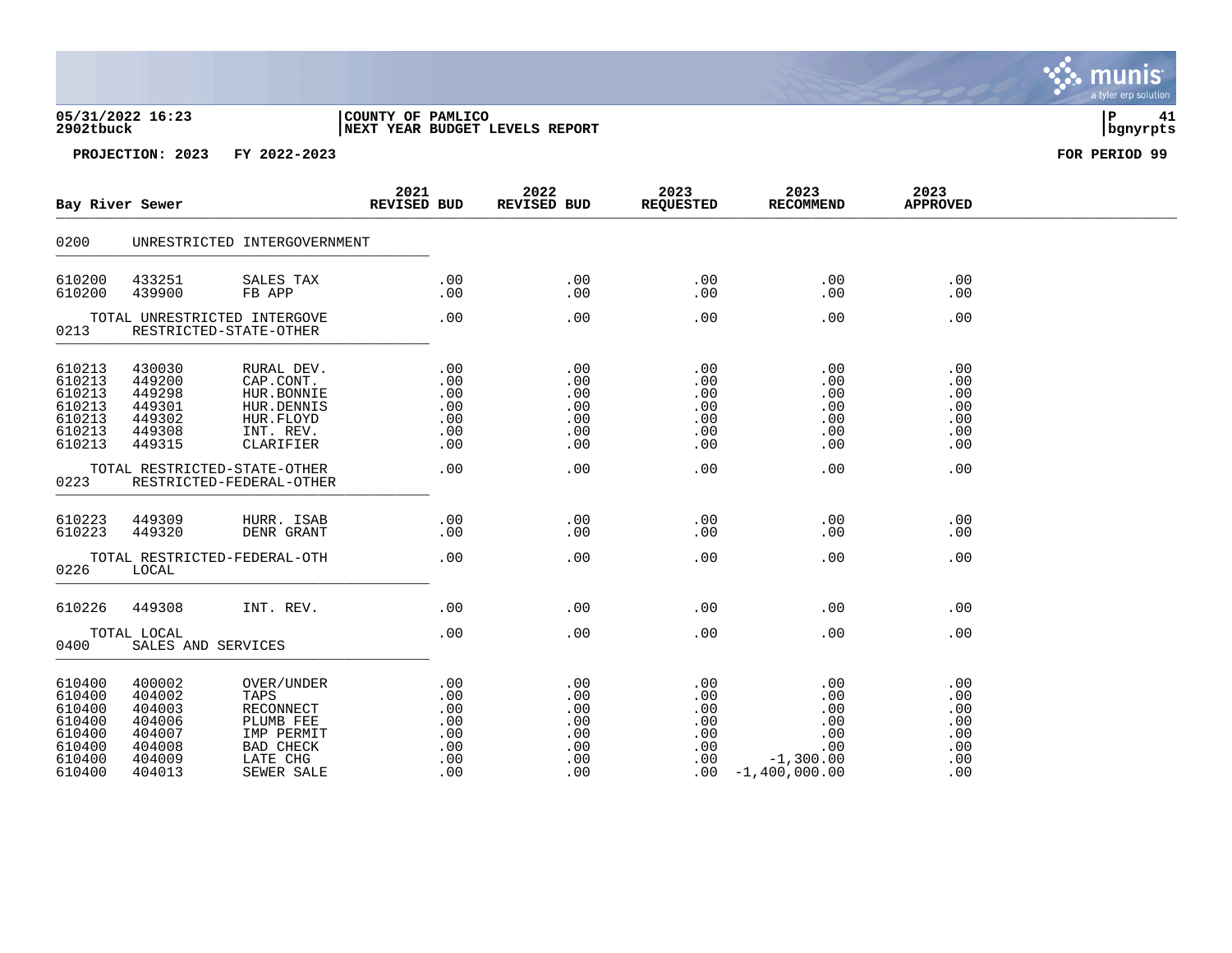

### **05/31/2022 16:23 |COUNTY OF PAMLICO |P 42 2902tbuck |NEXT YEAR BUDGET LEVELS REPORT |bgnyrpts**

|                                                                                                            | Bay River Sewer                                                                                            |                                                                                                                                                   | 2021<br>REVISED BUD                                                                 | 2022<br>REVISED BUD                                                            | 2023<br><b>REQUESTED</b>                                                       | 2023<br>RECOMMEND                                                              | 2023<br><b>APPROVED</b>                                                   |  |
|------------------------------------------------------------------------------------------------------------|------------------------------------------------------------------------------------------------------------|---------------------------------------------------------------------------------------------------------------------------------------------------|-------------------------------------------------------------------------------------|--------------------------------------------------------------------------------|--------------------------------------------------------------------------------|--------------------------------------------------------------------------------|---------------------------------------------------------------------------|--|
| 610400<br>610400<br>610400<br>610400<br>610400<br>610400<br>610400<br>610400<br>610400<br>610400<br>610400 | 404014<br>404015<br>404016<br>404017<br>404019<br>404020<br>404021<br>404026<br>404028<br>436122<br>440000 | TRANSFER F<br>ELECTRICAL<br>INSTALL FE<br>SEWER COLL<br>EMC-GRTS.<br>GRTS CDBG<br>GUM THICK<br>Reelsboro<br>PLAN SPEC<br>LUMBER HAR<br>PRIVATE CO | .00<br>.00<br>.00<br>.00<br>$.00 \,$<br>.00<br>.00<br>.00<br>.00<br>.00<br>$.00 \,$ | .00<br>.00<br>.00<br>.00<br>.00<br>.00<br>.00<br>.00<br>.00<br>.00<br>$.00 \,$ | .00<br>.00<br>.00<br>.00<br>.00<br>.00<br>.00<br>.00<br>.00<br>.00<br>$.00 \,$ | .00<br>.00<br>.00<br>.00<br>.00<br>.00<br>.00<br>.00<br>.00<br>.00<br>$.00 \,$ | .00<br>.00<br>.00<br>.00<br>.00<br>.00<br>.00<br>.00<br>.00<br>.00<br>.00 |  |
| 0500                                                                                                       | TOTAL SALES AND SERVICES                                                                                   | INVESTMENT EARNINGS                                                                                                                               | .00                                                                                 | .00                                                                            |                                                                                | $.00 - 1,401,300.00$                                                           | .00                                                                       |  |
| 610500                                                                                                     | 404001                                                                                                     | INEREST                                                                                                                                           | .00                                                                                 | .00                                                                            | .00                                                                            | .00                                                                            | .00                                                                       |  |
| 0600                                                                                                       | TOTAL INVESTMENT EARNINGS<br>MISCELLANEOUS                                                                 |                                                                                                                                                   | .00                                                                                 | .00                                                                            | .00                                                                            | .00                                                                            | .00                                                                       |  |
| 610600<br>610600<br>610600<br>610600                                                                       | 404005<br>437129<br>438390<br>439911                                                                       | MISC<br>MATERIALS<br>WORKMAN<br>CAP RES                                                                                                           | .00<br>.00<br>.00<br>.00                                                            | .00<br>.00<br>.00<br>.00                                                       | .00<br>.00<br>.00<br>.00                                                       | .00<br>.00<br>.00<br>.00                                                       | .00<br>.00<br>.00<br>.00                                                  |  |
| 0900                                                                                                       | TOTAL MISCELLANEOUS                                                                                        | NON-REVENUE RECEIPTS                                                                                                                              | .00                                                                                 | .00                                                                            | .00                                                                            | .00                                                                            | .00                                                                       |  |
| 610900<br>610900                                                                                           | 404023<br>404024                                                                                           | DEBT FORG.<br>LEASE PROC                                                                                                                          | .00<br>.00                                                                          | .00<br>.00                                                                     | .00<br>.00                                                                     | .00<br>.00                                                                     | .00<br>.00                                                                |  |
| TOTAL NON-REVENUE RECEIPTS<br>TOTAL Bay River Sewer                                                        |                                                                                                            |                                                                                                                                                   | .00<br>.00                                                                          | .00<br>.00                                                                     | .00                                                                            | .00<br>$.00 - 1,401,300.00$                                                    | .00<br>.00                                                                |  |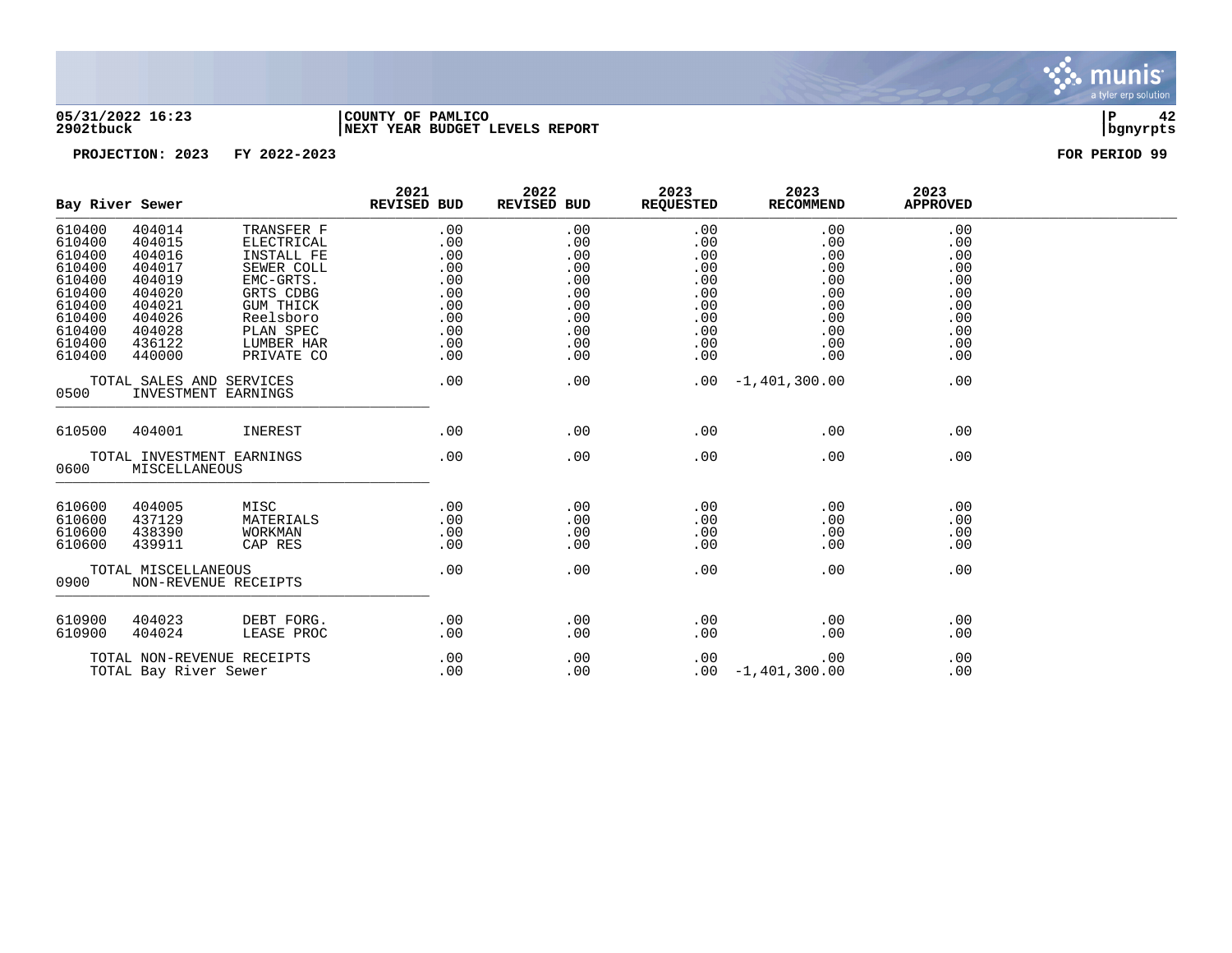## **05/31/2022 16:23 |COUNTY OF PAMLICO |P 43 2902tbuck |NEXT YEAR BUDGET LEVELS REPORT |bgnyrpts**

| PAMLICO CO 4-H                                    |                                                 |                                        | 2021<br>REVISED BUD                  | 2022<br>REVISED BUD      | 2023<br><b>REQUESTED</b> | 2023<br><b>RECOMMEND</b> | 2023<br><b>APPROVED</b>  |  |
|---------------------------------------------------|-------------------------------------------------|----------------------------------------|--------------------------------------|--------------------------|--------------------------|--------------------------|--------------------------|--|
| 0000                                              |                                                 | BALANCE SHEET ACCOUNTS                 |                                      |                          |                          |                          |                          |  |
| 700000                                            | 439900                                          | FB APP                                 | $-17,250.00$                         | $-18,000.00$             | .00                      | $-18,000.00$             | .00                      |  |
| 0226                                              | LOCAL                                           | TOTAL BALANCE SHEET ACCOUNTS           | $-17,250.00$                         | $-18,000.00$             | .00                      | $-18,000.00$             | .00                      |  |
| 700226<br>700226<br>700226<br>700226              | 436126<br>436127<br>436128<br>436129            | UWAY<br>FEES<br>CAMP FEES<br>DONATIONS | $-100.00$<br>$-250.00$<br>.00<br>.00 | .00<br>.00<br>.00<br>.00 | .00<br>.00<br>.00<br>.00 | .00<br>.00<br>.00<br>.00 | .00<br>.00<br>.00<br>.00 |  |
| TOTAL LOCAL<br>0400<br>SALES AND SERVICES         |                                                 | $-350.00$                              | .00                                  | .00                      | .00                      | .00                      |                          |  |
| 700400                                            | 430010                                          | CONT GF                                | .00                                  | .00                      | .00                      | .00                      | .00                      |  |
| 0500                                              | TOTAL SALES AND SERVICES<br>INVESTMENT EARNINGS |                                        | .00                                  | .00                      | .00                      | .00                      | .00                      |  |
| 700500                                            | 404001                                          | INEREST                                | .00                                  | .00                      | .00                      | .00                      | .00                      |  |
| TOTAL INVESTMENT EARNINGS<br>TOTAL PAMLICO CO 4-H |                                                 |                                        | .00<br>$-17,600.00$                  | .00<br>$-18,000.00$      | .00<br>.00               | .00<br>$-18,000.00$      | .00<br>.00               |  |

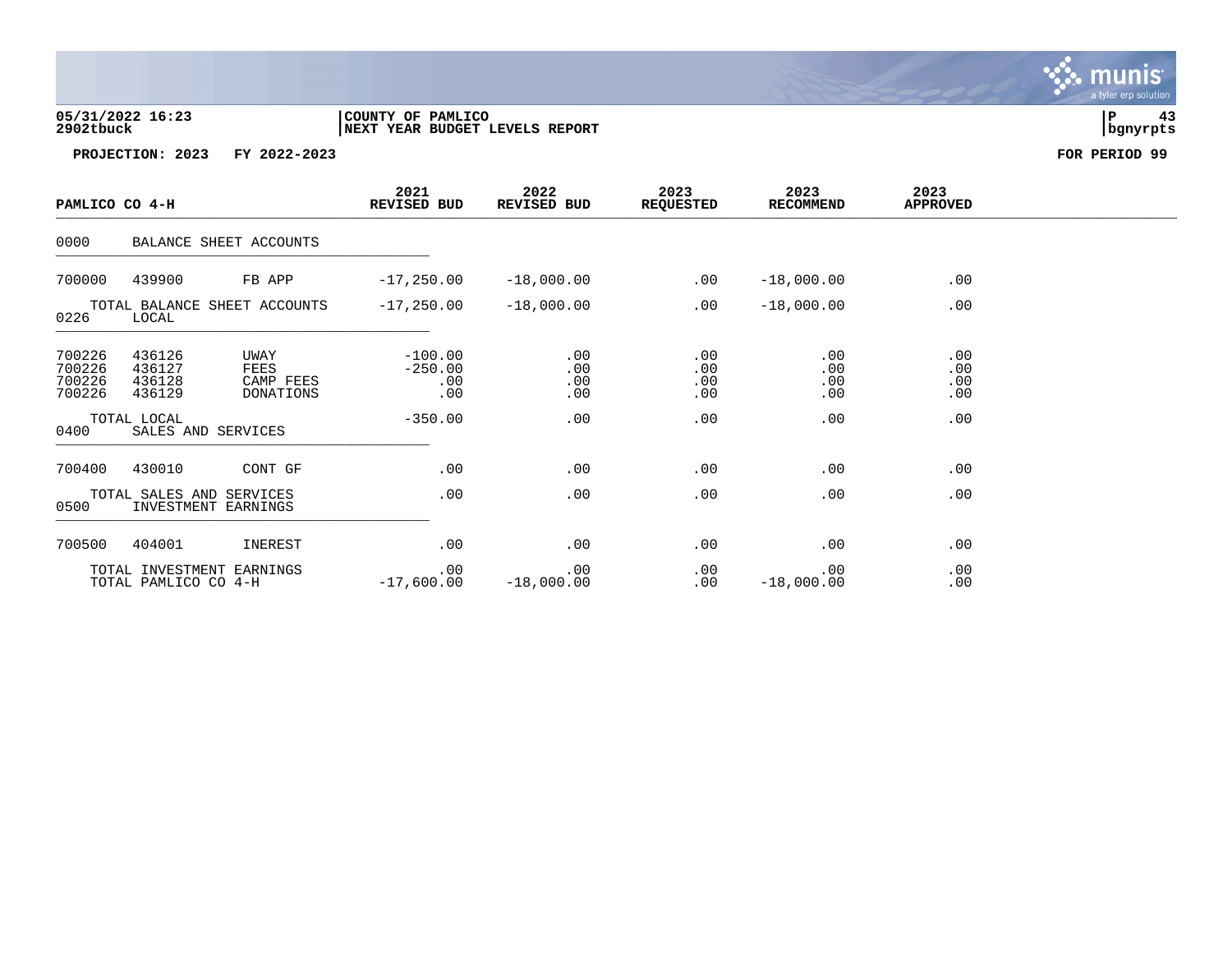| 05/31/2022 16:23 | COUNTY OF PAMLICO                    |          |  |
|------------------|--------------------------------------|----------|--|
| 2902tbuck        | 'YEAR BUDGET LEVELS REPORT<br>  NEXT | banvrpts |  |

| PAMLICO COUNTY ABC BOARD                           |                                      |                                                | 2021<br><b>REVISED BUD</b> | 2022<br>REVISED BUD      | 2023<br><b>REQUESTED</b> | 2023<br><b>RECOMMEND</b> | 2023<br><b>APPROVED</b>  |  |
|----------------------------------------------------|--------------------------------------|------------------------------------------------|----------------------------|--------------------------|--------------------------|--------------------------|--------------------------|--|
| 0720                                               | ABC                                  |                                                |                            |                          |                          |                          |                          |  |
| 720720<br>720720<br>720720<br>720720               | 404001<br>404018<br>472722<br>472725 | INEREST<br>INT.-CD<br>LIO DRK TX<br>RESTITUTE  | .00<br>.00<br>.00<br>.00   | .00<br>.00<br>.00<br>.00 | .00<br>.00<br>.00<br>.00 | .00<br>.00<br>.00<br>.00 | .00<br>.00<br>.00<br>.00 |  |
| TOTAL ABC<br>0721<br>ABC STORE #1                  |                                      | .00                                            | .00                        | .00                      | .00                      | .00                      |                          |  |
| 720721<br>720721<br>720721                         | 404005<br>472721<br>472724           | MISC<br>LIQUOR SAL<br>VERMOUTH S               | .00<br>.00<br>.00          | .00<br>.00<br>.00        | .00<br>.00<br>.00        | .00<br>.00<br>.00        | .00<br>.00<br>.00        |  |
| TOTAL ABC STORE #1<br>0722<br>ABC STORE #2         |                                      | .00                                            | .00                        | .00                      | .00                      | .00                      |                          |  |
| 720722<br>720722<br>720722<br>720722               | 404005<br>438350<br>472721<br>472724 | MISC<br>SALE FIX A<br>LIOUOR SAL<br>VERMOUTH S | .00<br>.00<br>.00<br>.00   | .00<br>.00<br>.00<br>.00 | .00<br>.00<br>.00<br>.00 | .00<br>.00<br>.00<br>.00 | .00<br>.00<br>.00<br>.00 |  |
| TOTAL ABC STORE #2<br>0723<br>ABC STORE #3         |                                      |                                                | .00                        | .00                      | .00                      | .00                      | .00                      |  |
| 720723                                             | 472721                               | LIQUOR SAL                                     | .00                        | .00                      | .00                      | .00                      | .00                      |  |
| TOTAL ABC STORE #3<br>TOTAL PAMLICO COUNTY ABC BOA |                                      |                                                | .00<br>.00                 | .00<br>.00               | .00<br>.00               | .00<br>.00               | .00<br>.00               |  |

 $\ddot{\cdot}$ munis<sup>.</sup> a tyler erp solution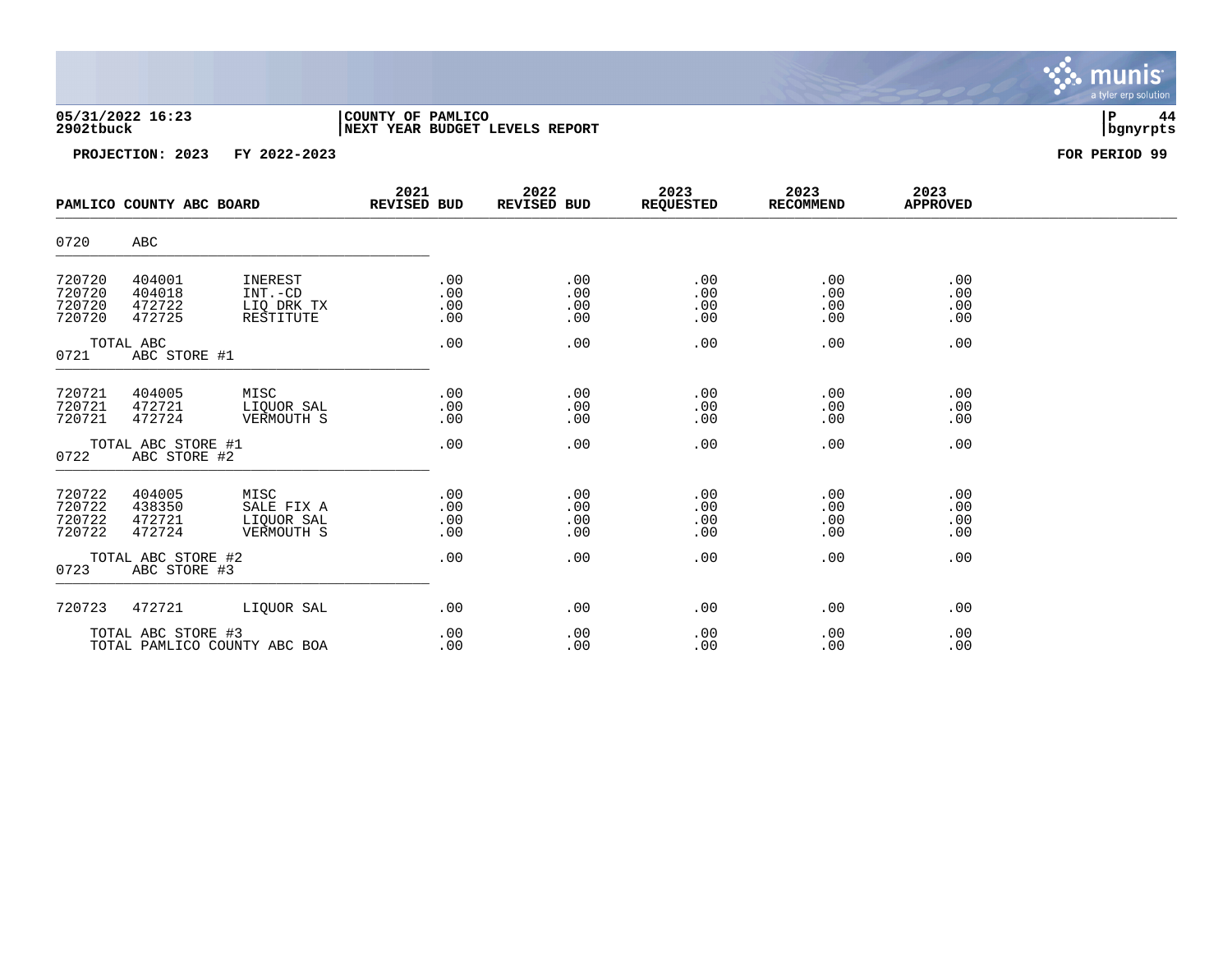| 05/31/2022 16:23 | COUNTY OF PAMLICO              |          |  |
|------------------|--------------------------------|----------|--|
| 2902tbuck        | NEXT YEAR BUDGET LEVELS REPORT | bgnyrpts |  |



| Agency Fund                                       |                                       |                        | 2021<br>REVISED BUD | 2022<br>REVISED BUD | 2023<br><b>REQUESTED</b> | 2023<br><b>RECOMMEND</b> | 2023<br>APPROVED |  |
|---------------------------------------------------|---------------------------------------|------------------------|---------------------|---------------------|--------------------------|--------------------------|------------------|--|
| 0000                                              |                                       | BALANCE SHEET ACCOUNTS |                     |                     |                          |                          |                  |  |
| 730000<br>730000                                  | 430010<br>CONT GF<br>439900<br>FB APP |                        | .00<br>.00          | .00<br>.00          | .00<br>.00               | .00<br>.00               | .00<br>.00       |  |
| TOTAL BALANCE SHEET ACCOUNTS<br>TOTAL Agency Fund |                                       |                        | .00<br>.00          | .00<br>.00          | .00<br>.00               | .00<br>.00               | .00<br>.00       |  |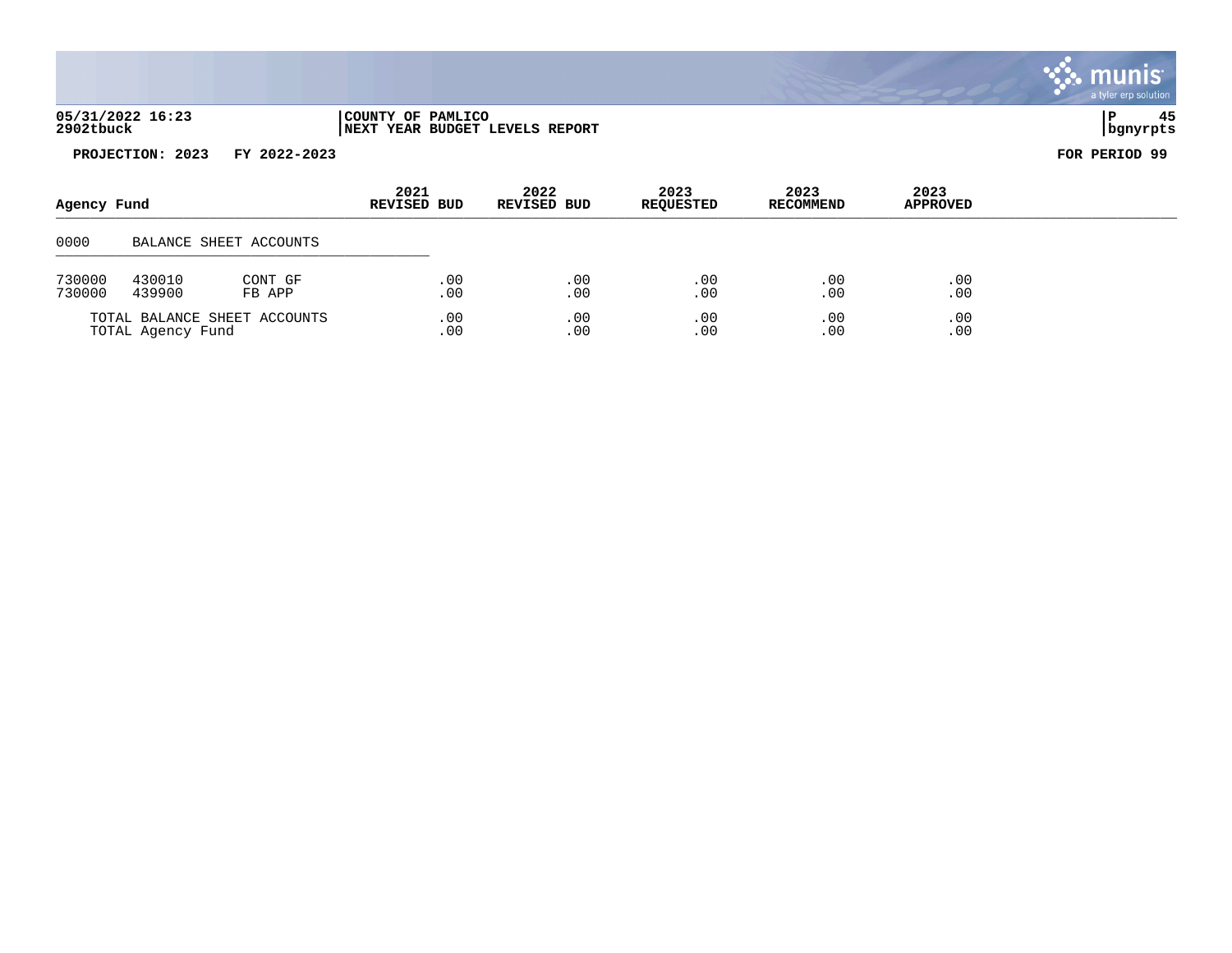| 05/31/2022 16:23 | COUNTY OF PAMLICO                   |                  |  |
|------------------|-------------------------------------|------------------|--|
| 2902tbuck        | YEAR BUDGET LEVELS REPORT<br>  NEXT | <u>Ibanvrpts</u> |  |

| HURRICANE RECOVERY FUNDS     |        |                          | 2021<br><b>REVISED BUD</b> | 2022<br>REVISED BUD | 2023<br><b>REQUESTED</b> | 2023<br><b>RECOMMEND</b> | 2023<br><b>APPROVED</b> |  |
|------------------------------|--------|--------------------------|----------------------------|---------------------|--------------------------|--------------------------|-------------------------|--|
| 0223                         |        | RESTRICTED-FEDERAL-OTHER |                            |                     |                          |                          |                         |  |
| 800223                       | 434346 | HUR.ISABEL               | .00                        | .00                 | .00                      | .00                      | .00                     |  |
| 800223                       | 449309 | HURR. ISAB               | .00                        | .00                 | .00                      | .00                      | .00                     |  |
| 800223                       | 449316 | OPHELIA                  | .00                        | .00                 | .00                      | .00                      | .00                     |  |
| TOTAL RESTRICTED-FEDERAL-OTH |        |                          | .00                        | .00                 | .00                      | .00                      | .00                     |  |
| TOTAL HURRICANE RECOVERY FUN |        |                          | .00                        | .00                 | .00                      | .00                      | .00                     |  |

. munis<sup>.</sup> a tyler erp solution